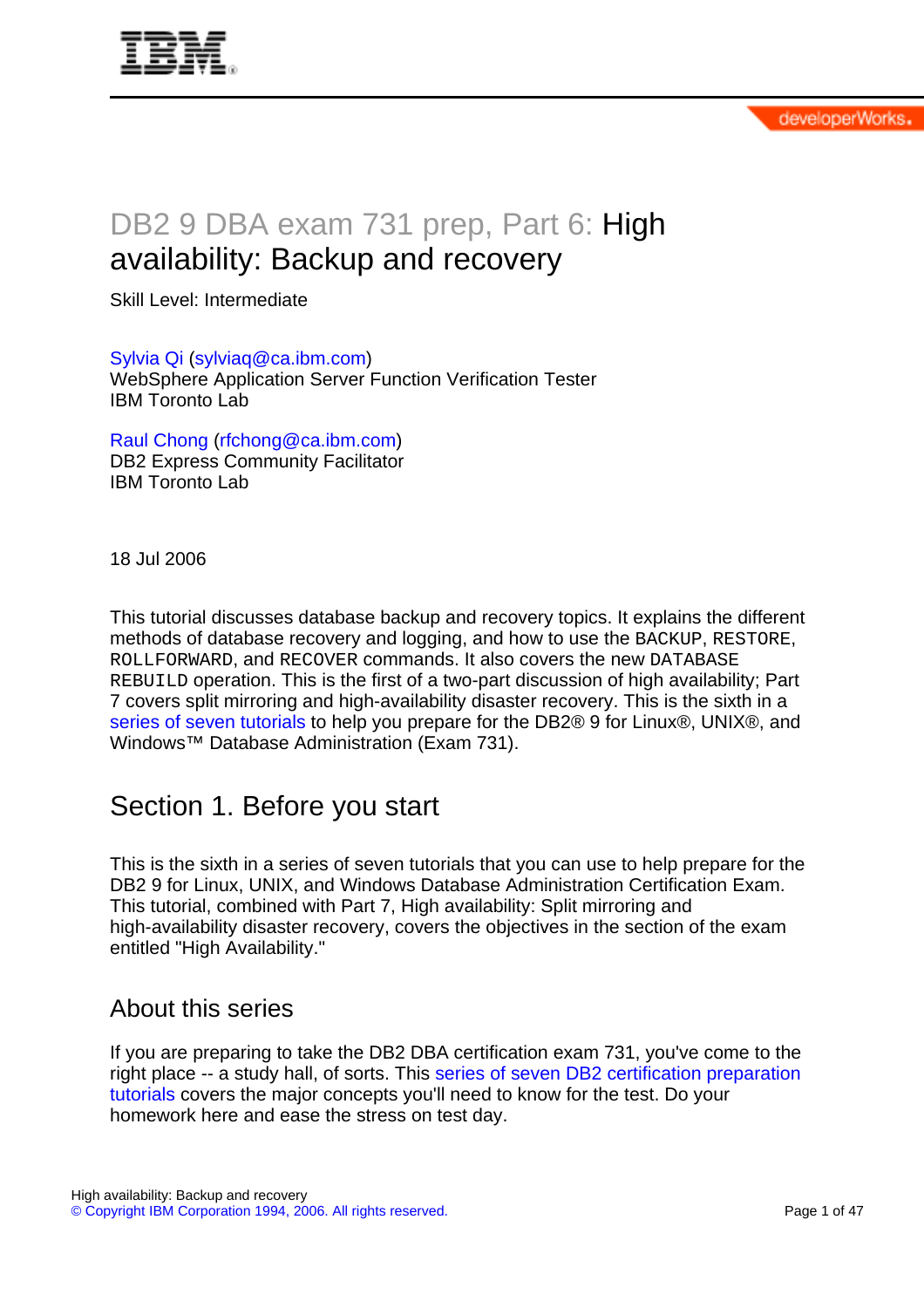# About this tutorial

This tutorial discusses database backup and recovery topics. It explains the different methods of database recovery and logging, and how to use the BACKUP, RESTORE, ROLLFORWARD, and RECOVER commands. It also covers the new DATABASE REBUILD operation. This is the sixth tutorial in a series of seven tutorials to help you prepare for the DB2 V9 for Linux, UNIX, and Windows; Database Administration Certification (Exam 731). The material in this tutorial primarily covers the objectives in Section 6 of the exam, "High availability." You can view these objectives at: <http://www-03.ibm.com/certify/tests/obj731.shtml>. The remaining high availability topics are covered in Part 7, High availability: Split mirroring and HADR.

## **Objectives**

After completing this tutorial, you should be able to:

- Understand the recovery methods available with DB2
- Understand the transaction logs and the different types of logs available
- Understand the types of logging methods that can be used
- Perform BACKUP operations
- Perform RESTORE operations
- Perform ROLLFORWARD operations
- Perform RECOVER operations
- Perform DATABASE REBUILD operations
- Understand index re-creation issues

### **Prerequisites**

To understand the material presented in this tutorial you should be familiar with:

- The DB2 environment (database manager configuration files, database configuration files, DB2 registry variables, and so on)
- Use of the command line processor and DB2 GUI tools to invoke DB2 commands
- The different DB2 objects, such as buffer pools, tablespaces, tables, and indexes
- Basic SQL operations that can be performed against a database (UPDATE, INSERT, DELETE, and SELECT SQL statements)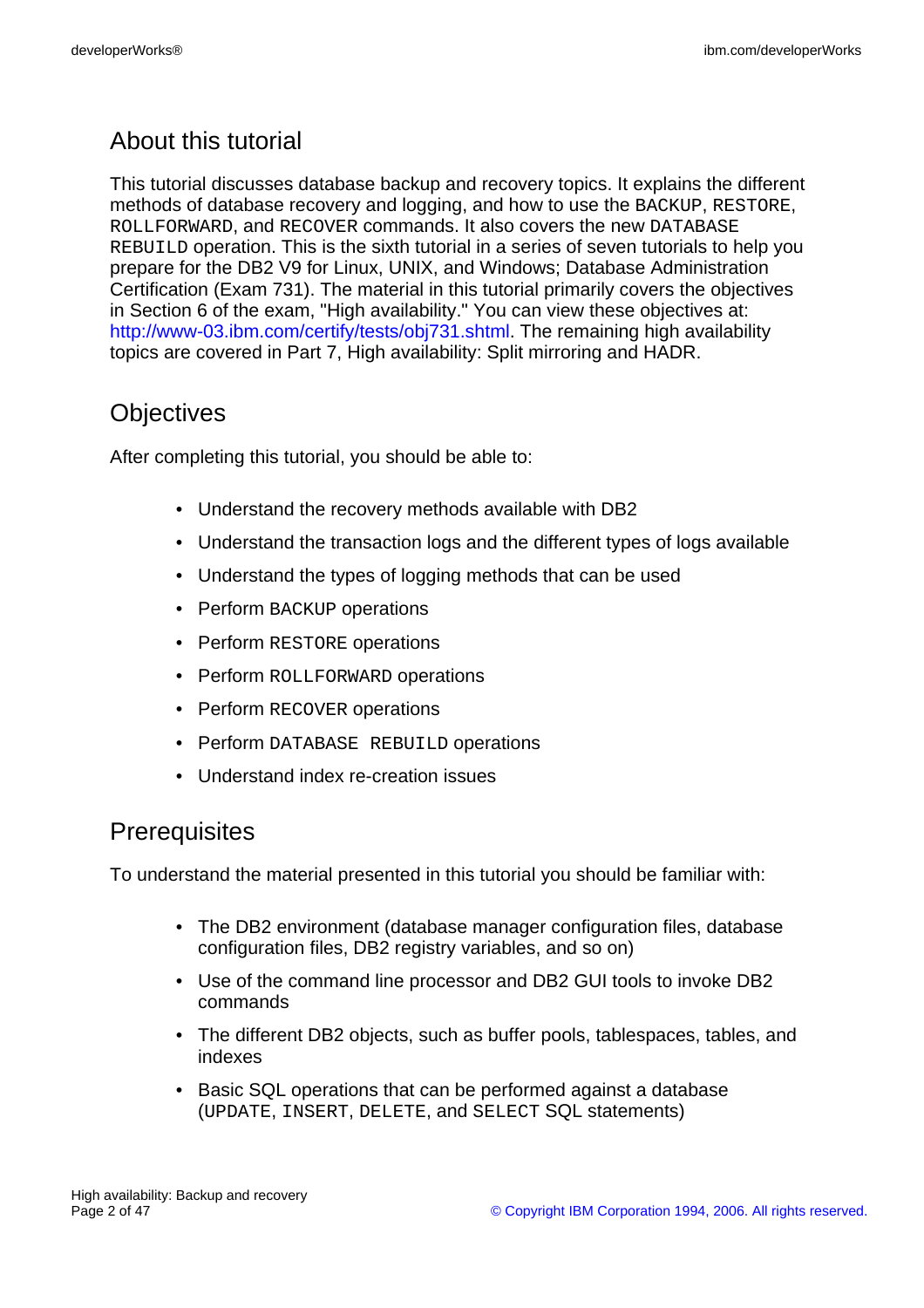You should also be familiar with the following terms:

- **Object**: Anything in a database that can be created or manipulated with SQL (for example, tables, views, indexes, packages).
- **Table**: A logical structure that is used to present data as a collection of unordered rows with a fixed number of columns. Each column contains a set of values, each value of the same data type (or a subtype of the column's data type); the definitions of the columns make up the table structure, and the rows contain the actual table data.
- **Record**: The storage representation of a row in a table.
- **Field**: The storage representation of a column in a table.
- **Value**: A specific data item that can be found at each intersection of a row and column in a database table.
- **Structured Query Language (SQL)**: A standardized language used to define objects and manipulate data in a relational database. (For more on SQL, see the fourth tutorial in this series.
- **DB2 optimizer**: A component of the SQL precompiler that chooses an access plan for a Data Manipulation Language (DML) SQL statement by modeling the execution cost of several alternative access plans and choosing the one with the minimal estimated cost.

To take the DB2 9 DBA exam, you must have already passed the [DB2 9](http://www-03.ibm.com/certify/tests/test_index.shtml) [Fundamentals exam 730.](http://www-03.ibm.com/certify/tests/test_index.shtml) We recommend that you take the [DB2 Fundamentals](http://www.ibm.com/developerworks/offers/lp/db2cert/db2-cert730.html?S_TACT=105AGX19&S_CMP=db2cert) [tutorial series](http://www.ibm.com/developerworks/offers/lp/db2cert/db2-cert730.html?S_TACT=105AGX19&S_CMP=db2cert) before starting this series.

Although not all materials discussed in the Fundamentals tutorial series are required to understand the concepts described in this tutorial, you should at least have a basic knowledge of:

- DB2 products
- DB<sub>2</sub> tools
- DB2 instances
- Databases
- Database objects

## System requirements

You do not need a copy of DB2 to complete this tutorial. However, you will get more out of the tutorial if you download the free trial version of [IBM DB2 9](http://www.ibm.com/developerworks/downloads/im/udb/?S_TACT=105AGX19&S_CMP=db2cert) to work along with this tutorial.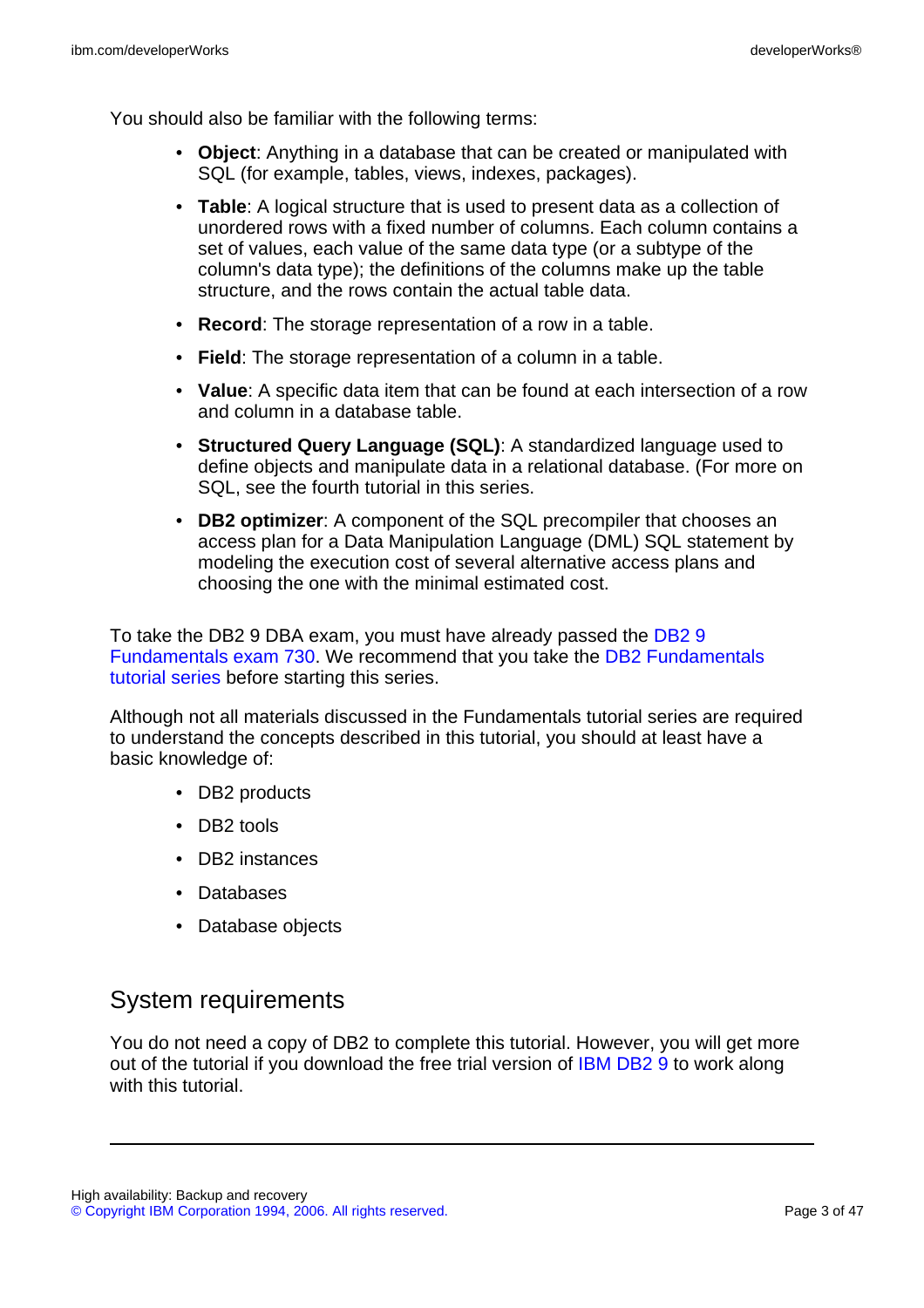# Section 2. Database recovery concepts

### Recovery scenarios

You never know when a disaster or failure may hit your system. It is best to be prepared and protect your data not only from external factors, but also from internal users who might inadvertently corrupt your database with incorrect information.

Do you back up your database? Will you be able to recover all the transactions being performed up to the last second?

To minimize the loss of your data, you need to have a recovery strategy, make sure it works, and constantly practice it. Some recovery scenarios you should consider are:

#### **System outage**

A power failure, hardware failure, or software failure can cause your database to be in an inconsistent state.

#### **Transaction failure**

Users can inadvertently corrupt your database by modifying it with incorrect data.

#### **Media failure**

If your disk drive becomes unusable, you may lose all or part of your data.

#### **Disaster**

The facility where your system is located might be damaged by fire, flooding, or other similar disasters.

### Recovery strategies

To plan your recovery strategy, you should ask yourself some questions:

- Can your data be loaded again from another source?
- How much data can you afford to lose?
- How much time can you spend recovering the database?
- What storage resources are available for storing backups and log files?

### **Transactions**

A unit of work (UOW), also called a transaction, consists of one or more SQL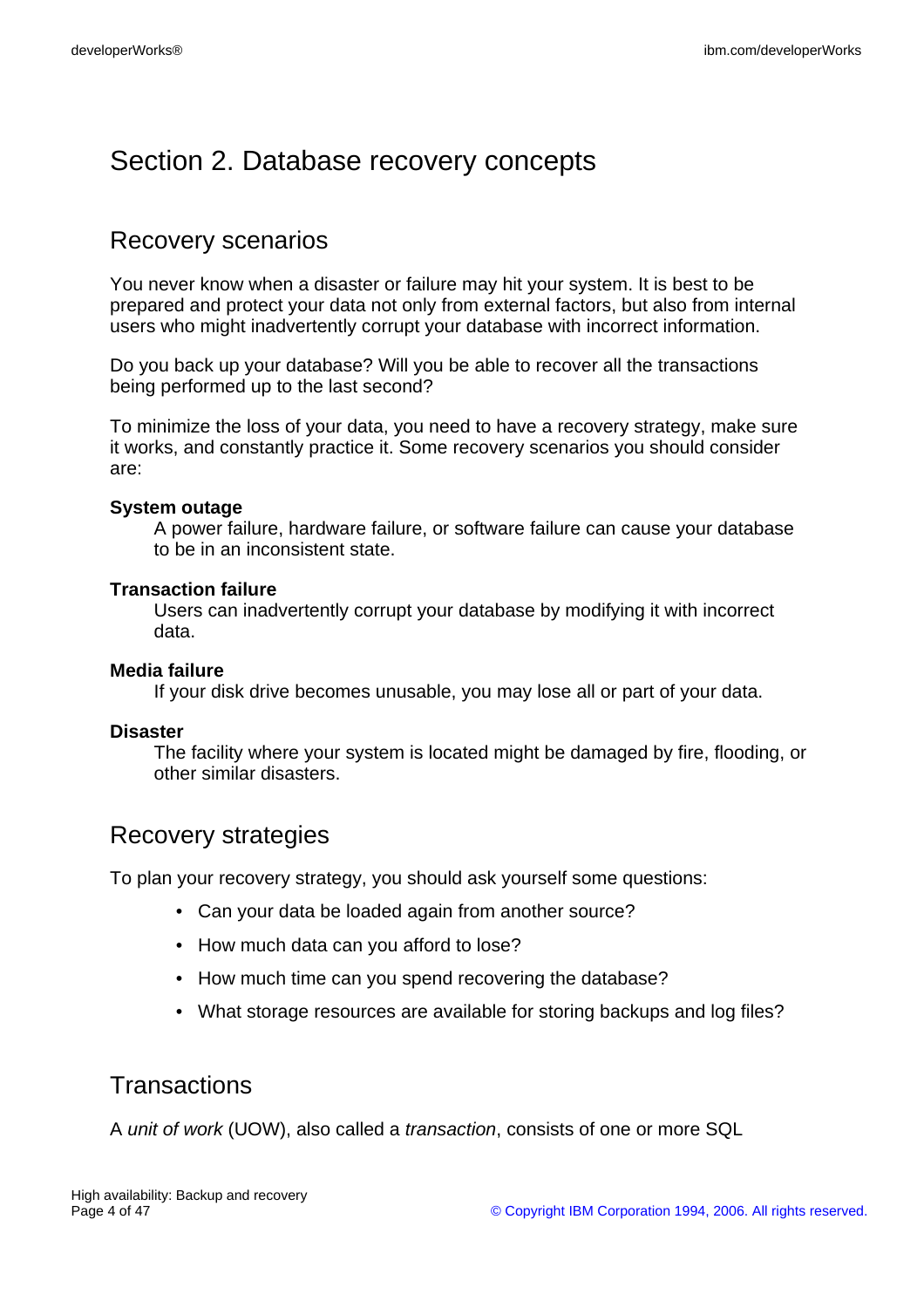statements that end with a COMMIT or ROLLBACK statement. All of the statements inside this UOW are treated as a unit, which ensures data consistency. For example, a customer is trying to transfer \$100 from a savings account to a checking account. The UOW in this case would look like:

DELETE 100 dollars from SAVINGS account INSERT 100 dollars to CHECKING account COMMIT

If these statements were not treated as a unit, you can imagine what would happen if there were a hardware failure after the DELETE but before the INSERT statement: The customer would lose \$100! Because the statements are treated as a unit, however, this will never happen. DB2 will know the unit did not complete (COMMIT), and thus it will ROLLBACK all the changes made by prior statements and return the affected rows to the state they had prior to the beginning of the transaction.

There is no statement used to identify the beginning of a transaction. The statement following a COMMIT or ROLLBACK would start a new transaction.

### Types of recovery

Let's familiarize ourselves with the types of recovery concepts. DB2 allows for the following types of recovery:

#### **Crash recovery**

Protects a database from being left in an inconsistent state by undoing (rolling back) transactions that were not committed. Consider again the example in the previous panel. If there had been a power failure prior to the COMMIT statement, the next time DB2 is restarted and the database accessed, DB2 would ROLLBACK first the INSERT statement and then the DELETE statement. (The order in which statements are rolled back is the reverse of the order in which they were originally executed.)

#### **Version recovery**

Allows for the restoration of a previous version of a database using a backup image obtained from a BACKUP command. The database that is restored will contain the information at the state it had when the BACKUP command was executed. If further activity was performed against the database after this backup was taken, this information is lost.

#### **Rollforward recovery**

Extends the version recovery by using full database backups in conjunction with log files. A backup has to be restored first to be used as a baseline; then logs are applied on top of this backup. This procedure will allow for the restoration of a database or tablespace to a particular point in time. Rollforward recovery requires archival logging to be enabled. Archival logging is discussed in a [Types of logging.](#page-7-0)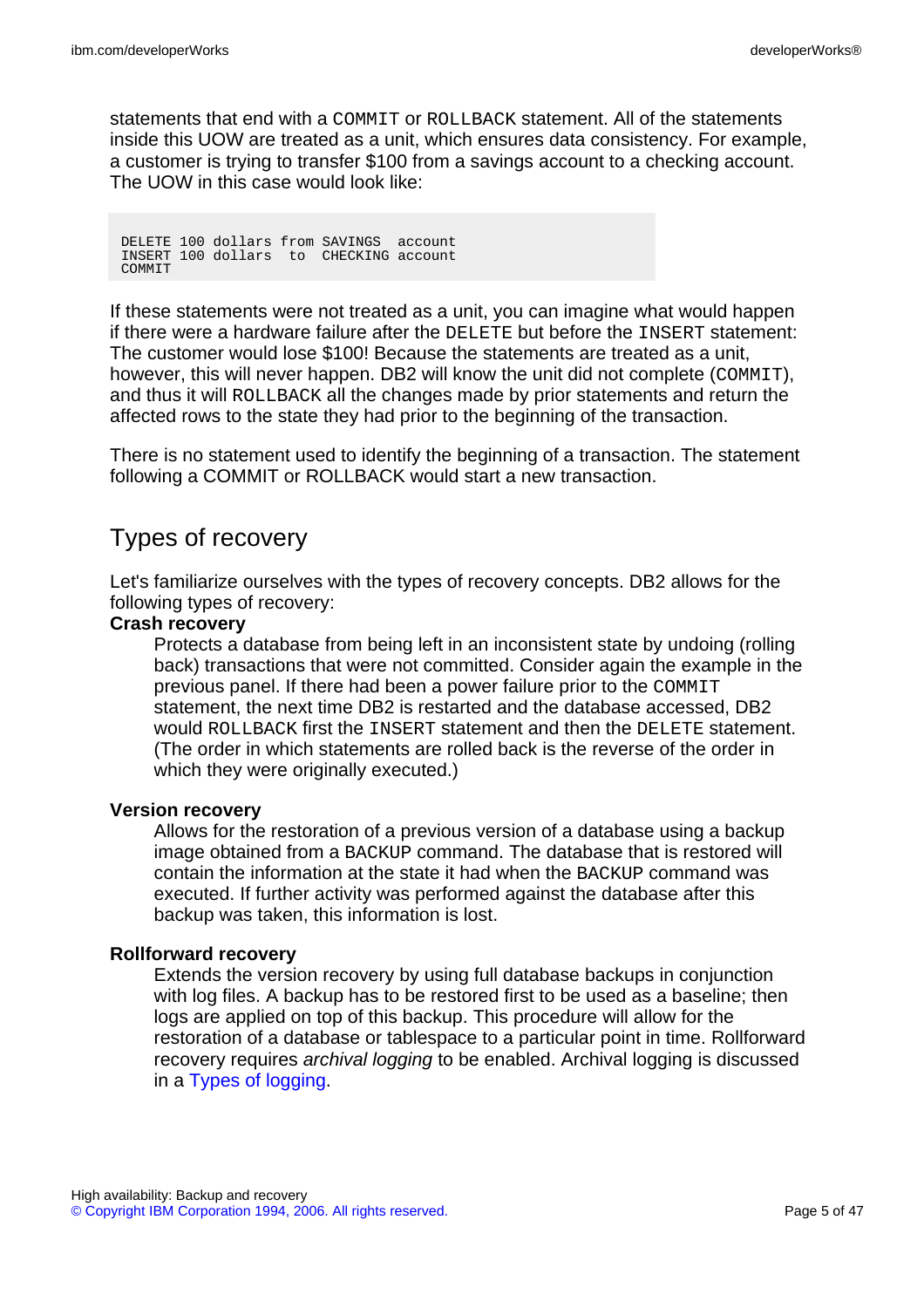# Section 3. DB2 logs

DB2 transaction logs are critical for recovery. They keep track of changes made to database objects and data. Logs can be stored in files or in raw devices. For the examples below, we'll use files. To ensure data integrity, DB2 uses a write-ahead logging scheme, in which it writes to the logs before writing (externalizing) the changes to the database also on disk. The figure below shows this scheme.



#### Disk for logs

In this figure there are four SQL statements that have been performed. The statements have been cached in the package cache, and the data pages have been retrieved from the database into the buffer pool. As the SQL statements are performed, the changes are first recorded in the log buffer and then written to the log files. In this example, the new versions of the data pages have not yet been externalized to the database. This is normally done when buffer pool space is needed or performed asynchronously for performance reasons.

### <span id="page-5-0"></span>Primary and secondary log files

Primary log files are immediately allocated on the first database connection or at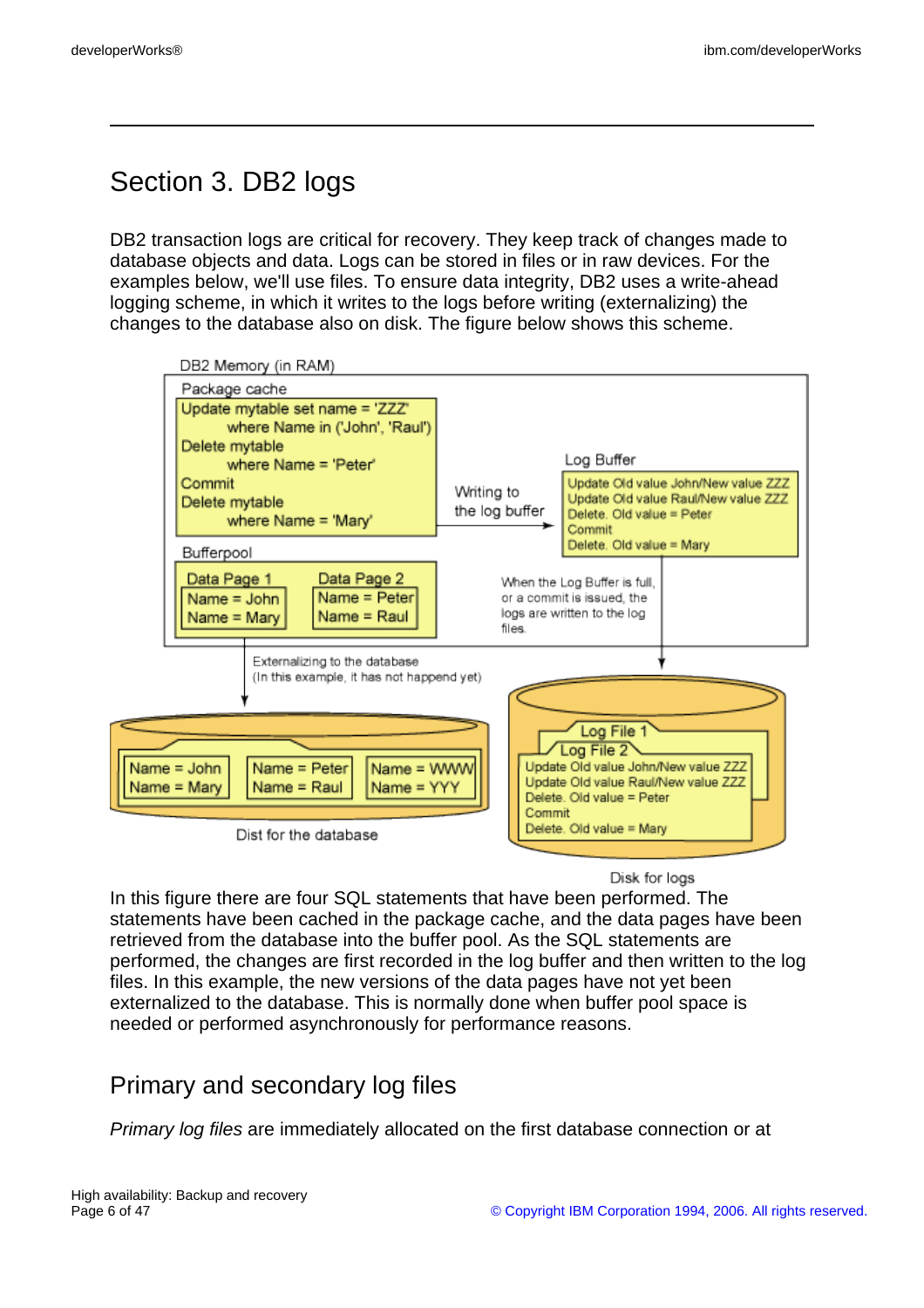database activation time. Secondary log files are allocated dynamically one at a time when needed.

There are several database configuration parameters related to logging. Some of them are:

| <b>Parameter</b>  | <b>Use</b>                                                                   |
|-------------------|------------------------------------------------------------------------------|
| <b>LOGPRIMARY</b> | Indicates the number of primary log files to<br>be allocated                 |
| LOGSECOND         | Indicates the maximum number of<br>secondary log files that can be allocated |
| <b>LOGFILSIZ</b>  | Is used to specify the size of a log file (in<br>number of 4 KB pages)       |

Let's consider an example. Imagine you have the following values in your database configuration file:

```
Log file size (4 KB) (LOGFILSIZ) = 1000<br>Number of primary log files (LOGPRIMARY) = 3
Number of primary log files (LOGPRIMARY) = 3
Number of secondary log files (LOGSECOND) = 2
Path to log files \overline{ } = C:\mylogs\
```
As soon as the first connection to the database is established, three primary log files, each consisting of 1000 4 KB pages, are allocated. If you look in the C:\mylogs directory, you will see the three files:

Directory of C:\MYLOGS\ 06/04/2006 06:17 PM 4,104,192 S0000000.LOG 06/04/2006 06:17 PM 4,104,192 S0000001.LOG 06/04/2006 06:17 PM 4,104,192 S0000002.LOG 3 File(s) 12,312,576 bytes

Now, let's say there is no activity in your database, and you decide to perform the following transaction, which inserts a million records:

INSERT INTO TABLE1 VALUES(1); INSERT INTO TABLE1 VALUES(2); ... INSERT INTO TABLE1 VALUES(1,000,000); COMMIT;

We mentioned that changes to the database are recorded in the logs. Without adding the complexity of calculating exactly how much space each of these inserts would take, you should get the idea of what we're trying to illustrate. DB2 will fill up the first log, and will continue with the second, and then the third. After it finishes with the third log file, there are no more primary (pre-allocated) log files, so DB2 will dynamically allocate the first secondary log file since LOGSECOND is greater than zero. Once this has filled up, DB2 will continue allocating another secondary log file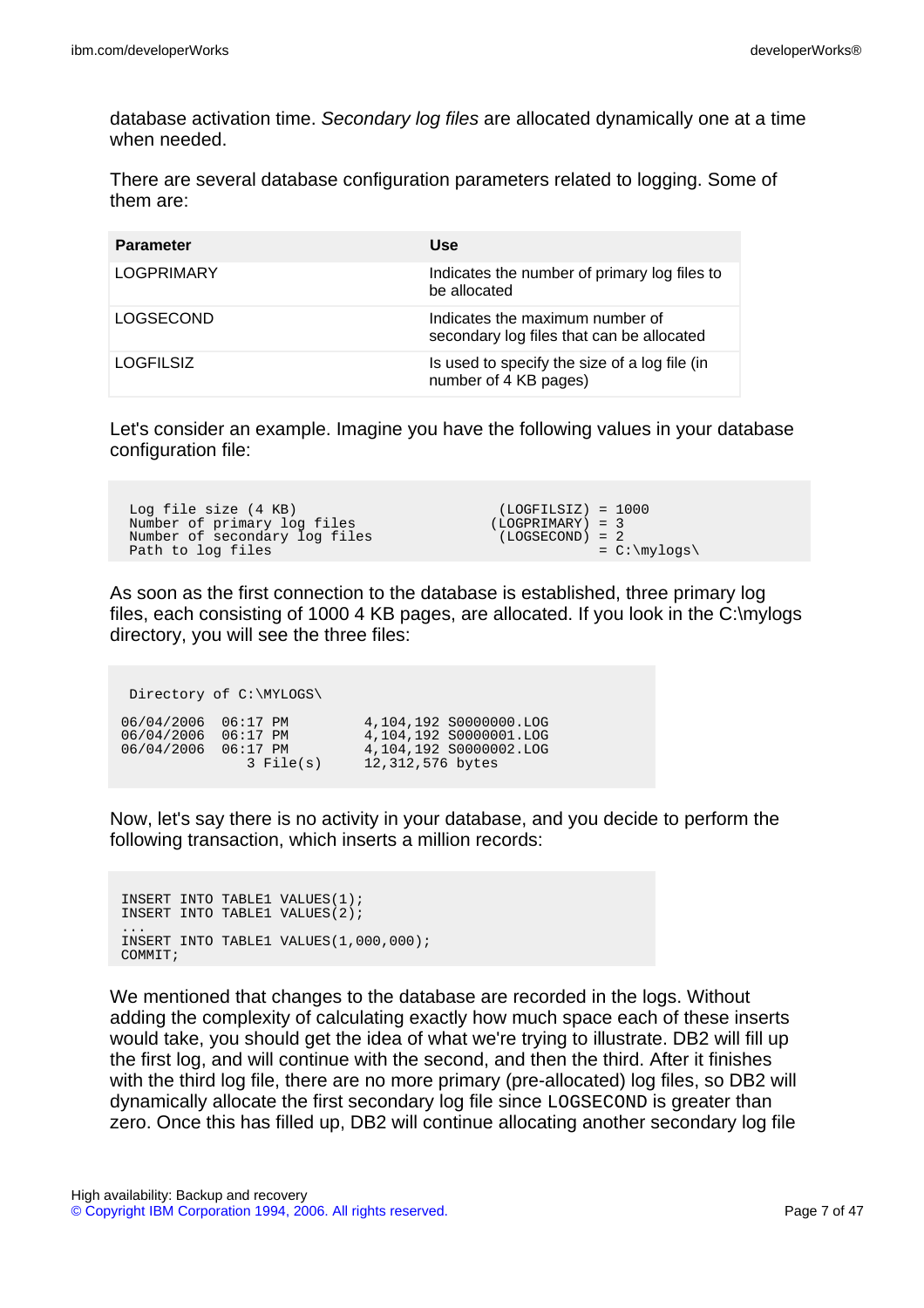and will repeat this process for a maximum of LOGSECOND log files. For this example, when DB2 tries to allocate the third secondary log file, it will return an error indicating that a transaction full condition has been reached. At this point, the transaction will be rolled back.

# Types of logs

This section briefly defines the different types of logs. In the next section, you'll see how they are used when we talk about types of logging. There are three types or states of DB2 transaction logs:

#### **Active logs**

A log is considered active if either of the following two conditions are satisfied:

- It contains information about transactions that have not yet been committed or rolled back.
- It contains information about transactions that have committed but whose changes have not yet been written to the database disk (externalized).

#### **Online archive logs**

Contain information for committed and externalized transactions. Such logs are kept in the same directory as the active logs.

#### **Offline archive logs**

Archive logs that have been moved from the active log directory to another directory or media. This move can be done either manually or automatically by DB2.

# <span id="page-7-0"></span>Types of logging

There are two types of logging: circular logging and archival.

#### **Circular logging**

Circular logging is the default logging mode for DB2. As the name implies, this type of logging reuses the logs in a circular mode. For example, if you had four primary logs, DB2 would use them in this order: Log #1, Log #2, Log #3, Log #4, Log #1, Log #2, and so on.

A log can be reused in circular logging as long as it only contains information about transactions that have already been committed and externalized to the database disk. In other words, if the log is still an active log, it cannot be reused.

Using the circular logging example, what happens if you have a long-running transaction that spans five logs? In this case, DB2 allocates another log file -- a secondary log file, as described in a [Primary and secondary log files](#page-5-0). The figure below shows how this works.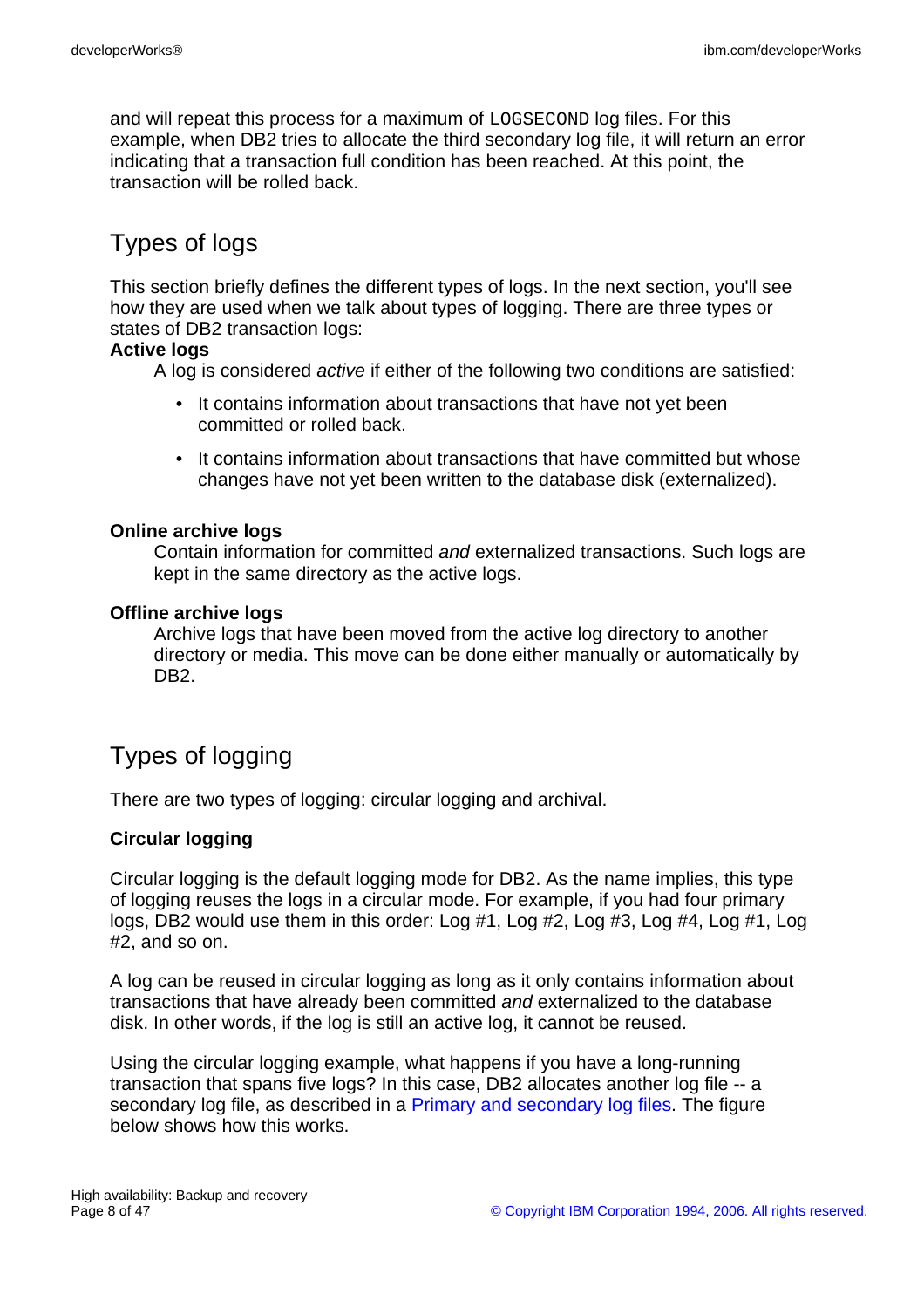

**Archival logging**

When you use archival logging, you will be archiving (retaining) the logs. While in circular logging you would overwrite transactions that were committed and externalized, with archival logging you will keep them. For example, if you had four primary logs, DB2 may use them in this order: Log #1, Log #2, Log #3, Log #4, (archive Log #1 if all its transactions are committed and externalized), Log #5, (archive Log #2 if all its transactions are committed and externalized), Log #6, and so on.

As shown in this example, DB2 will keep four primary log files available, and will not reuse the log files that have been filled up with transactions that had already been committed and externalized. It will not overwrite the logs that have become archive logs. The figure below illustrates how this works.



The type of logging for a database is determined by the database parameter LOGARCHMETH1. When LOGARCHMETH1 is OFF (default), archival logging is disabled, and circular logging is used.

To enable archival logging, LOGARCHMETH1 can be set to any of the following values:

| LOGRETAIN | The log files will be retained in the active log |
|-----------|--------------------------------------------------|
|           | directory.                                       |

High availability: Backup and recovery [© Copyright IBM Corporation 1994, 2006. All rights reserved.](http://www.ibm.com/legal/copytrade.shtml) Page 9 of 47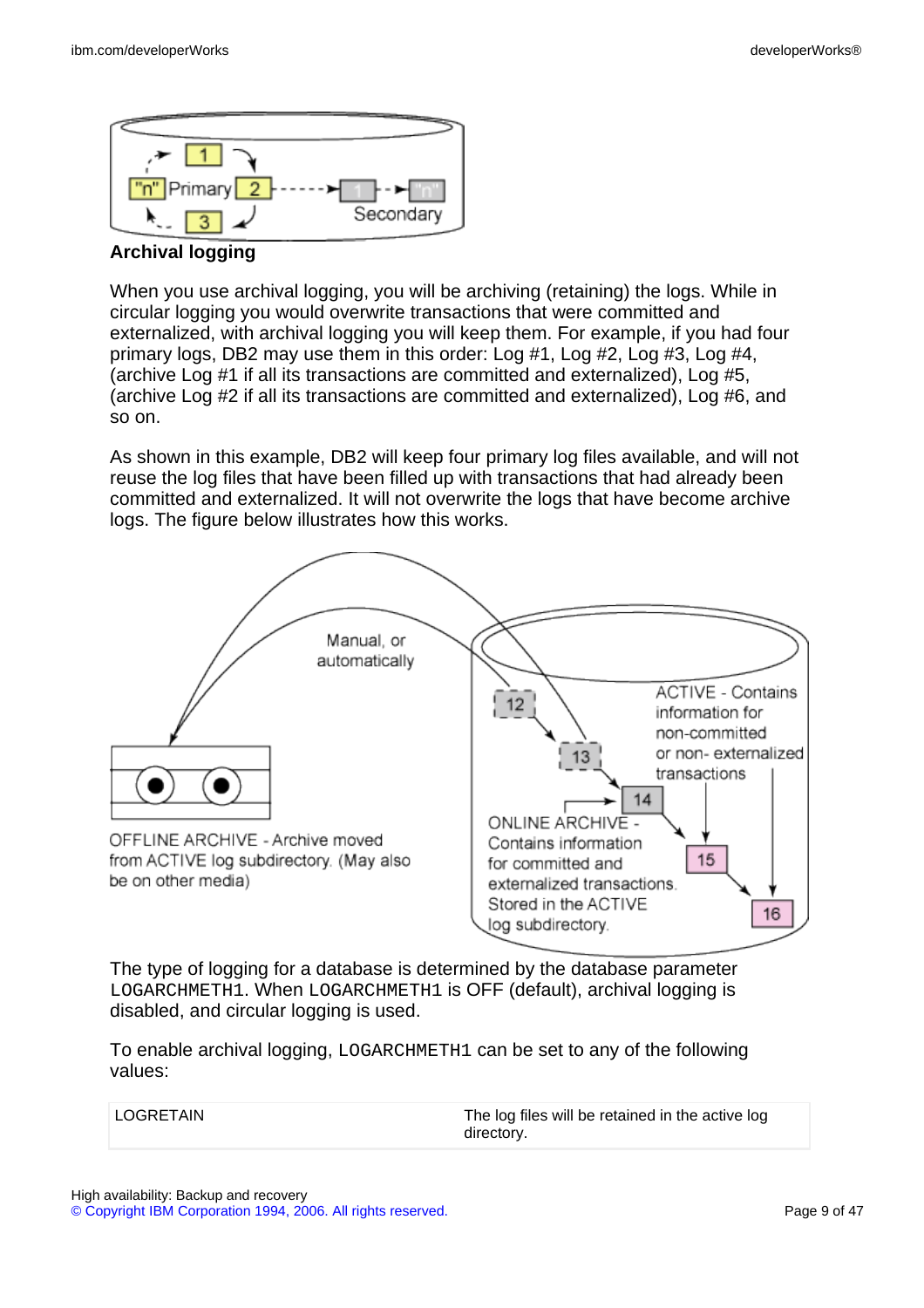| <b>USEREXIT</b>              | The archive and retrieval of the logs are<br>performed automatically by a user-supplied<br>userexit program that must be called db2uext2.<br>This program is invoked to move online archive<br>logs to a directory other than the active log<br>directory, or to another media. It is also invoked<br>to retrieve offline archive logs to the active log<br>directory when they are needed during a<br>ROLLFORWARD operation. db2uext2 must be<br>stored in the sqllib\bin directory on Windows, and<br>sqllib/adm on UNIX |
|------------------------------|----------------------------------------------------------------------------------------------------------------------------------------------------------------------------------------------------------------------------------------------------------------------------------------------------------------------------------------------------------------------------------------------------------------------------------------------------------------------------------------------------------------------------|
| DISK:directory_name          | The same algorithm is used as in USEREXIT.<br>DB2 does not call a userexit program, but it<br>automatically archives the logs from the active<br>log directory to the specified directory.                                                                                                                                                                                                                                                                                                                                 |
| TSM: [management class name] | The same algorithm is used as in USEREXIT.<br>The logs are archived on the local Tivoli Storage<br>Manger (TSM) server. The management class<br>name parameter is optional. If not specified, the<br>default management class is used.                                                                                                                                                                                                                                                                                     |
| VENDOR:library_name          | The same algorithm is used as in USEREXIT.<br>The logs are archived using the specified vendor<br>library.                                                                                                                                                                                                                                                                                                                                                                                                                 |

For backward compatibility reasons, the database configuration file still includes the parameters LOGRETAIN and USEREXIT. These parameters have been replaced by LOGARCHMETH1 since version 8.2. If you update the USEREXIT or LOGRETAIN parameters, LOGARCHMETH1 will automatically be updated, and vice versa.

#### **Infinite logging**

With circular logging and archival logging, log space can potentially be filled up with active logs. With infinite logging enabled, DB2 archives a log as soon as it becomes full. It does not wait for all the transactions in the log to be committed and externalized before archiving it; this guarantees that the active log directory will never fill up. For example, if you have a long-running transaction, you will not run out of log space.

Infinite logging is not recommended, however, since it can prolong crash recovery times as active logs may need to be retrieved from the archive site. Infinite logging is a spin-off of archival logging. To enable infinite logging:

- 1. Set the LOGSECOND database configuration parameter to **-1**.
- 2. Enable archive logging.

### Other recovery topics

#### **Logging types and recovery types**

Now that you understand the different types of logging and recovery, it is important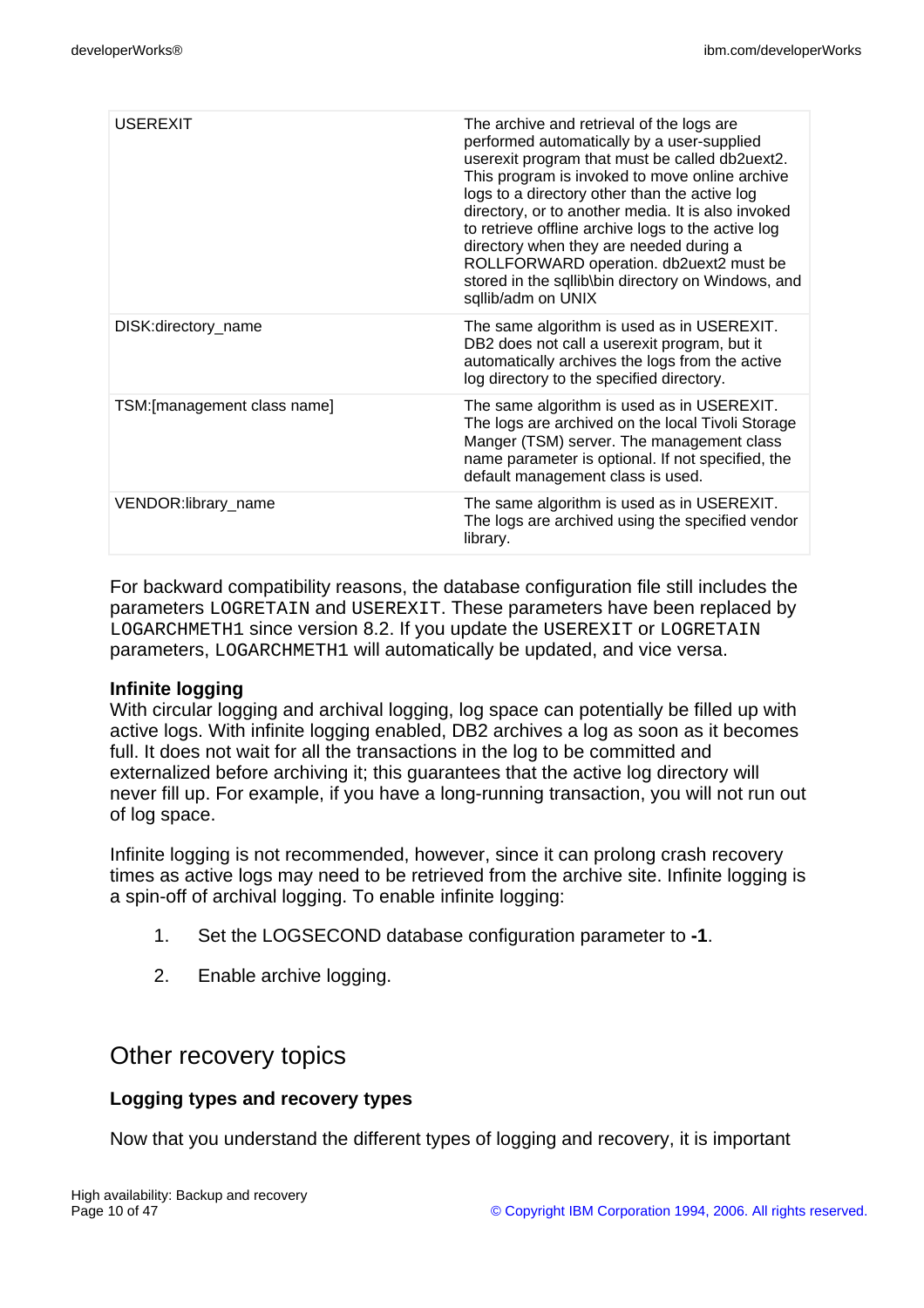to note that not all logging types support all recovery types. Circular logging supports only crash and version recovery, while archival logging supports all types of recovery: crash, version, and rollforward recovery.

#### **Recoverable and nonrecoverable databases**

Recoverable databases are databases that can be recovered using crash, version, or rollforward recovery; thus, archival logging needs to be enabled for these databases. Nonrecoverable databases are those that do not support rollforward recovery; thus, only circular logging is used.

### Review

We've covered several concepts about database logs and logging so far. The following figure summarizes some of the concepts.



This figure shows several transactions running over a period of time. Some transactions run concurrently; they start filling up the log buffer first, and are subsequently written to the log files on disk.

MINCOMMIT is a database configuration file parameter.

Contents from the log buffer will be written to the log files when the log buffer is full,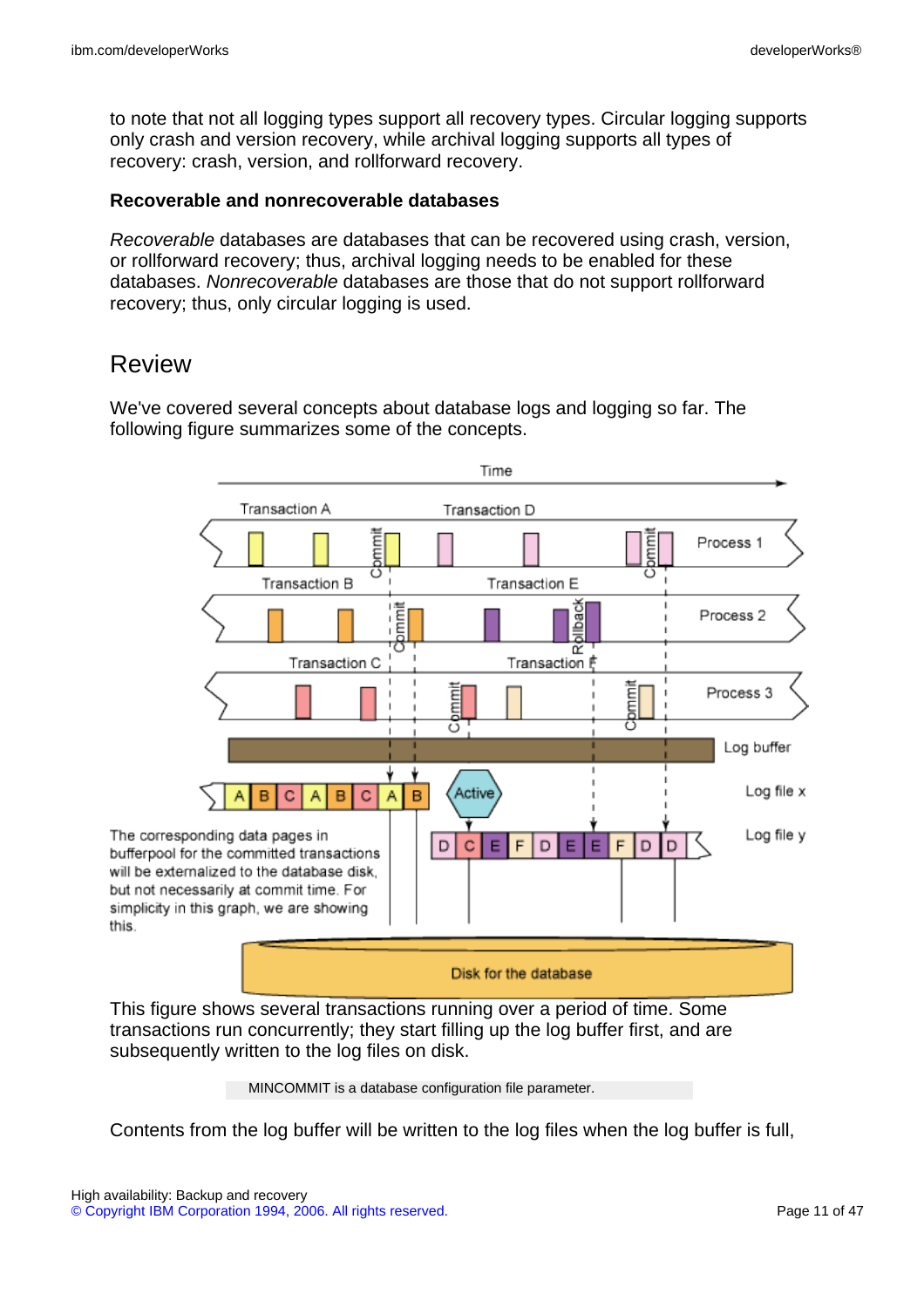or when a MINCOMMIT number of commits are issued. Changes to the data pages for committed transactions will be externalized (written from the buffer pool to the database disk asynchronously). For simplicity's sake, in the figure we show this happening at commit time, but this is not normally the case.

The hexagon with the *active* label represents the amount of time log file X is still considered an active log. As you can see, this hexagon is on top of the squares representing part of transactions D and C in log file Y. Why is log file X still considered active even after it has filled up? Because it contains transactions that have not yet been committed and externalized. Log file X contains transactions A, B, and C. Only transactions A and B have been committed (and, for this example, externalized immediately); transaction C is still running and is also written in log file Y. When transaction C is committed in log file Y (and, for this example, externalized immediately), then log file X will no longer be considered an active log, but will become an online archive log.

# Section 4. Database and tablespace backup

### Online vs. offline access

If we are performing an online operation (backup, restore, rollforward), we are allowing other users to access the database object we are working with at the same time.

If we are performing an *offline* operation, we are *not* allowing other users any access to the database object we are working on at that time.

We'll use the terms *online* and *offline* quite often in this section.

### Database backup

A database backup is a complete copy of your database. Besides the data, a backup copy contains information about the tablespaces, containers, database configuration, log control file, and recovery history file. Note that a backup will not store the database manager configuration file or the registry variables. Only the database configuration file will be backed up.

To perform a backup, SYSADM, SYSCTRL, or SYSMAINT authority is required.

Below is the syntax of the BACKUP command utility for this type of backup:

BACKUP DATABASE database-alias [USER username [USING password]] [TABLESPACE (tblspace-name [ {,tblspace-name} ... ])] [ONLINE]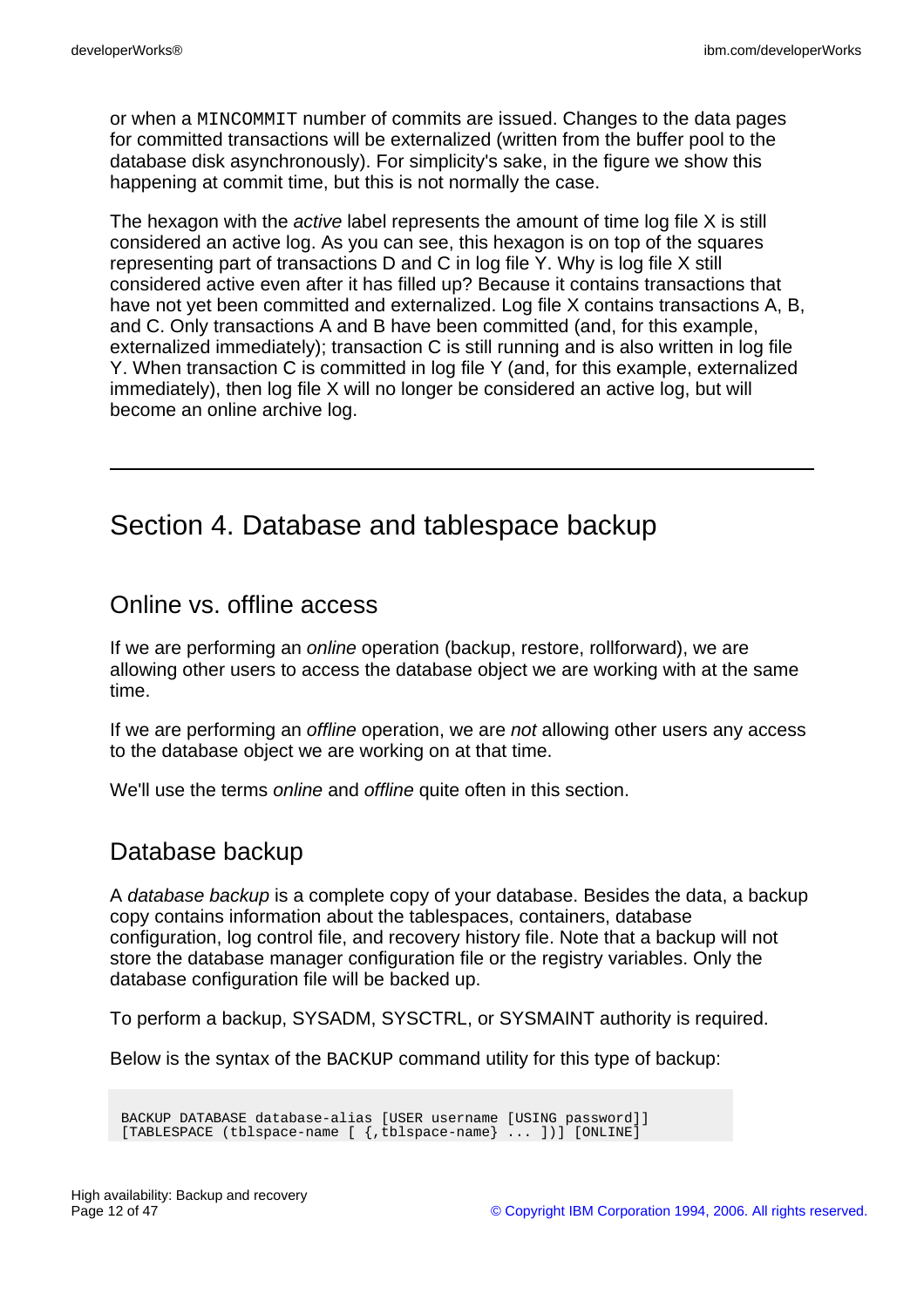[INCREMENTAL [DELTA]] [USE {TSM | XBSA} [OPEN num-sess SESSIONS] [OPTIONS {options-string | options-filename}] | TO dir/dev [ {,dir/dev} ... ] | LOAD lib-name [OPEN num-sess SESSIONS] [OPTIONS {options-string | options-filename}]] [WITH num-buff BUFFERS] [BUFFER buffer-size] [PARALLELISM n] [COMPRESS [COMPRLIB lib-name [EXCLUDE]] [COMPROPTS options-string]] [UTIL\_IMPACT\_PRIORITY [priority]] [{INCLUDE | EXCLUDE} LOGS] [WITHOUT PROMPTING]

Let's look at some examples to see how some of these options work.

To perform a full offline backup of the database "sample" and store the backup copy to the directory d:\mybackups, use the following command:

```
BACKUP DATABASE sample
TO d:\mybackups
```
To perform a full offline backup of the database sample using other backup options, you can use the following command:

```
(1) BACKUP DATABASE sample
(2) TO db2backup/dir1, db2backup/dir2<br>(3) WITH 4 BUFFERS
(3) WITH 4 BUFFERS<br>(4) BUFFER 4096
       (4) BUFFER 4096
(5) PARALLELISM 2
```
Let's look at the command above in more detail:

- 1. Indicates the name (or alias) of the database to back up.
- 2. Specifies the location(s) where you want to store the backup.
- 3. Indicates how many buffers from memory can be used during the backup operation. Using more than one buffer can improve performance.
- 4. Indicates the size of each buffer.
- 5. Determines how many media readers/writer processes/threads are used to take the backup.

With version 9, it is recommended to work with default values for most options, as the backup utility can determine itself what is best for its own performance.

There is no keyword OFFLINE in the syntax, as this is the default mode. To perform a full online backup of the sample database, you must specify the keyword ONLINE. Online backups require archive logging to be enabled for the database. The example below shows how to issue an online backup.

```
BACKUP DATABASE sample
ONLINE
TO /dev/rdir1, /dev/rdir2
```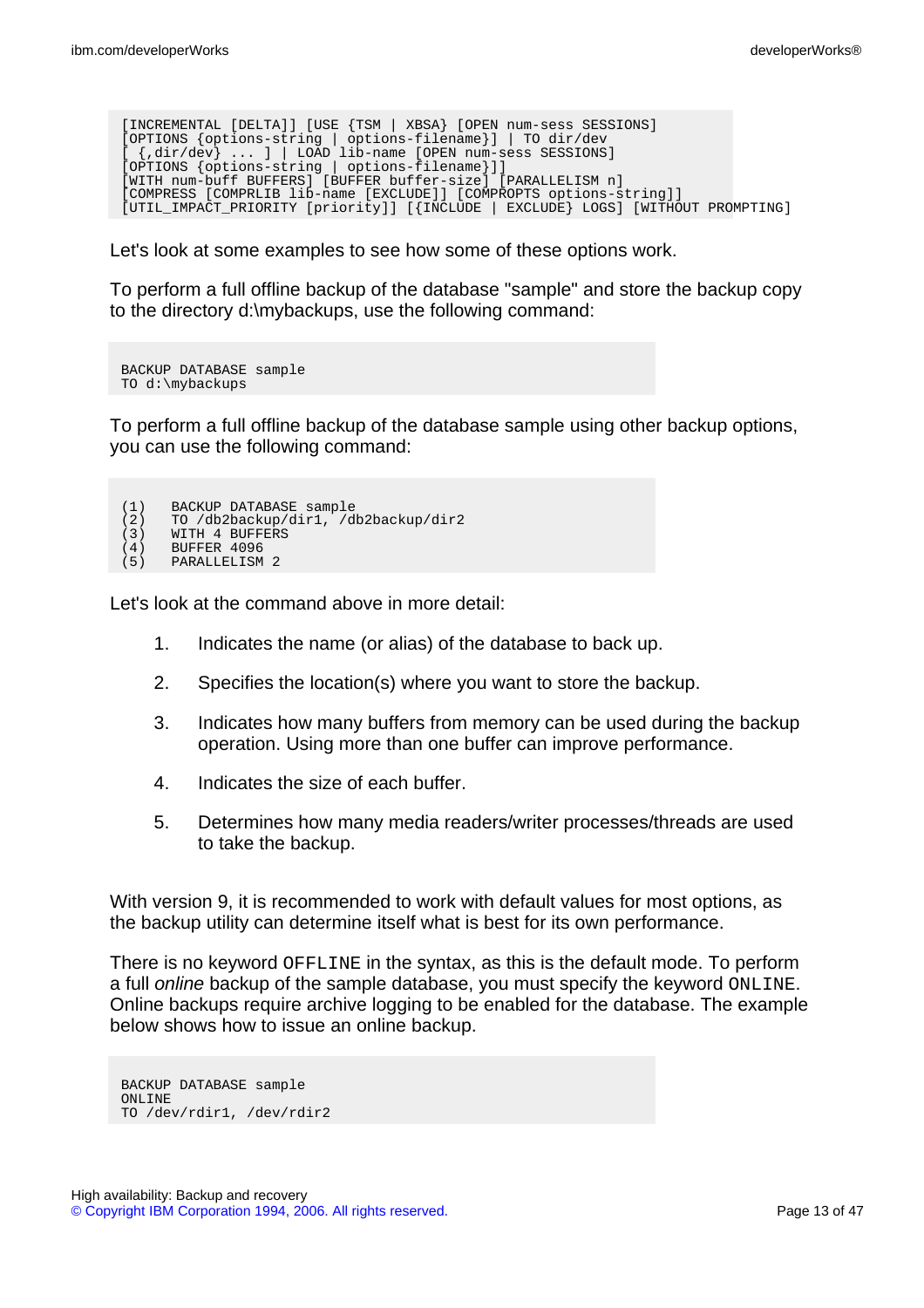Because an online backup lets users access the database while it is being backed up, changes made by these users are not likely stored in the backup copy. Therefore, an online backup is not enough for recovery, and the corresponding logs collected during the backup operation are also needed. DB2 makes it easy to collect the current active log when a backup finishes by forcing it to close (and be archived) when the online backup finishes.

To back up the logs as part of the backup copy, use the INCLUDE LOG option of the BACKUP DATABASE command. This ensures that even if you lose your logs, you can still restore to a minimum point in time using the logs that are included in the backup image. The INCLUDE LOGS option applies to online backups only.

For example, to take an online backup of the sample database along with the logs using the destination directory /dev/rdir1, issue:

```
BACKUP DATABASE sample
ONL TNE
TO /dev/rdir1 INCLUDE LOGS
```
# Tablespace backup

In a database where only some of your tablespaces change considerably, you may opt not to back up the entire database, but only specific tablespaces.

To perform a tablespace backup, use the following syntax:

```
(1) BACKUP DATABASE sample
(2) TABLESPACE ( syscatspace, userspace1, userspace2 )
(3) ONLINE
(4) TO /db2tbsp/backup1, /db2tbsp/backup2
```
Line 2 in the above example indicates that this will be a tablespace backup as opposed to a full database backup. Also notice that you can include as many tablespaces in the backup as you'd like. Temporary tablespaces cannot be backed up using a tablespace level backup.

You would typically want to back up related tablespaces together. For example, imagine you're using DMS tablespaces, where one tablespace is used for the table data, another for the indexes, and another for the LOBs. You should back up all of these tablespaces at the same time so that you have consistent information. This is also true for tablespaces containing tables defined with referential constraints between them.

### Incremental backups

#### There are two kinds of incremental backups: **Incremental**

DB2 backs up all of the data that has changed since the last full database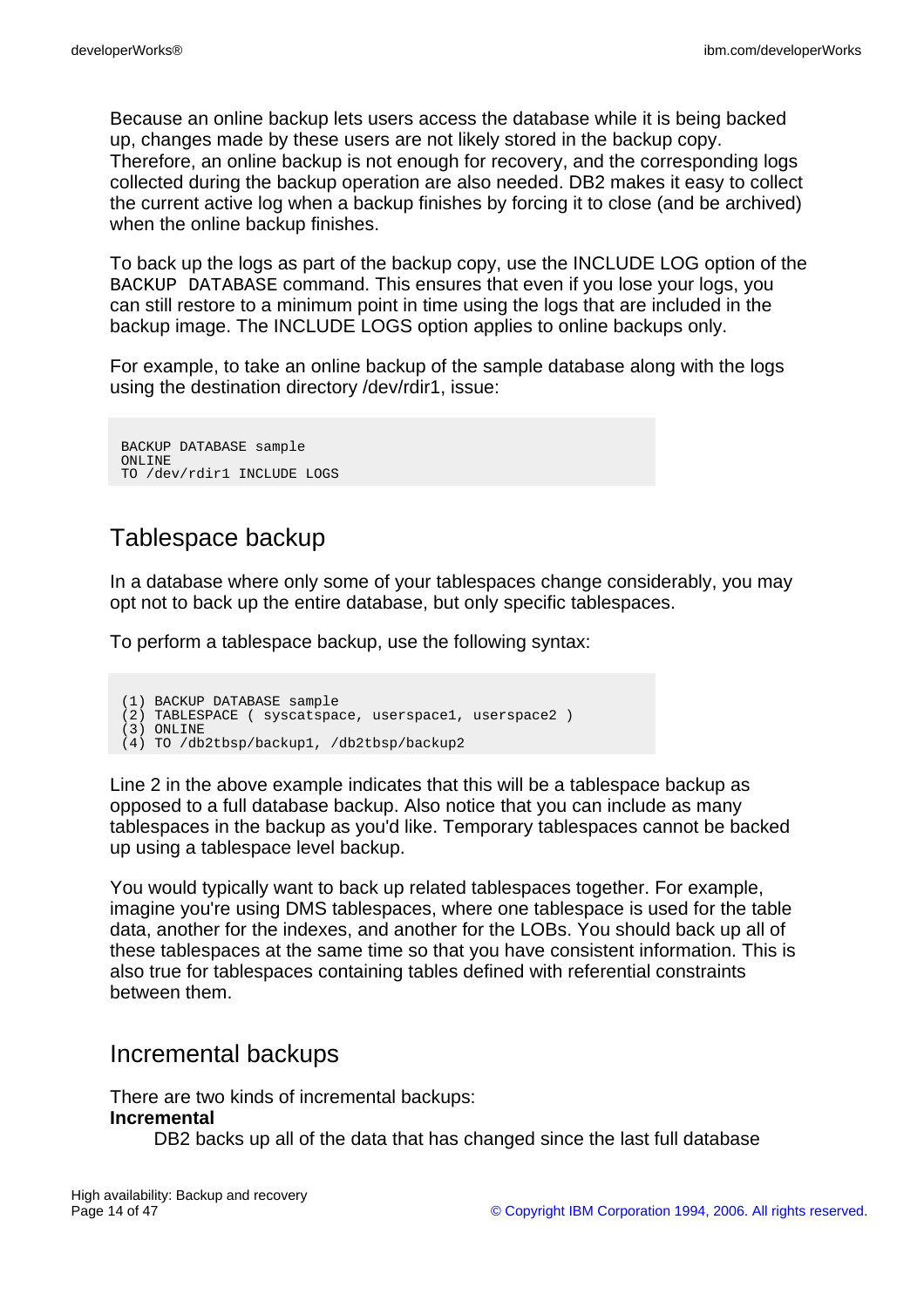#### backup.

#### **Delta**

DB2 backs up only the data that has changed since the last successful full, incremental, or delta backup.

The following figure shows the differences between these types.



In the upper part of the figure, if there were a crash after the incremental backup on Friday, you could restore the first Sunday full backup, followed by the incremental backup taken on Friday.

In the lower part of the figure, if there were a crash after the delta backup on Friday, you could restore the first Sunday full backup followed by each of the delta backups taken from Monday until Friday inclusive.

# Performing backups with the Control Center

The figure below shows you how to invoke the BACKUP utility from the Control Center. To perform a database or tablespace backup, right-click the database you want to back up and select **Backup**.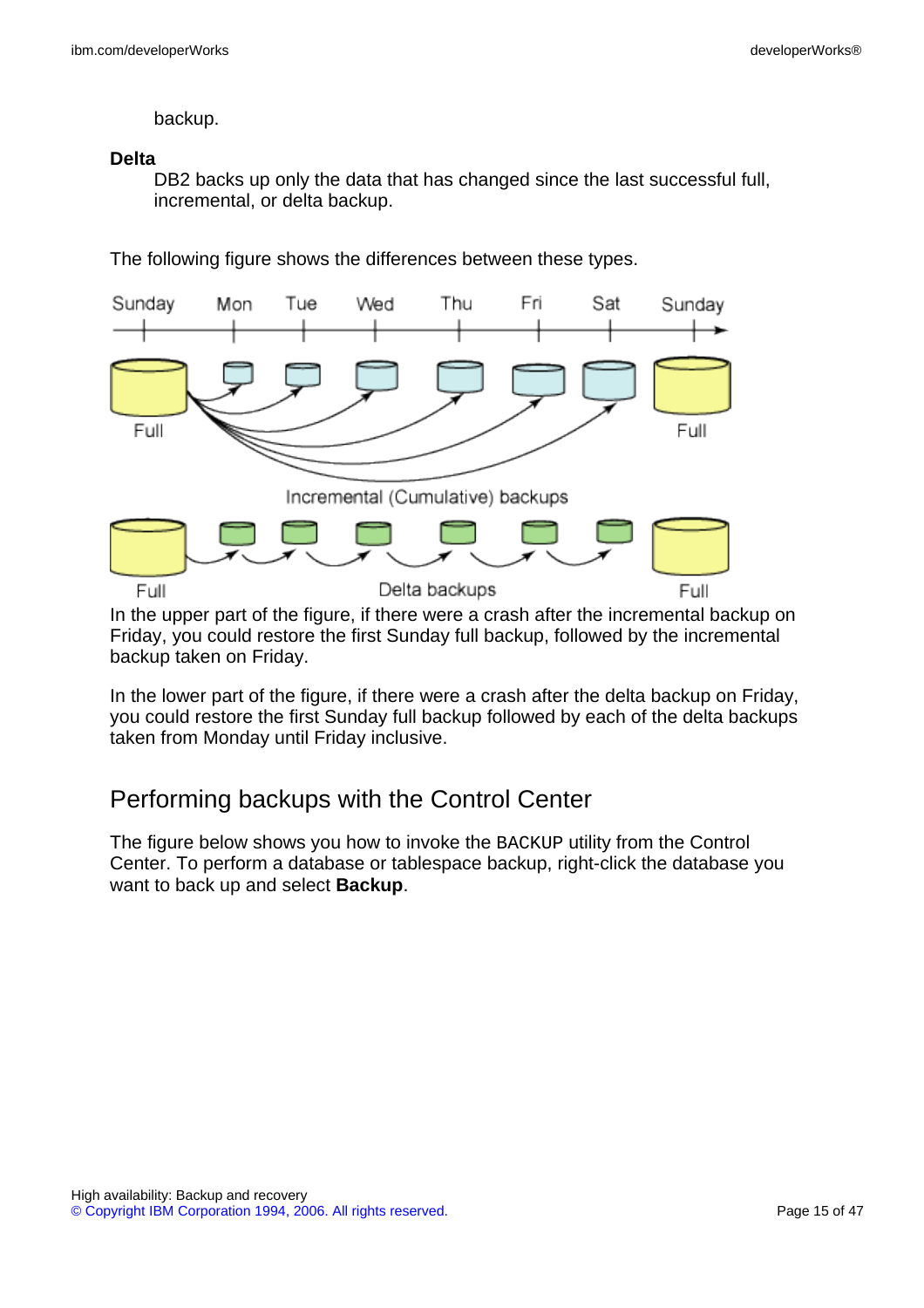

The next figure shows the Backup Wizard and the options you need to complete to execute the BACKUP utility. We encourage you to try this out on your own.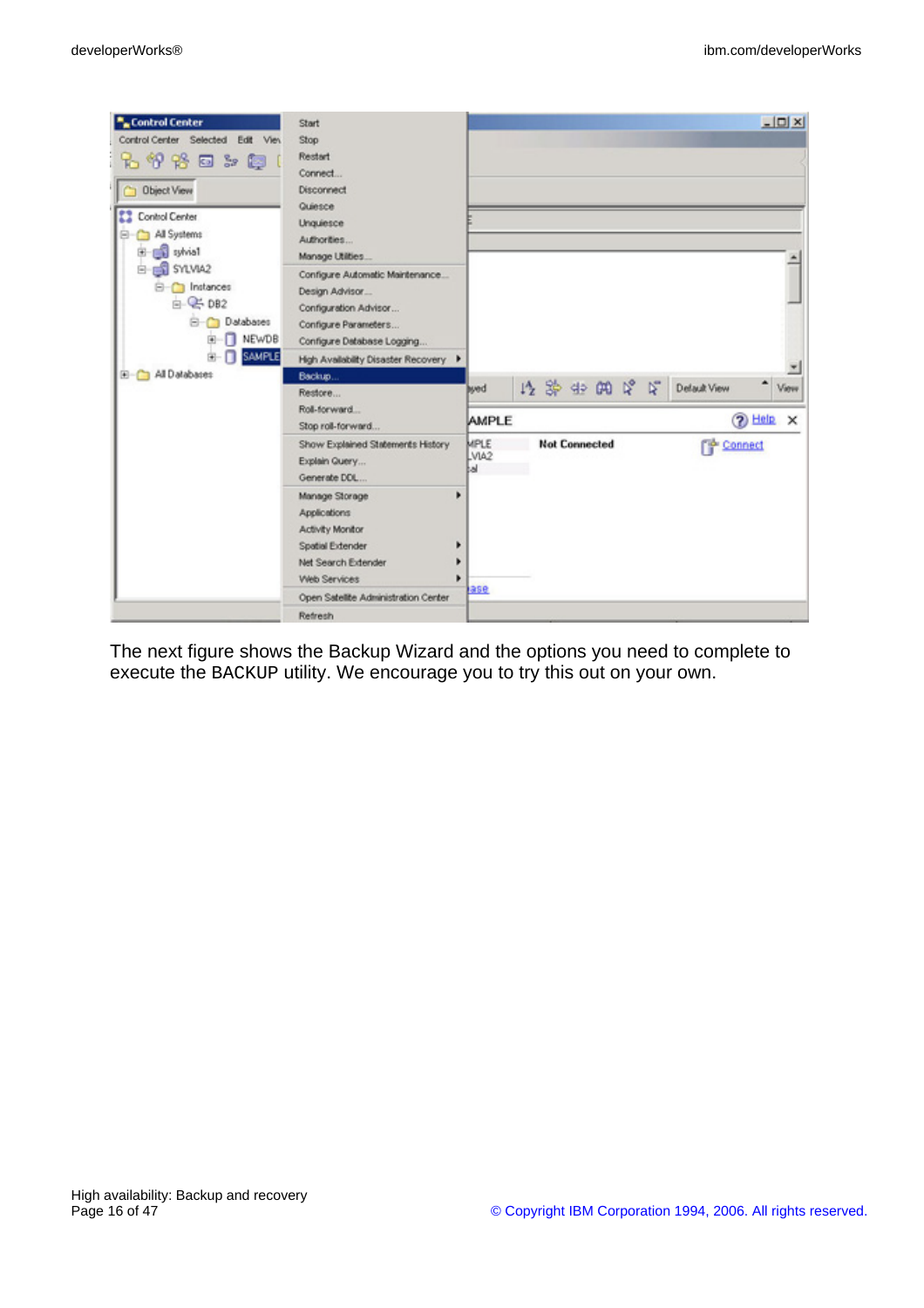| 1. Introduction               | Confirm the details of your database. |                        |                                                                                                                                                                                                                                   |
|-------------------------------|---------------------------------------|------------------------|-----------------------------------------------------------------------------------------------------------------------------------------------------------------------------------------------------------------------------------|
| 2. Image<br>3. Options        | want to backup. If not click Cancel.  |                        | This wizard helps you create a backup task for the database named below. Check to insure that the database listed below is the one that you                                                                                       |
| 4. Performance<br>5. Schedule | Tark Overview.                        |                        | The logging type of your database affects the backup options that are available to you. If you use circular logging you can perform only an<br>offine backup of the entire database. You can modify the logging type of your data |
| 6. Summary                    | Click next to continue.               |                        |                                                                                                                                                                                                                                   |
|                               | Database:                             | SYLVIA2 - DB2 - SAMPLE |                                                                                                                                                                                                                                   |
|                               | Database State:                       | AVAILABLE              |                                                                                                                                                                                                                                   |
|                               | Last Backup Time:                     | None                   |                                                                                                                                                                                                                                   |
|                               | Automatic Database Backup:            | Disabled               |                                                                                                                                                                                                                                   |
|                               | Logging Type:                         | <b>CIRCULAR</b>        |                                                                                                                                                                                                                                   |
|                               | Online Backup Available:              | NO.                    |                                                                                                                                                                                                                                   |
|                               | Table Space Backup Available : NO     |                        |                                                                                                                                                                                                                                   |
|                               |                                       |                        |                                                                                                                                                                                                                                   |
|                               |                                       |                        |                                                                                                                                                                                                                                   |
|                               |                                       |                        |                                                                                                                                                                                                                                   |
|                               |                                       |                        |                                                                                                                                                                                                                                   |
|                               |                                       |                        |                                                                                                                                                                                                                                   |

### Naming convention for backup files

The naming convention for DB2 backup files contains the following items:

- Database alias
- Digit indicating the type of backup (0 for a full database, 3 for a tablespace backup, 4 for a copy from LOAD)
- Instance name
- Database node (always NODE0000 for a single-partition database)
- Catalog node number (always CATN0000 for a single-partition database)
- Timestamp of the backup
- Image sequence number

The following figure shows the naming convention, which applies to all platforms.

Linux/UNIX/Windows Day Minute sequence Alias Instance Year DBALIAS.0.DB2INST.NODE0000.CATN0000.20060314131259.001 Catalog node Month Hour Second Node Type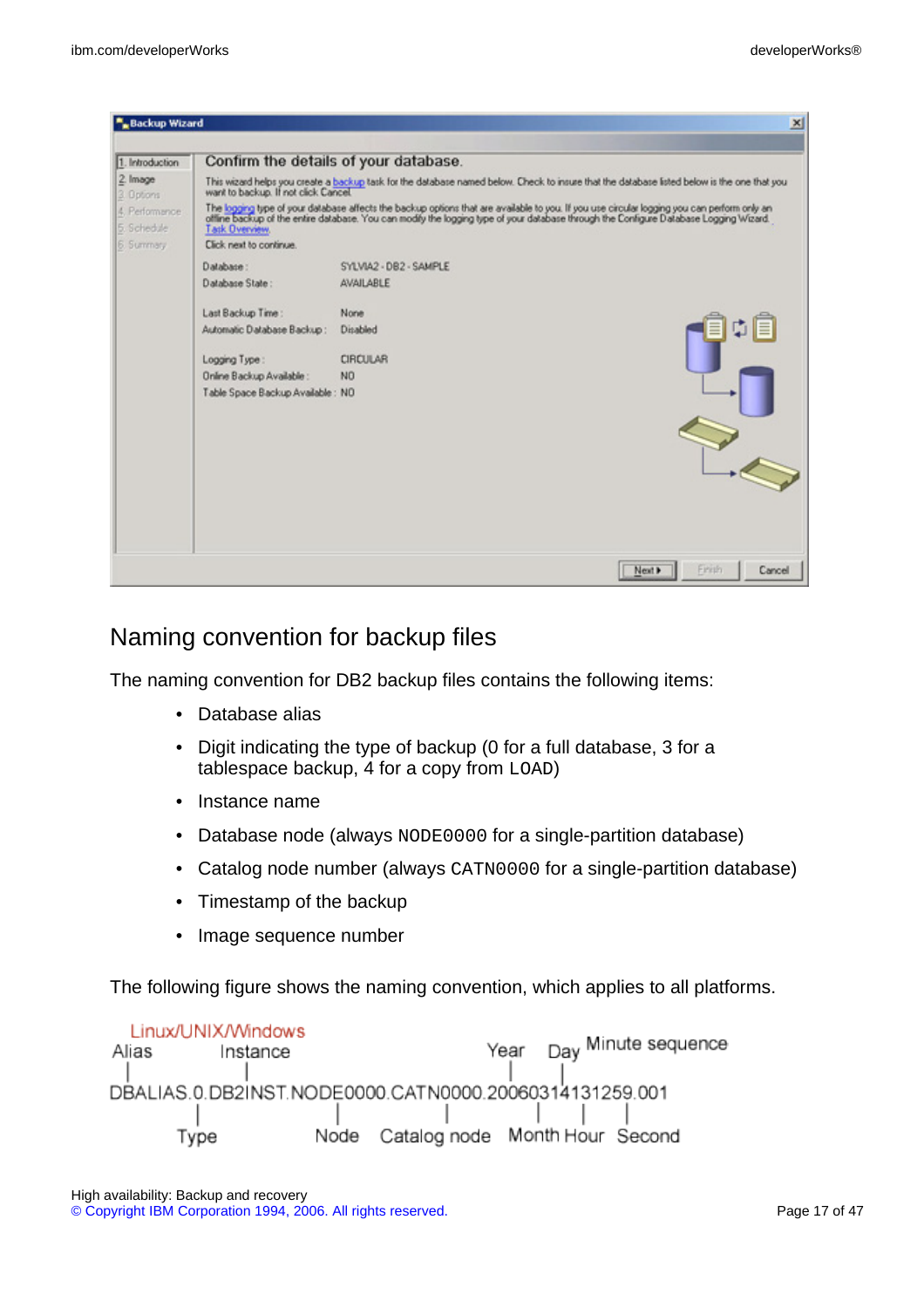# Section 5. Database and tablespace recovery

### Database recovery

This section discusses the RESTORE utility, which uses a backup file as input and a new or existing database as output. Though we are discussing database recovery, the utility we'll use is called RESTORE, not RECOVER.

SYSADM, SYSCTRL, or SYSMAINT authority is required to restore to an existing database. SYSADM or SYSCTRL authority is required to restore to a new database.

Here's the syntax of the RESTORE command:

RESTORE DATABASE source-database-alias { restore-options | CONTINUE | ABORT } restore-options: [USER username [USING password]] [REBUILD WITH [ALL TABLESPACES IN DATABASE | ALL TABLESPACES IN IMAGE] [EXCEPT rebuild-tablespace-clause] [rebuild-tablespace-clause] [{TABLESPACE [ONLINE] | TABLESPACE (tblspace-name [ {,tblspace-name} .. ]) [ONLINE] | HISTORY FILE [ONLINE]}] [INCREMENTAL [AUTOMATIC | ABORT]] [{USE {TSM | XBSA} [OPEN num-sess SESSIONS] | FROM dir/dev [ {,dir/dev} ... ] | LOAD shared-lib [OPEN num-sess SESSIONS]}] [TAKEN AT date-time] [TO target-directory] [INTO target-database-alias] [NEWLOGPATH directory] [LOGS FROM directory] [LOGTARGET directory] [WITH num-buff BUFFERS] [BUFFER buffer-size] [DLREPORT file-name] [REPLACE EXISTING] [REDIRECT] [PARALLELISM n] [WITHOUT ROLLING FORWARD] [WITHOUT DATALINK] [WITHOUT PROMPTING] Rebuild-tablespace-clause: [TABLESPACE (tblspace-name [ {,tblspace-name} ... ])

Let's look at an example. To perform a restore of the sample database, use the following command:

(1)RESTORE DATABASE sample (2) FROM C:\DBBACKUP (3) TAKEN AT 20060314131259 (4) WITHOUT ROLLING FORWARD (5) WITHOUT PROMPTING

In the example above,

- 1. Indicates the name of the database image to restore.
- 2. Specifies the location from which the input backup file is to be read.
- 3. Should there be more than one backup image in the directory, this option would identify the specific backup based on the timestamp, which is part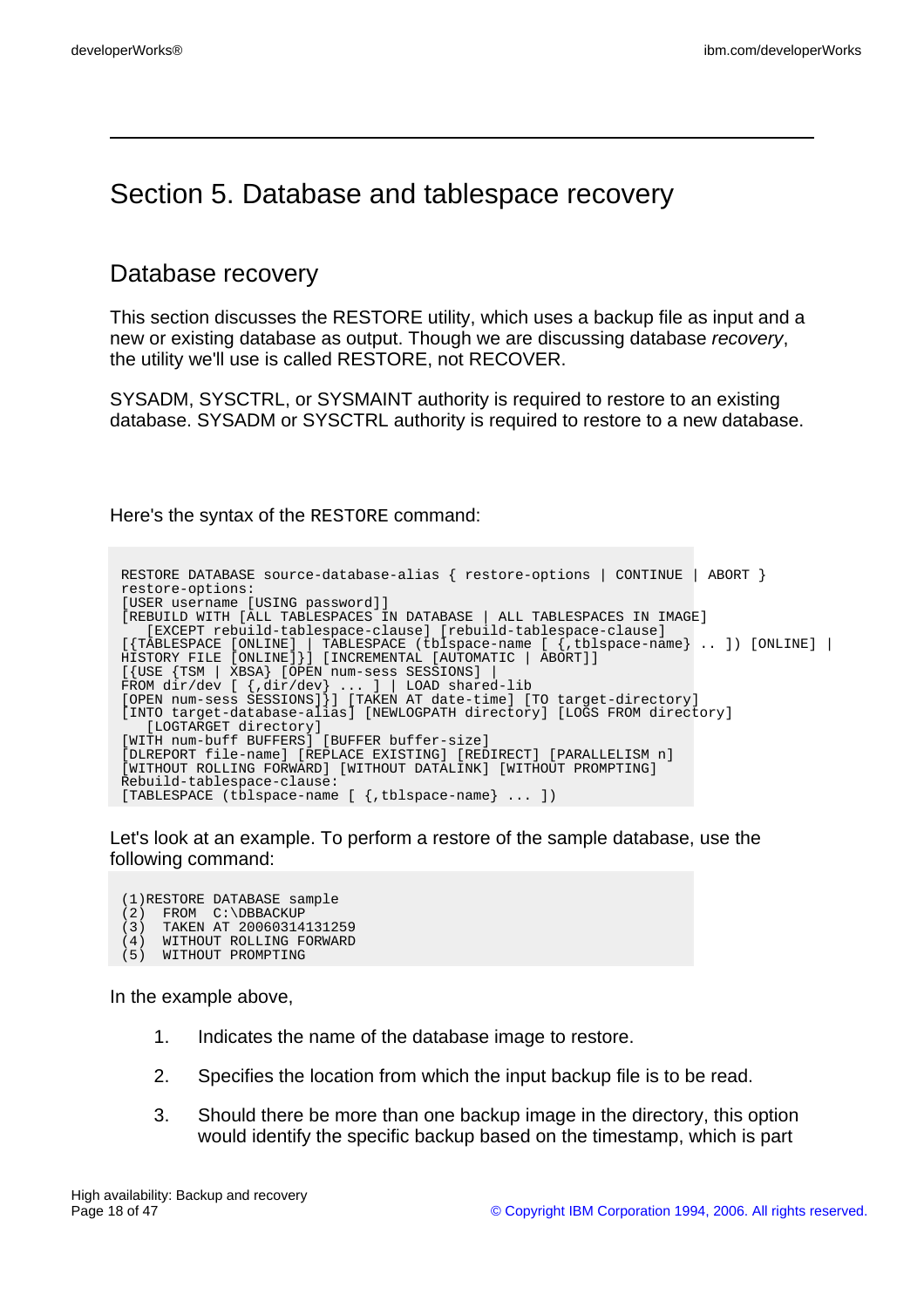of the backup name.

- 4. If a database had archival logging enabled, it is automatically placed in rollforward pending state when it is restored. This line tells DB2 not to place the database in rollforward pending state.
- 5. You will not be prompted while the RESTORE is being performed.

Note there is no keyword OFFLINE in the syntax, as this is the default mode. For the RESTORE utility, this is the only mode allowed for databases.

If the logs are included in the backup image, you can restore the logs files using the LOGTARGET option of the RESTORE DATABASE command.

To restore the SAMPLE database from a backup image residing in the C:\DBBACKUP directory, and restore the log files to C:\DB2\NODE0000\SQL00001\SQLOGDIR directory, issue:

```
RESTORE DATABASE sample
FROM C:\DBBACKUP
LOGTARGET C:\DB2\NODE0000\SQL00001\SQLOGDIR
```
You can also restore only the log files without restoring the database using the LOGS keyword:

RESTORE DATABASE sample LOGS FROM C:\DBBACKUP LOGTARGET C:\DB2\NODE0000\SQL00001\SQLOGDIR

## Tablespace recovery

You can restore tablespaces either from a full database backup or from a tablespace backup. Tablespace recovery requires some careful planning, as it is easier to make mistakes that would put your data into an inconsistent state.

Here is an example of a tablespace RESTORE command:

```
(1) RESTORE DATABASE sample<br>(2) TABLESPACE ( mytblspace
     TABLESPACE ( mytblspace1 )
(3) ONLINE
(4) FROM /db2tbsp/backup1, /db2tbsp/backup2
```
In the example above,

- 1. Indicates the name of the database image to restore.
- 2. Indicates that this is a tablespace RESTORE, and specifies the name of the tablespace(s) to restore.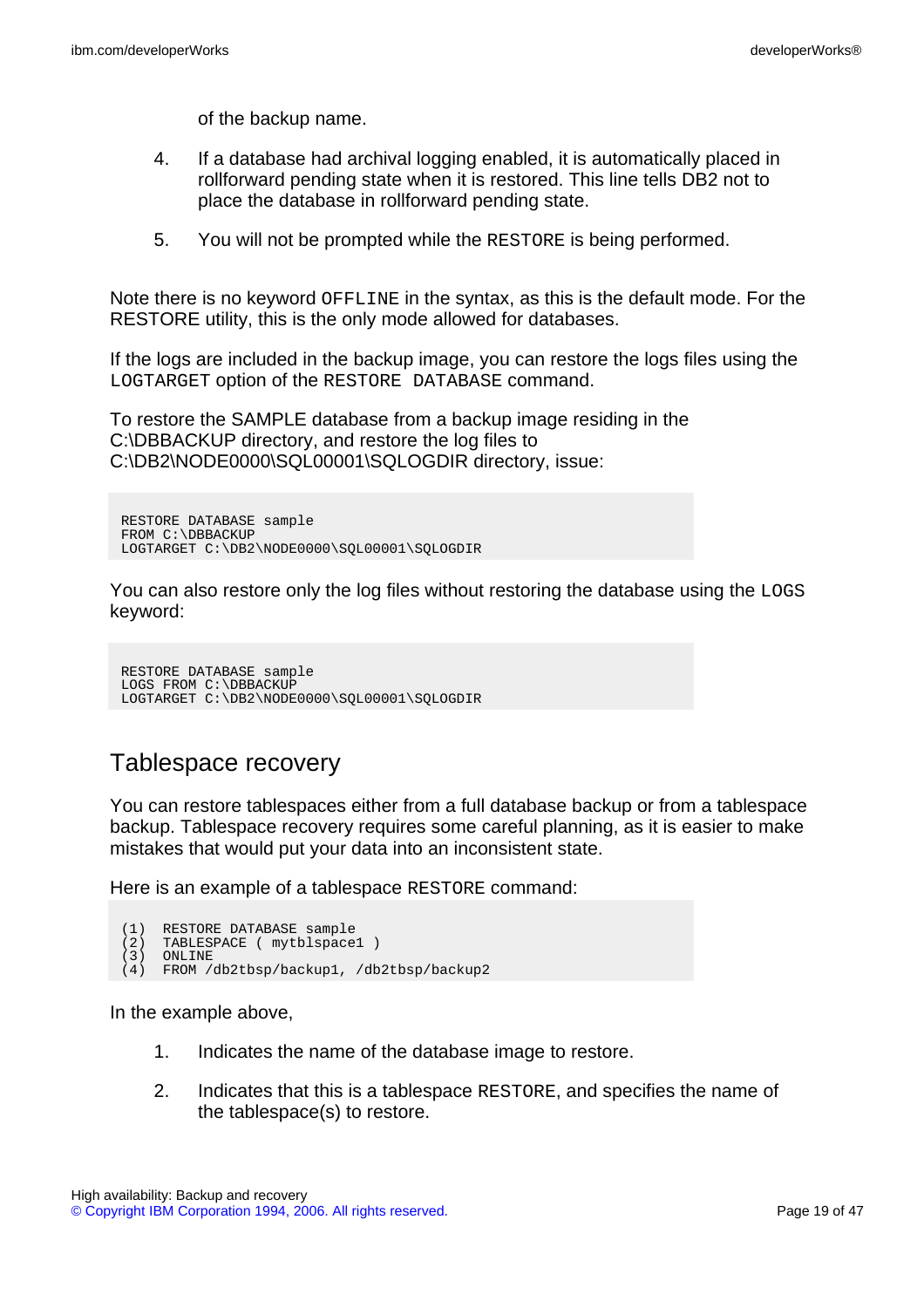- 3. Indicates that this is an online restore. For user tablespaces, both online and offline restores are allowed. As mentioned earlier, for databases, only offline restores are allowed.
- 4. Specifies the location where the input backup file is located.

#### **Tablespace recovery considerations**

After a tablespace is restored, it will always be placed in rollforward pending state. To make the tablespace accessible and reset this state, the tablespace must be rolled forward at least to a minimum point in time. This minimum point in time ensures that the tablespace and logs are consistent with what is in the system catalogs.

Consider this example:

- 1. Imagine that at time t1 you took a full database backup, which included the tablespace mytbls1.
- 2. At time t2, you created the table myTable in the tablespace mytbls1. This would set the minimum point in time for recovery of the tablespace mytbs1 to t2.
- 3. At time t3, you decided to restore only tablespace mytbls1 from the full database backup taken at t1.
- 4. After the restore is complete, tablespace mytbls1 will be placed in rollforward pending state. If you were allowed to roll forward to a point prior to the minimum point in time, tablespace mytbls1 will not have the table myTable; however, the system catalog would say that the table does exist in mytbls1. To avoid inconsistencies like this, DB2 will force you to roll forward at least to the minimum point in time when you restore a tablespace.

A minimum point in time is updated when DDL statements are run against the tablespace, or against tables in the tablespace. To determine the minimum point in time of recovery for a tablespace, you can use either of the following methods:

- Use the LIST TABLESPACES SHOW DETAIL command.
- Obtain a tablespace snapshot with the GET SNAPSHOT FOR TABLESPACE ON db\_name command.

The system catalog tablespace (SYSCATSPACE) must also be rolled forward to the end of logs and in offline mode. We'll discuss more about the ROLLFORWARD command in [Database and tablespace rollforward.](#page-25-0)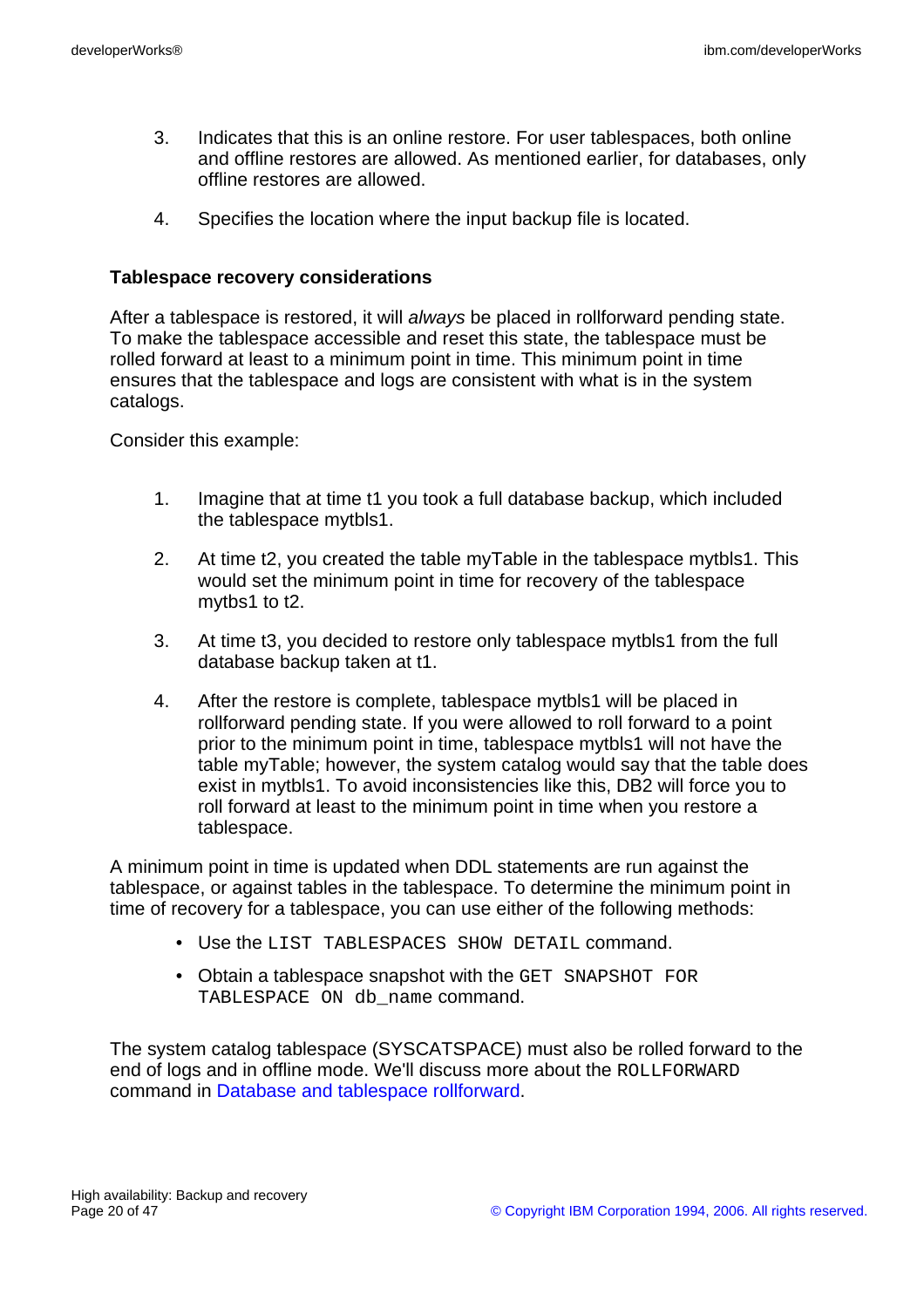# Performing restores with the Control Center

The figure below shows you how to invoke the RESTORE utility from the Control Center. To perform a database or tablespace restore, right-click the database you want to restore and select **Restore**. We encourage to try this on your own.



The next figure shows some options you need to complete to execute the RESTORE utility. We encourage you to try this on your own.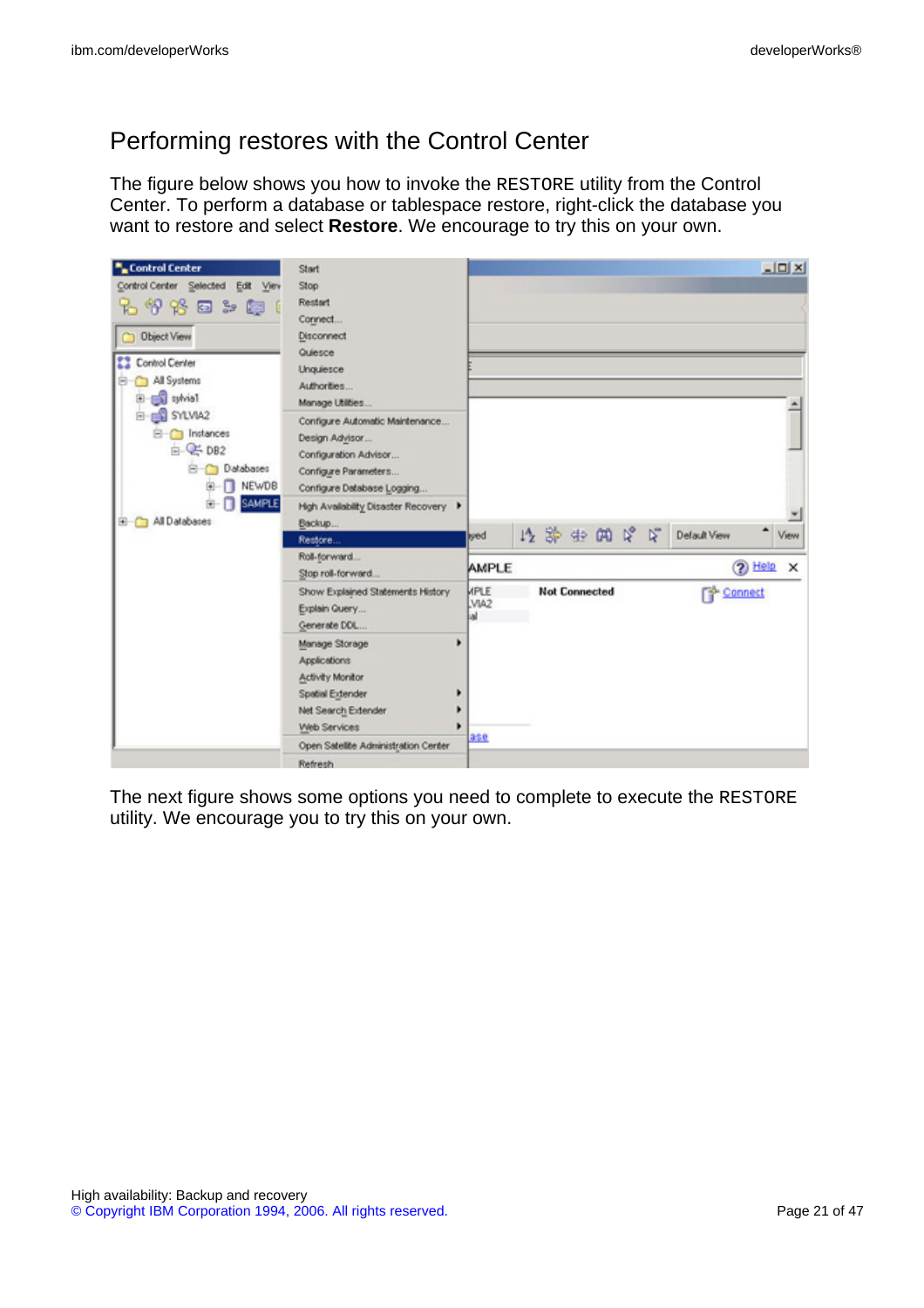| Available backup images<br>8. Performance<br>$-$ Time<br>$\oplus$ Object type $\oplus$ Table spaces $\oplus$<br>×<br>9. Schedule<br>$\sqrt{ }$ Jun 21, 2006<br>><br>10. Surrenary<br>9.55.25 PM Database<br>A<br>$\ll$ | Selected backup images<br>$=$ Time | # Object type # Table spaces# |   |
|------------------------------------------------------------------------------------------------------------------------------------------------------------------------------------------------------------------------|------------------------------------|-------------------------------|---|
|                                                                                                                                                                                                                        |                                    |                               |   |
|                                                                                                                                                                                                                        |                                    |                               |   |
|                                                                                                                                                                                                                        |                                    |                               |   |
|                                                                                                                                                                                                                        |                                    |                               |   |
|                                                                                                                                                                                                                        |                                    |                               |   |
|                                                                                                                                                                                                                        |                                    |                               |   |
|                                                                                                                                                                                                                        |                                    |                               |   |
|                                                                                                                                                                                                                        |                                    |                               |   |
| H                                                                                                                                                                                                                      | ×                                  |                               | ٠ |
|                                                                                                                                                                                                                        |                                    |                               |   |

### <span id="page-21-0"></span>Incremental restore

Recall that an incremental backup is a backup image that contains only pages that have been updated since the previous backup was taken. To perform a restore using incremental backups, specify the INCREMENTAL option on the RESTORE DATBASE command. Usually an incremental restore involves a series of restore operations. Each backup image involved in the restore must be restored in the following order: last, first, second, third and so on up to and including the last image.

Let's look at an example. The following is a sample weekly incremental backup strategy for a recoverable database MYDB. It includes a weekly full database backup operation, a daily non-cumulative (delta) backup operation, and a mid-week cumulative (incremental) backup operation:

|  | 1. (Sun) backup db mydb use tsm |  |                                                          |  |
|--|---------------------------------|--|----------------------------------------------------------|--|
|  |                                 |  | 2. (Mon) backup db mydb online incremental delta use tsm |  |
|  |                                 |  | 3. (Tue) backup db mydb online incremental delta use tsm |  |
|  |                                 |  | 4. (Wed) backup db mydb online incremental use tsm       |  |
|  |                                 |  | 5. (Thu) backup db mydb online incremental delta use tsm |  |
|  |                                 |  | 6. (Fri) backup db mydb online incremental delta use tsm |  |
|  |                                 |  | 7. (Sat) backup db mydb online incremental use tsm       |  |

To restore the database using the incremental backup created on Friday, we need to issue a series of RESTORE DATABASE commands to restore each backup image that is needed, in this order:

1. restore db mydb incremental taken at (Fri)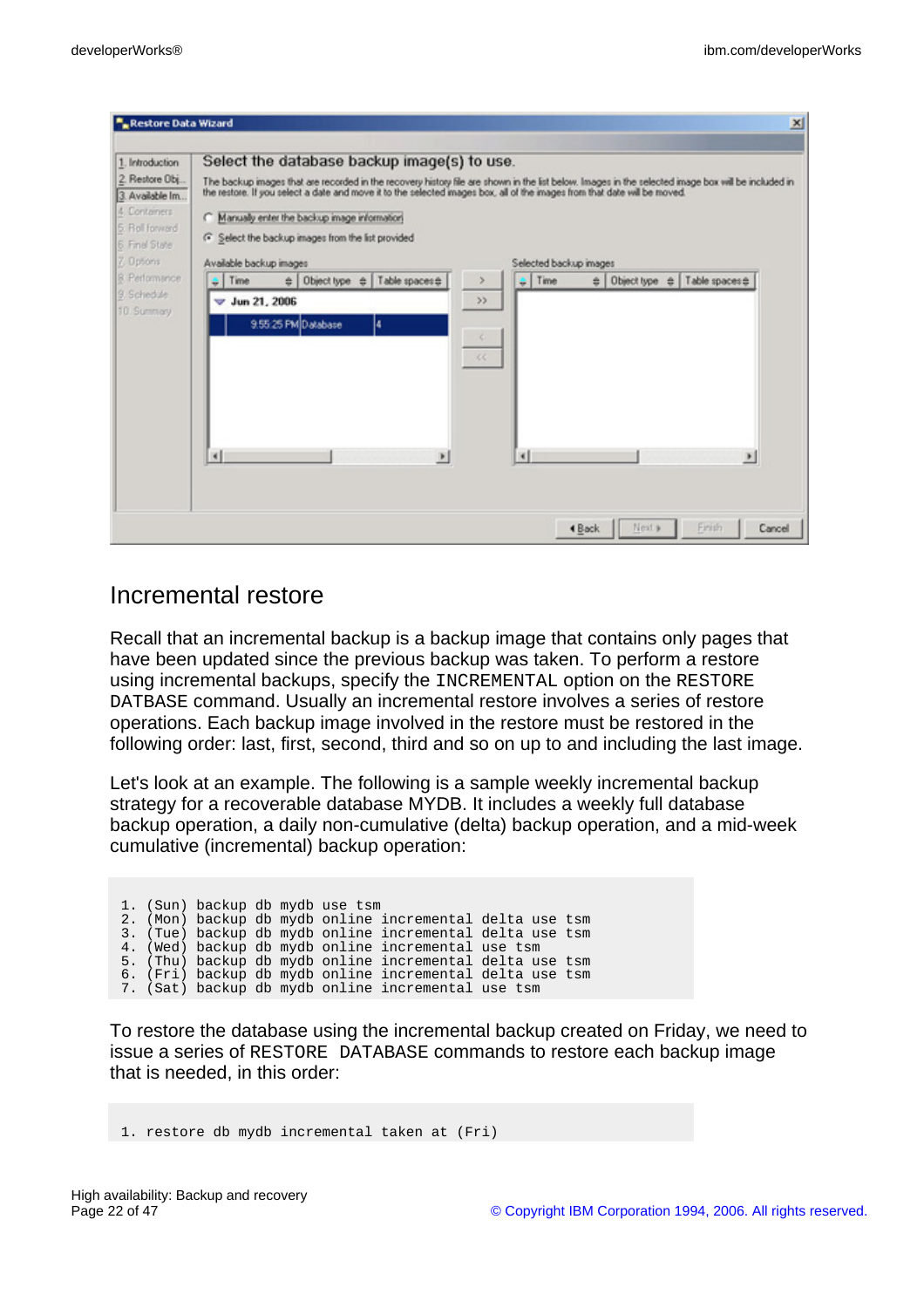|  |  | 2. restore db mydb incremental taken at (Sun) |  |  |
|--|--|-----------------------------------------------|--|--|
|  |  | 3. restore db mydb incremental taken at (Wed) |  |  |
|  |  | 4. restore db mydb incremental taken at (Thu) |  |  |
|  |  | 5. restore db mydb incremental taken at (Fri) |  |  |

As you can see, this process is very lengthy and is also error-prone. You have to know what images to restore and in what order they must be restored. To make this process easier, use the automatic incremental restore utility. To perform an automatic incremental restore, all you need to do is identify the most recent backup image you want to restore, and issue only one RESTORE DATABASE command against it, with the INCREMENTAL AUTOMATIC option. The restore utility will take care of the rest.

All the above manual restore commands can be replaced by one automatic incremental restore command:

restore db mydb incremental automatic taken at (Fri)

### Redirected restore

We mentioned earlier that a backup file includes information about tablespaces and containers. What would happen if a container that used to exist when the backup was taken exists no longer? If the RESTORE utility cannot find this container, you will get an error.

What if you don't want to restore this backup at this location, but somewhere else where other configurations are used? Again, restoring the backup in this scenario would cause a problem.

Redirected restores solve these problems. A redirected restore simply restores the backup in four steps. It will:

1. Obtain the information about the containers and tablespaces recorded in the input backup. This is done by including the REDIRECT keyword as part of the RESTORE command. For example:

RESTORE DATABASE DB2CERT FROM C:\DBBACKUP INTO NEWDB REDIRECT WITHOUT ROLLING FORWARD

And here's the output from this command:

SQL1277W A redirected restore operation is being performed. Table space configuration can now be viewed and table spaces that do not use automatic storage can have their containers reconfigured. DB20000I The RESTORE DATABASE command completed successfully.

2. Review the tablespace information from the (partially) restored database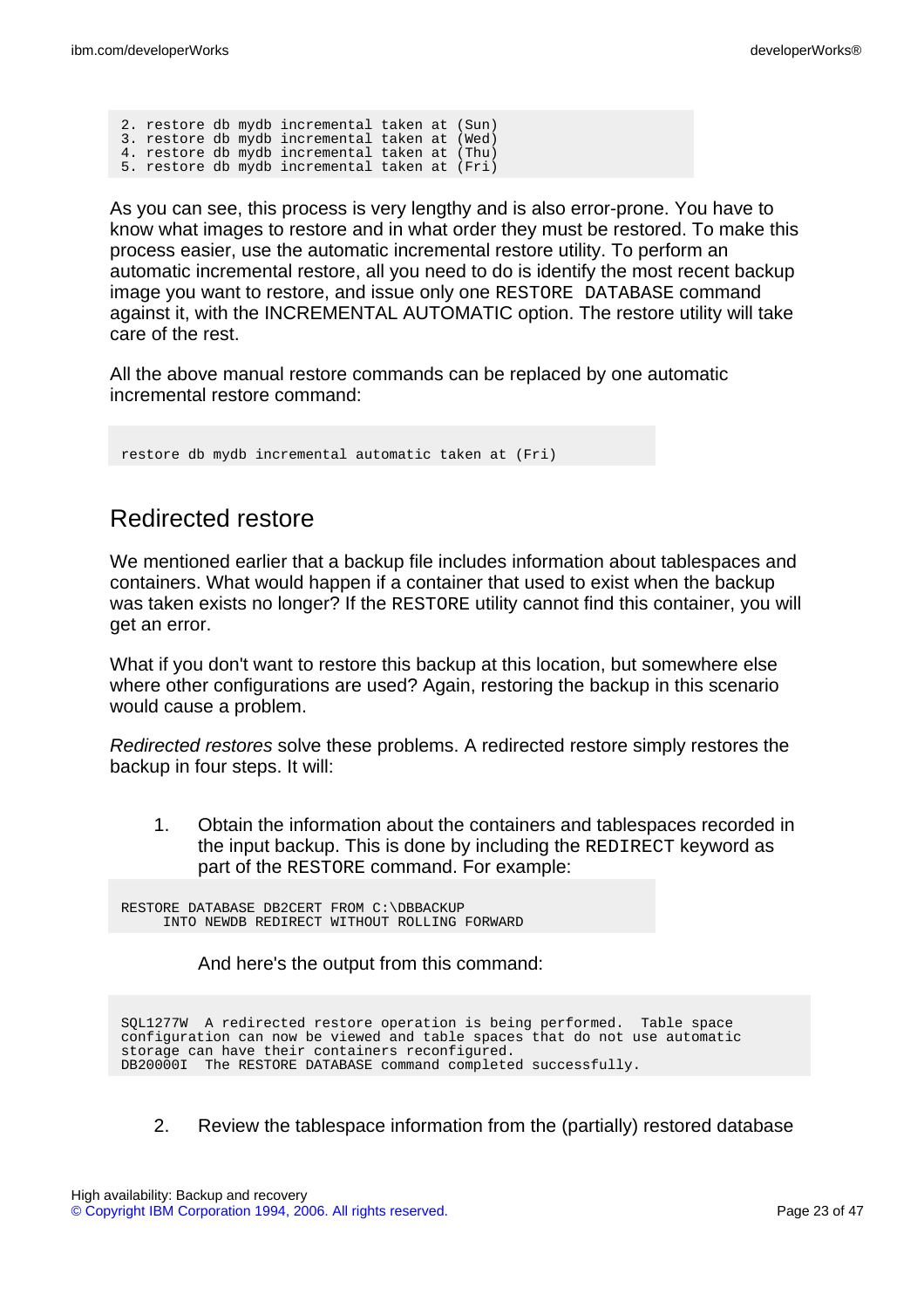newdb:

LIST TABLESPACES SHOW DETAIL

3. Set the new containers for each tablespace. A tablespace has an ID, which can be obtained from the output of the LIST TABLESPACES command. This ID is used as follows:

SET TABLESPACE CONTAINERS FOR 0 USING (FILE "d:\newdb\cat0.dat" 5000) SET TABLESPACE CONTAINERS FOR 1 USING (FILE "d:\newdb\cat1.dat" 5000) ... SET TABLESPACE CONTAINERS FOR n USING (PATH "d:\newdb2")

> where n represents an ID of one of the tablespaces in the backup. Note that with redirected restores, you cannot change the type of the tablespace; if the tablespaces is SMS, it cannot be changed to DMS.

4. Start restoring the data itself into the new containers by including the keyword CONTINUE, as shown below:

RESTORE DATABASE DB2CERT CONTINUE

You have now seen how a redirected restore works. It can also be used to add containers for SMS tablespaces. If you reviewed the second tutorial in this series (see [Resources\)](#page-45-1), you should know that in most cases SMS tablespaces cannot be altered to add a container. A redirected restore provides a workaround to this limitation.

Rather than doing the above four steps manually, the redirect restore utility lets you generate a redirected restore script by issuing the RESTORE command with the REDIRECT and the GENERATE SCRIPT options. When the GENERATE SCRIPT option is used, the restore utility extracts container information from the backup image, and generates a CLP script that includes all of the detailed container information. You can then modify any of the paths or container sizes in the script, and run the CLP script to recreate the database with the new set of containers.

For example, to perform a redirected restore of the DB2CERT database using a script, follow these steps:

1. Use the restore utility to generate a redirected restore script.

RESTORE DATABASE DB2CERT FROM C:\DBBACKUP INTO NEWDB REDIRECT GENERATE SCRIPT NEWDB.CLP WITHOUT ROLLING FORWARD

> This creates a redirected restore script called target-database-alias.clp. In this case, newdb.clp.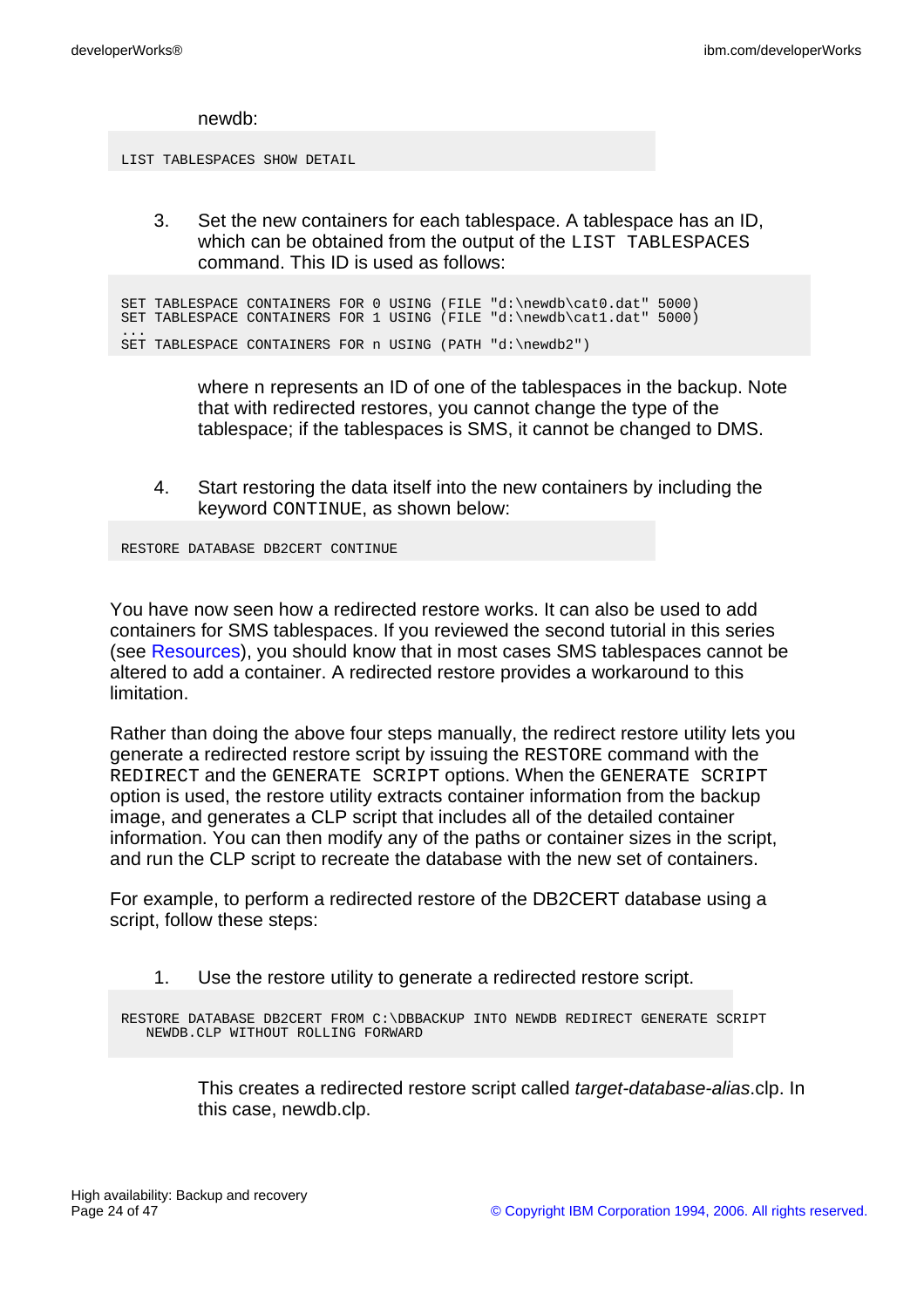newdb.clp contains all the commands required to perform a redirected restore. It also contains all the tablespace information. The newdb.clp script is shown below.

```
-- *****************************************************************************
-- ** automatically created redirect restore script
-- *****************************************************************************
UPDATE COMMAND OPTIONS USING S ON Z ON NEWDB_NODE0000.out V ON;
SET CLIENT ATTACH_DBPARTITIONNUM 0;
SET CLIENT CONNECT_DBPARTITIONNUM 0;
-- *****************************************************************************
-- ** automatically created redirect restore script
 -- *****************************************************************************
RESTORE DATABASE DB2CERT
-- USER username
-- USING 'password'
FROM 'C:\dbbackup' TAKEN AT 20060516120102
-- ON 'D:'
-- DBPATH ON 'target-directory'
INTO NEWDB
-- NEWLOGPATH 'D:\DB2\NODE0000\SQL00001\SQLOGDIR\'
-- WITH num-buff BUFFERS
-- BUFFER buffer-size
-- REPLACE HISTORY FILE
-- REPLACE EXISTING REDIRECT
-- PARALLELISM n WITHOUT ROLLING FORWARD
-- WITHOUT PROMPTING
;
-- *****************************************************************************
-- ** table space definition
-- *****************************************************************************
-- *****************************************************************************
-- ** Tablespace name<br>-- ** Tablespace ID
-- ** Tablespace ID<br>-- ** Tablespace Type
-- ** Tablespace Type = Database managed space
                                                - All permanent data. Regular table
                                                          space.
-- ** Tablespace Page size (bytes) = 4096
-- ** Tablespace Extent size (pages) = 4
-- ** Using automatic storage = \frac{1}{2} = Yes
-- ** Auto-resize enabled = Yes
-- ** Total number of pages = 16384-- ** Number of usable pages = 16380-- ** High water mark (pages) = 8872
-- *****************************************************************************
-- *****************************************************************************
-- ** Tablespace name = T<br>-- ** Tablespace ID = 1
-- ** Tablespace ID = 1-- ** Tablespace Type = System managed space
-- ** Tablespace Content Type - = System Temporary data
-- ** Tablespace Page size (bytes) = 4096
-- ** Tablespace Extent size (pages) = 32
-- ** Using automatic storage = \frac{1}{2} = Yes
-- ** Total number of pages = 1-- *****************************************************************************
-- *****************************************************************************
-- ** Tablespace name<br>-- ** Tablespace ID
-- ** Tablespace ID<br>-- ** Tablespace Type
-- ** Tablespace Type - - + Database managed space
-- ** Tablespace Content Type \qquad \qquad = All permanent data. Large table
                                                            space.
-- ** Tablespace Page size (bytes) = 4096<br>-- ** Tablespace Extent size (pages) = 32
-- ** Tablespace Extent size (pages) = 32<br>-- ** Using automatic storage = 32
-- ** Using automatic storage = Yes<br>-- ** Auto-resize enabled = Yes
-- ** Auto-resize enabled = Yes = Yes = Yes = Yes = Yes = Yes = Yes = Yes = Yes = Yes = Yes = Yes = Yes = Yes = Yes = Yes = Yes = Yes = Yes = Yes = Yes = Yes = Yes = Yes = Yes = Yes = Yes = Yes = Yes = Yes = Yes = Yes = Ye
-- ** Total number of pages = 8192<br>-- ** Number of usable pages = 8160
      Number of usable pages
-- ** High water mark (pages) = 1888
-- *****************************************************************************
-- *****************************************************************************
-- ** Tablespace name = TE<br>-- ** Tablespace ID = 5
-- ** Tablespace ID
```
High availability: Backup and recovery [© Copyright IBM Corporation 1994, 2006. All rights reserved.](http://www.ibm.com/legal/copytrade.shtml) Page 25 of 47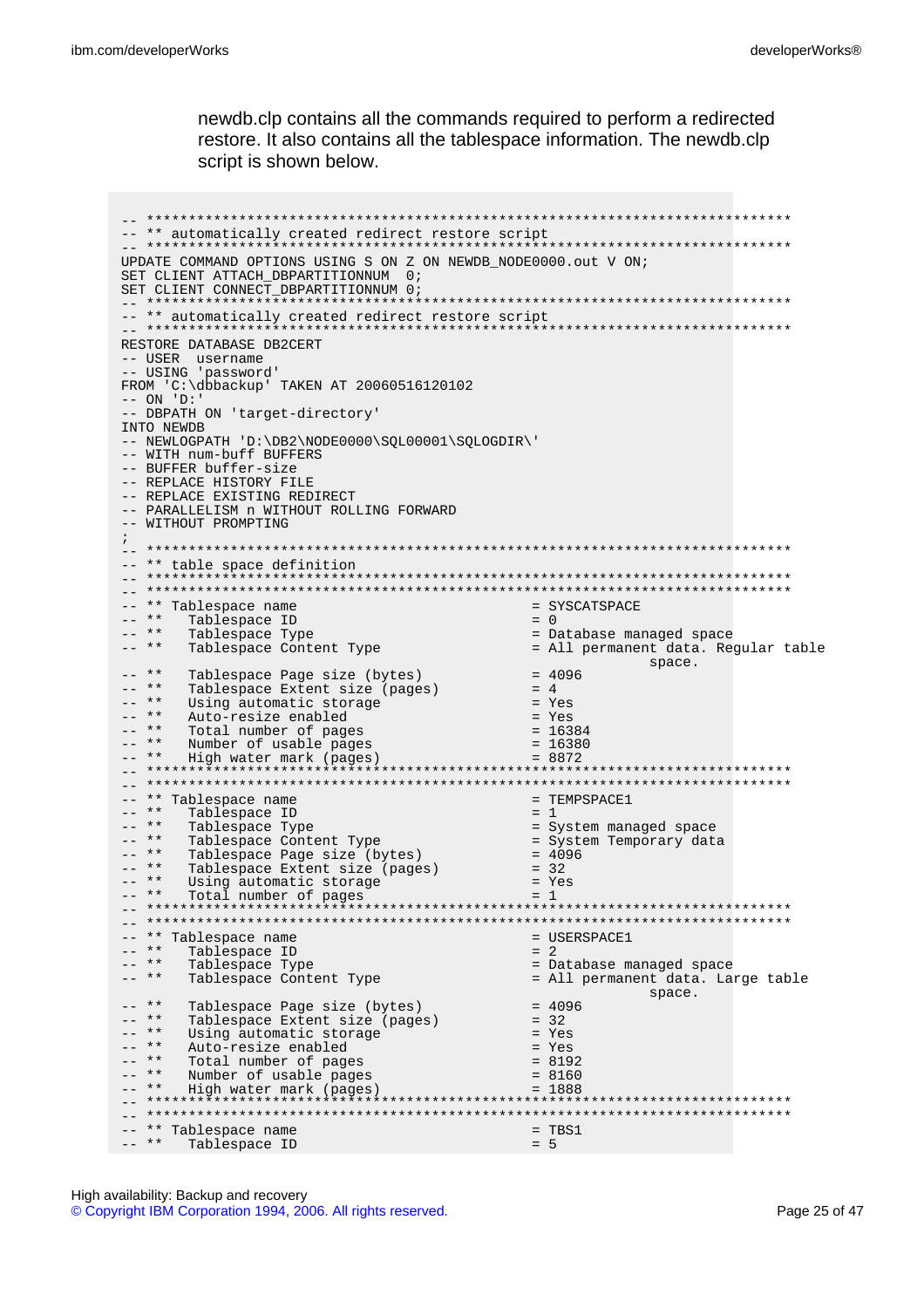| $- - * *$     | Tablespace Type                            | = Database managed space                    |
|---------------|--------------------------------------------|---------------------------------------------|
| $- - * *$     | Tablespace Content Type                    | = All permanent data. Large table<br>space. |
| $- - * *$     | Tablespace Page size (bytes)               | $= 4096$                                    |
| $- - * *$     | Tablespace Extent size (pages)             | $= 32$                                      |
| $- - * *$     | Using automatic storage                    | $= NQ$                                      |
| $- - * *$     | Auto-resize enabled                        | $= NQ$                                      |
| $--***$       | Total number of pages                      | $= 1000$                                    |
|               | -- ** Number of usable pages               | $= 960$                                     |
| $--$ **       | High water mark (pages)                    | $= 96$                                      |
|               |                                            |                                             |
|               | SET TABLESPACE CONTAINERS FOR 5            |                                             |
| $- -$         | IGNORE ROLLFORWARD CONTAINER OPERATIONS    |                                             |
| USING (       |                                            |                                             |
|               | $FILE$ $'d:\DB2\DB2CERT\thinspace$<br>1000 |                                             |
| $\rightarrow$ |                                            |                                             |
|               |                                            |                                             |
|               | ** start redirected restore                |                                             |
|               |                                            |                                             |
|               | RESTORE DATABASE NEWDB CONTINUE;           |                                             |
|               |                                            |                                             |
|               | $--$ ** end of file                        |                                             |
|               |                                            |                                             |
|               |                                            |                                             |

The '--' indicates a comment. The SET TABLESPACE CONTAINER command is only created for tablespaces that are not set up to use automatic storage. For tablespaces that are using automatic storage, their containers are handled by DB2 automatically, thus there is no need to reset them.

- 2. Open the redirected restore script in a text editor to make any modifications that are required. You can modify:
	- Restore options
	- Container layout and paths
- 3. Run the modified redirected restore script.

db2 -tvf newdb.clp

The output of the script will be written into a file called databasename\_nodenumber.out.

# <span id="page-25-0"></span>Section 6. Database and tablespace rollforward

### Database rollforward

The ROLLFORWARD command allows for point-in-time recovery, meaning that the command will let you traverse the DB2 logs and redo or undo the operations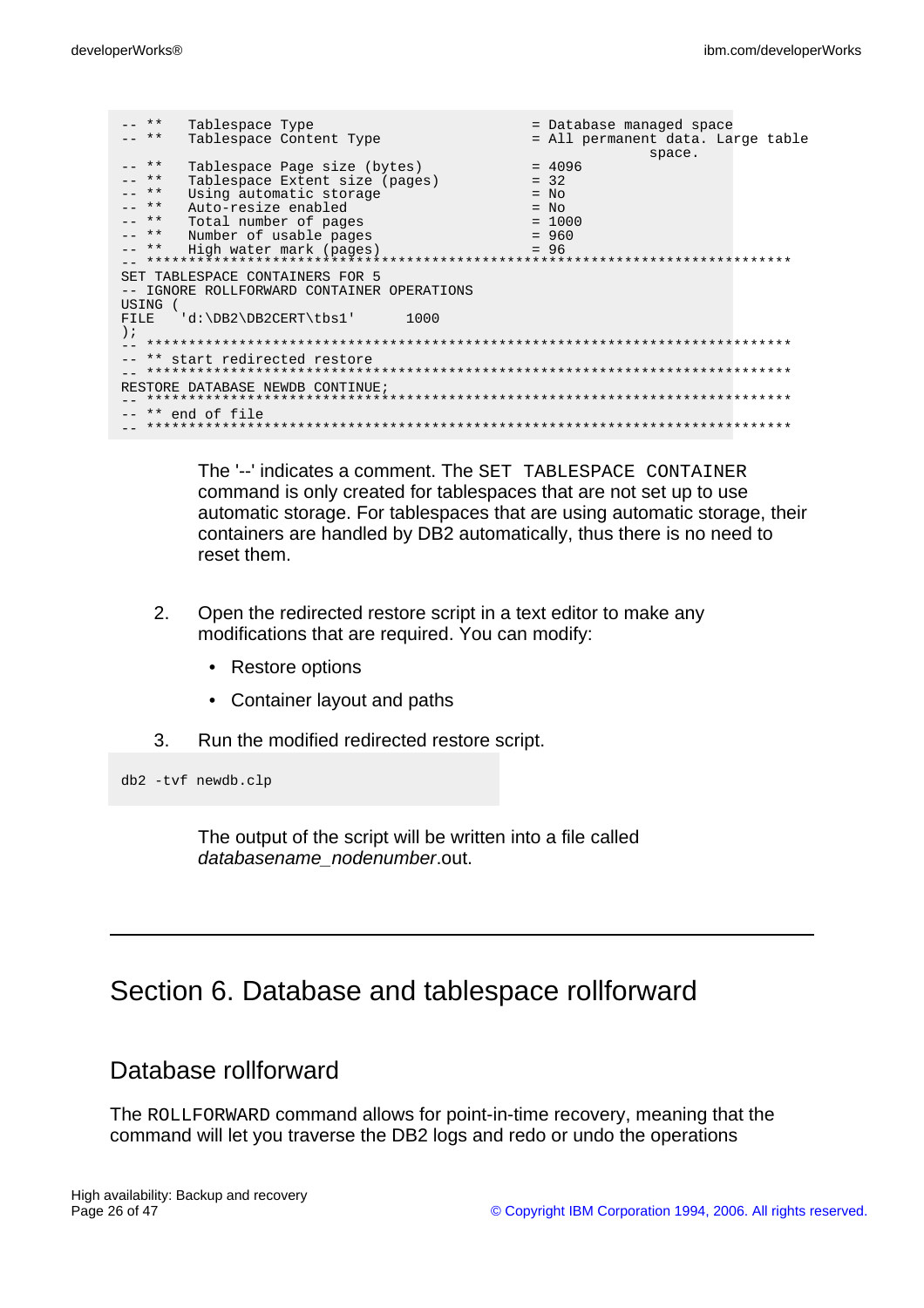recorded in the log up to a specified point in time. Although you can roll forward your database or tablespace to any point in time after the minimum point in time, there is no guarantee that the end time you choose to roll forward will have all data in a consistent state.

Though the QUIESCE command is not discussed in this tutorial, it is worth mentioning that this command can be used during regular database operations to set consistency points. By setting these consistency points, you can always perform a point in time recovery to any of them and be assured that your data is in synch.

Consistency points, along with a lot of other information, are recorded in the DB2 history file, which can be reviewed with the LIST HISTORY command.

During the rollforward processing, DB2 will:

- 1. Look for the required log file in the current log path.
- 2. Reapply transactions from the log file if this log is found.
- 3. Search in the path specified by the OVERFLOW LOG PATH option and use the logs in that location if the log file is not found in the current log path.
- 4. Use the method specified in LOGARCHMETH1 to retrieve the log file from the archive path if the log file is not found in the current path and the OVERFLOW LOG PATH option is not used.
- 5. Reapply the transactions, once the log is in the current log path or the OVERFLOW LOG PATH.

SYSADM, SYSCTRL, or SYSMAINT authority is required to perform the ROLLFORWARD command.

The syntax of the ROLLFORWARD command is:

ROLLFORWARD DATABASE database-alias [USER username [USING password]] [TO {isotime [ON ALL DBPARTITIONNUMS] [USING LOCAL TIME | USING UTC TIME] | END OF LOGS [On-DbPartitionNum-Clause]}] [AND {COMPLETE | STOP}] | {COMPLETE | STOP | CANCEL | QUERY STATUS [USING LOCAL TIME | USING UTC TIME]} [On-DbPartitionNum-Clause] [TABLESPACE ONLINE | TABLESPACE (tblspace-name [ {,tblspace-name} ... ]) [ONLINE]] [OVERFLOW LOG PATH (log-directory [{,log-directory ON DBPARTITIONNUM db-partition-number} ... ])] [NORETRIEVE] [RECOVER DROPPED TABLE dropped-table-id TO export-directory] On-DbPartitionNum-Clause: ON {{DBPARTITIONNUM | DBPARTITIONNUMS} (db-partition-number [TO db-partition-number] , ... ) | ALL DBPARTITIONNUMS [EXCEPT {DBPARTITIONNUM | DBPARTITIONNUMS} (db-partition-number  $[TO db-partition-number]$ , ...)]

Let's look at an example. To perform a rollforward of the sample database, you can use any of the following statements: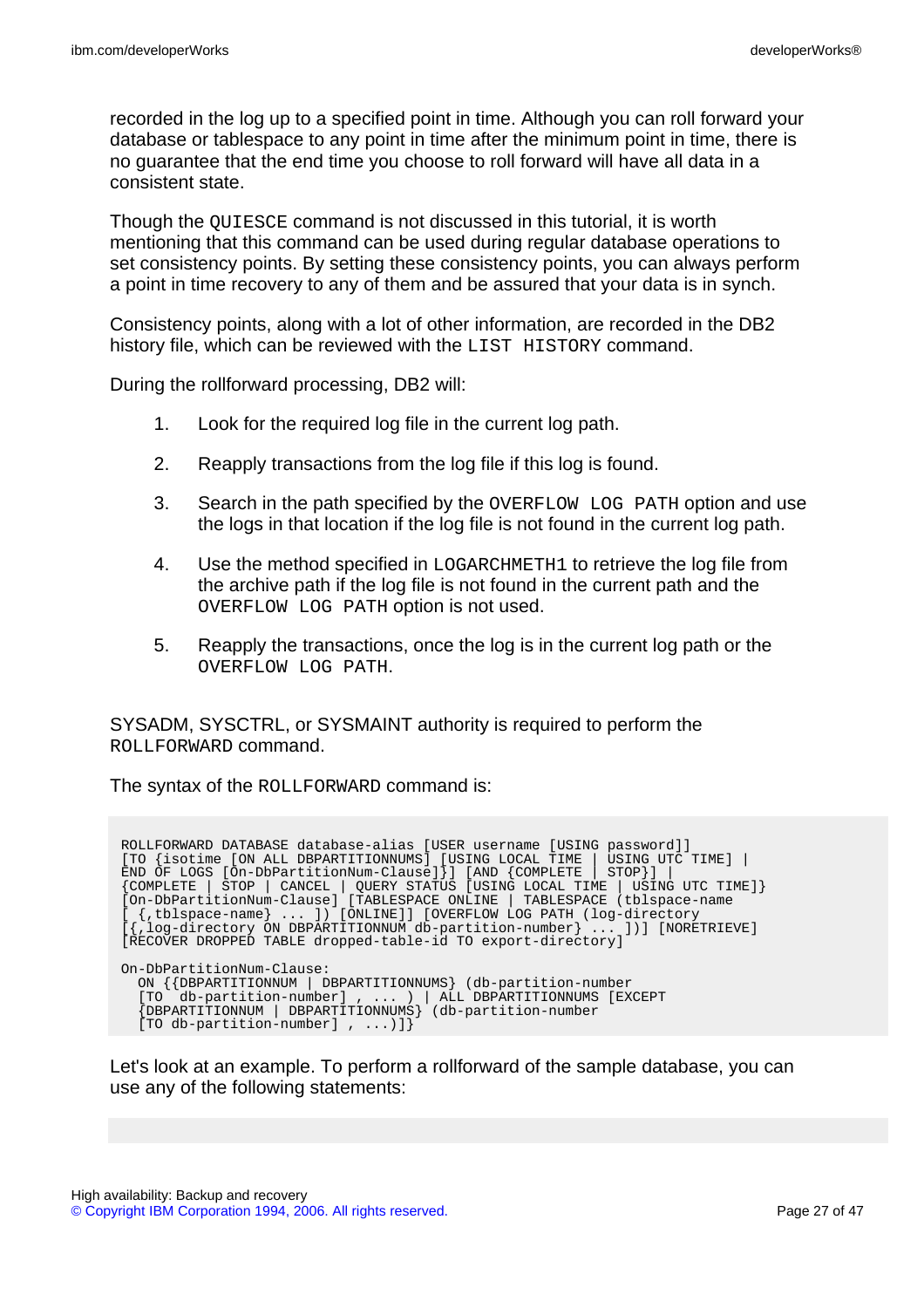(1)ROLLFORWARD DATABASE sample TO END OF LOGS AND COMPLETE (2)ROLLFORWARD DATABASE sample TO timestamp AND COMPLETE (3)ROLLFORWARD DATABASE sample TO timestamp USING LOCAL TIME AND COMPLETE

From the code above:

- 1. In this example, we'll roll forward to the end of the logs, which means that all archived and active logs will be traversed. At the end, it will complete the rollforward and remove the rollforward-pending state by rolling back any uncommitted transactions.
- 2. For this example, DB2 will roll forward to the specified point in time. The timestamp used has to be in CUT (Coordinated Universal Time), which can be calculated by subtracting the local time from the current time zone.
- 3. This example is similar to the previous one, but the timestamp can be expressed in local time.

There is no keyword OFFLINE in the syntax, as this is the default mode. For the ROLLFORWARD command, this is the only mode allowed for databases.

### Tablespace rollforward

Tablespace rollforwards can generally be either online or offline. The exception is the system catalog tablespace (SYSCATSPACE), which can only be rolled forward offline.

Here's an example tablespace rollforward:

```
ROLLFORWARD DATABASE sample
  TO END OF LOGS AND COMPLETE
  TABLESPACE ( userspace1 ) ONLINE
```
The options in this example were explained in the database rollforward section. The only new thing here is the TABLESPACE option, which specifies the tablespace to be rolled forward.

#### **Tablespace rollforward considerations**

If the registry variable DB2\_COLLECT\_TS\_REC\_INFO is enabled, only the log files required to recover the tablespace are processed. The ROLLFORWARD command will skip over log files that are not required, which can speed up recovery time.

The QUERY STATUS option of the ROLLFORWARD command can be used to list the:

- Log files that DB2 has rolled forward.
- Next archive log file required.
- Timestamp of the last committed transaction since rollforward processing began.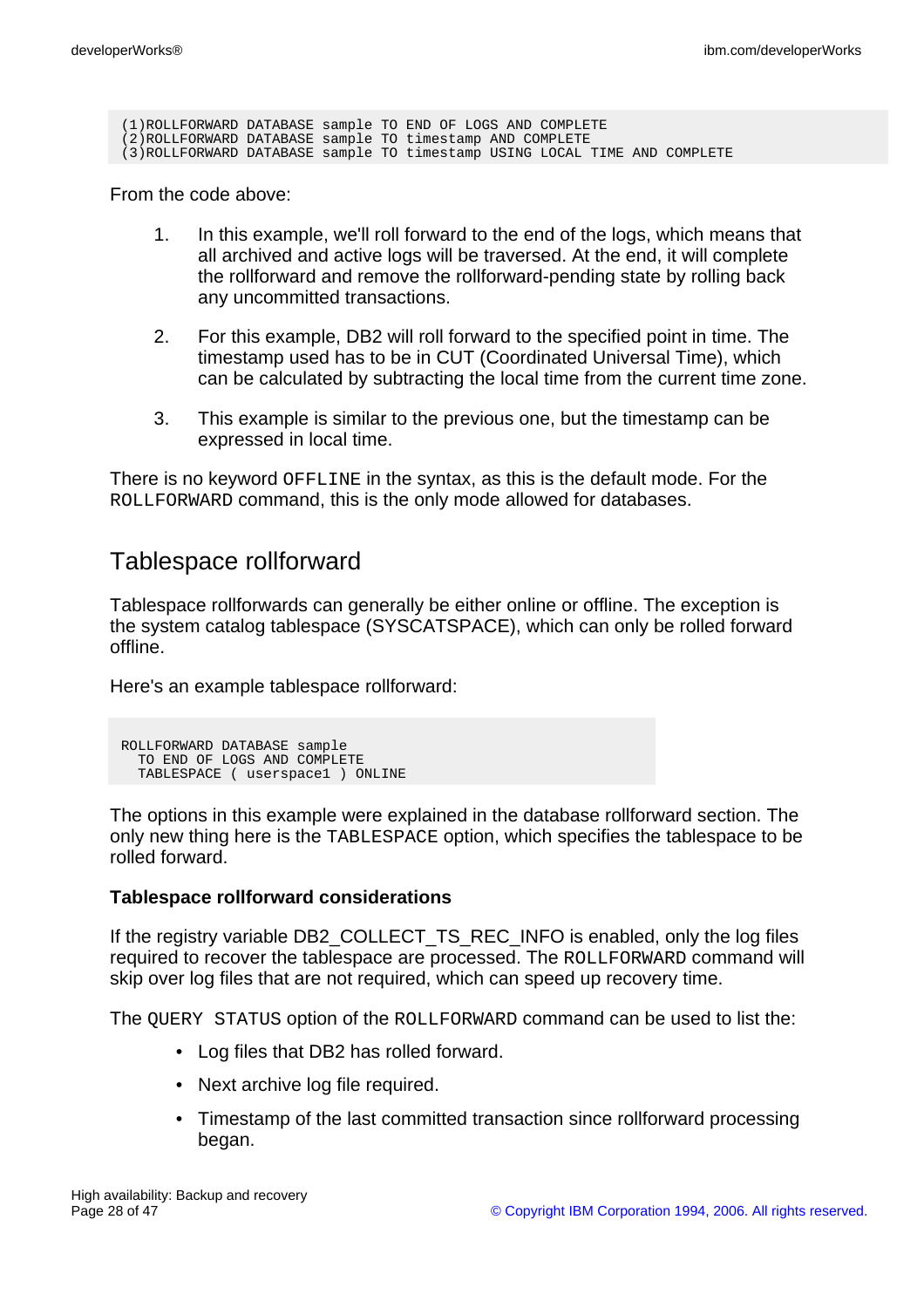#### For example:

ROLLFORWARD DATABASE sample QUERY STATUS USING LOCAL TIME

After a tablespace point in time rollforward operation completes, the tablespace is put in backup-pending state. A backup of the tablespace or database must be taken because all updates made to it between the point in time that the tablespace was recovered to and the current time have been lost.

### Performing rollforwards operations with the Control Center

The figure below shows how to invoke the ROLLFORWARD command from the Control Center. To perform a database or tablespace rollforward, right-click the database you want to roll forward and select **Roll-forward**. We encourage you to try this on your own.



The following figure shows some options you need to complete to execute the ROLLFORWARD command. We encourage you to try this on your own.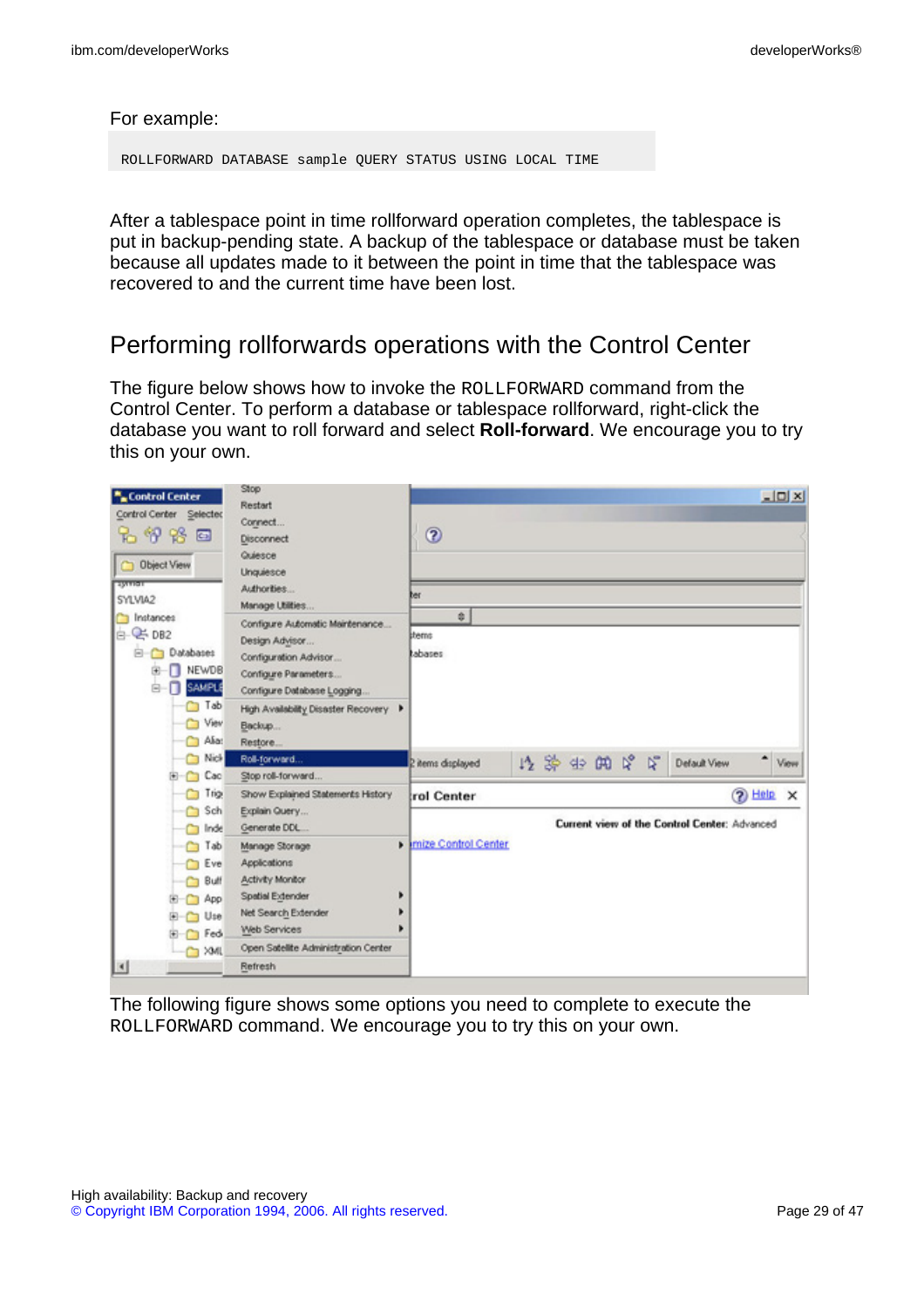| 1. Roll forward              | Roll forward.                                               |            |               |                 |                                                                                                                                                    |
|------------------------------|-------------------------------------------------------------|------------|---------------|-----------------|----------------------------------------------------------------------------------------------------------------------------------------------------|
| 2. Final State<br>3. Summary | or to a specific point in time. Task, Overview.             |            |               |                 | Rolling forward applies log files that are more recent than the database image that you are restoring. You can roll forward to the end of the logs |
|                              | (Find forward to the end of the logs                        |            |               |                 |                                                                                                                                                    |
|                              | C Roll forward to a point in time - Local                   |            |               |                 |                                                                                                                                                    |
|                              | C Roll forward to a point in time - GMT                     |            |               |                 |                                                                                                                                                    |
|                              |                                                             | Date:      | Time          |                 |                                                                                                                                                    |
|                              | First Backup Image                                          | 06/21/2006 | 22:02:26      | Local           |                                                                                                                                                    |
|                              | Roll forward to transaction June 21, 2006                   |            |               | 22:02:26 子Local |                                                                                                                                                    |
|                              | Retrieval of archived logs for rollforward                  |            |               |                 |                                                                                                                                                    |
|                              | G Use default log location only                             |            |               |                 |                                                                                                                                                    |
|                              | C Alternate locations for archived logs                     |            |               |                 |                                                                                                                                                    |
|                              |                                                             |            | Add.          |                 |                                                                                                                                                    |
|                              |                                                             |            | Chenge.       |                 |                                                                                                                                                    |
|                              |                                                             |            | <b>Remove</b> |                 |                                                                                                                                                    |
|                              | C Disable retrieval of archived logs during the rollforward |            |               |                 |                                                                                                                                                    |
|                              |                                                             |            |               |                 |                                                                                                                                                    |

### Review and examples

So far we've discussed the BACKUP, RESTORE, and ROLLFORWARD commands. The figures below illustrate the different types of recovery that you should now understand.



For this scenario, circular logging is in effect:

At t6 there is an unscheduled power shutdown in your building. At t7, DB2 is restarted, and when you connect to the database, crash recovery is started automatically (assuming db cfg AUTORESTART is ON; otherwise you have to start it manually with a RESTART DATABASE command). Crash recovery will traverse the active logs and will redo committed transactions. If a transaction was not committed, it will be rolled back (undone). For this example, the two insert statements will be redone and the delete statement will be undone.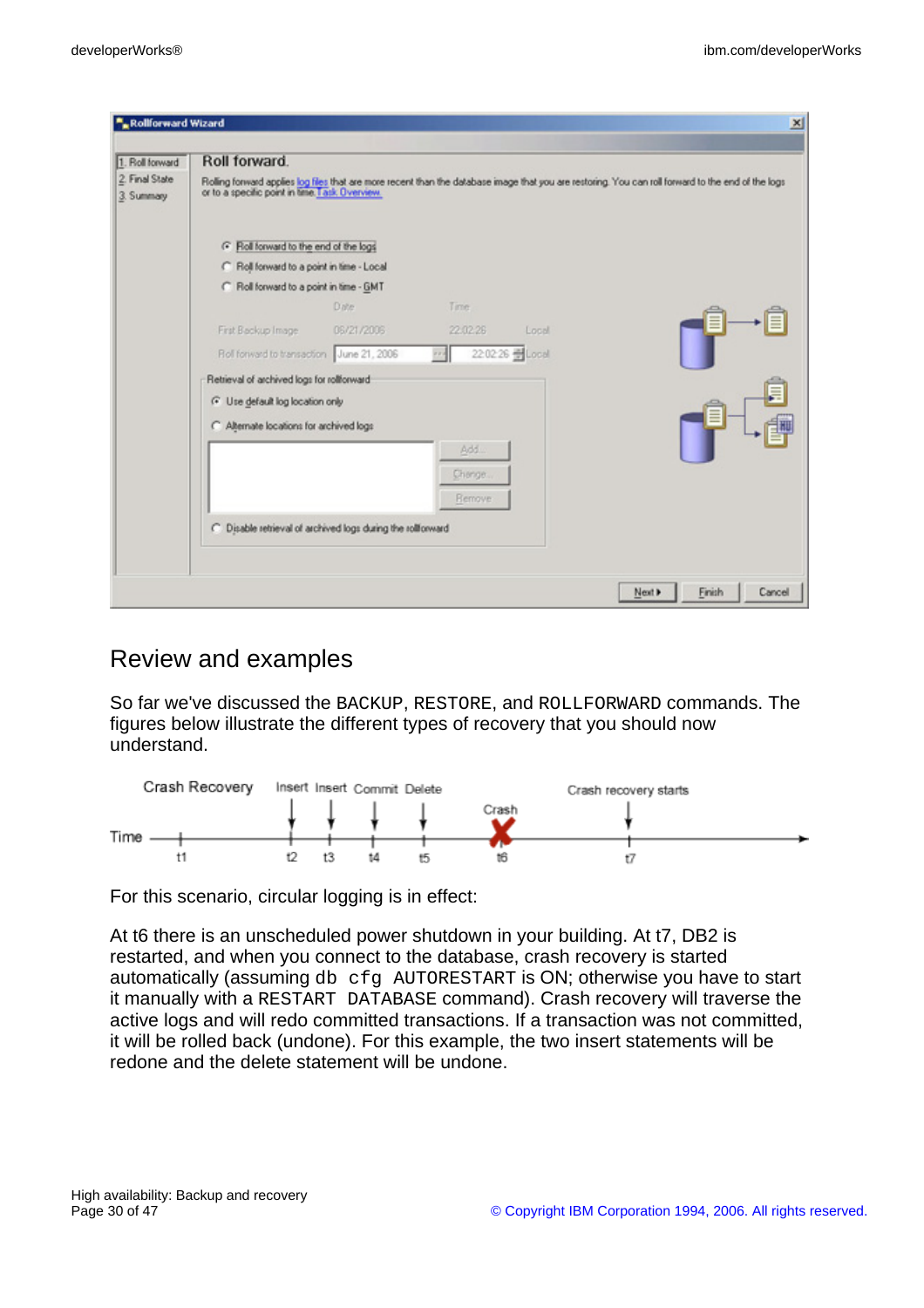

For this scenario, circular logging is in effect:

At t7 you realize your data in all tablespaces has been corrupted by some transaction that started at t6. At t8 you decide to restore from the full database backup taken at t1. Because circular logging is in effect, many of the committed and externalized transactions in the logs have been overwritten. Thus, logs cannot be applied (the ROLLFORWARD command cannot be run in circular logging, so you cannot even roll forward active logs). Conclusion: Many of the good transactions for t2 to t4 will be lost.



For this scenario, archival logging is in effect:

This is an extension of the previous scenario. In this case, the logs have been kept (archive logs); after the full database restore is applied at t8, you can rollforward the logs at t9. Logs can be rolled forward from t1 to any point in time, but likely you don't want to go past t6, when the bad transaction started.

The following scenario reviews all these concepts in more detail.



1. An offline database backup finished at t1.

High availability: Backup and recovery [© Copyright IBM Corporation 1994, 2006. All rights reserved.](http://www.ibm.com/legal/copytrade.shtml) Page 31 of 47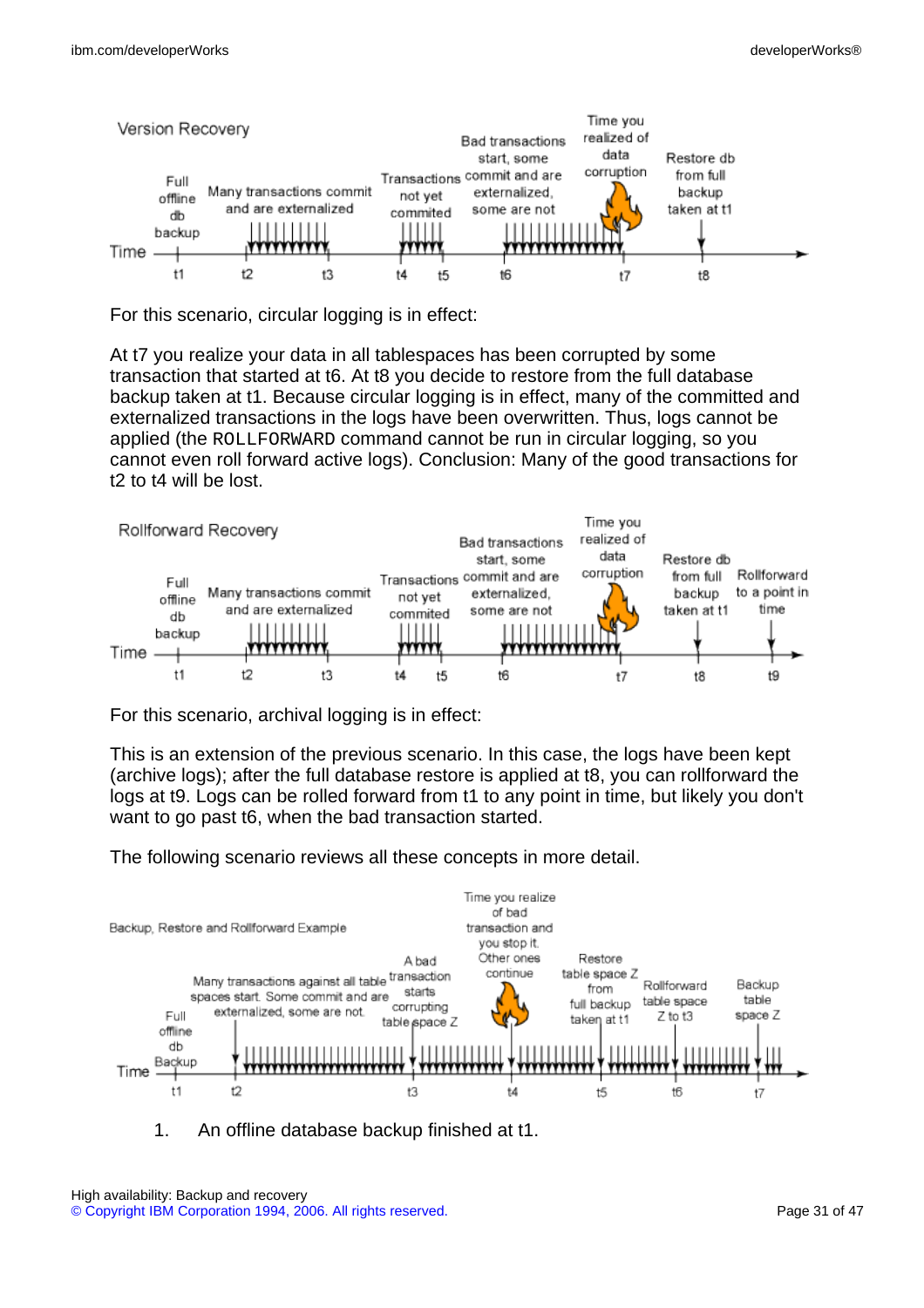- 2. Daily transactions are performed at t2.
- 3. At t4 you realize one of the transactions has corrupted tablespace Z, and you stop this transaction. Other transactions against other tablespaces continue.
- 4. Only for tablespace Z, you want the data at the state it was prior to t3 (prior to the start of the bad transaction), thus:
	- At t5, you restore tablespace Z from the full offline backup taken at t1.
	- After the restore has finished, the tablespace will be left in rollforward pending state.
	- At t6 you rollforward the tablespace up to t3, prior to the start of the bad transaction.
	- You have just performed a point in time recovery. Because of this, DB2 will now put the tablespace in backup pending state for consistency reasons.
	- At t7 you back up the tablespace. At this point, your database is consistent and all users and applications can work normally. The restored tablespace will have a gap from t3 to t7, which is what we intended -- to remove the corrupted data.

# Section 7. Recover database utility

The recover database utility combines the RESTORE utility and the ROLLFORWARD utility in one easy to use command. It performs the necessary restore and rollforward operations to recover a database to a specified time, based on information found in the recovery history file. It automatically selects the best suitable backup image to perform the recovery operations.

The syntax of the RECOVER DATABASE command is:

```
RECOVER DATABASE source-database-alias TO isotime [USING LOCAL TIME]
[USER username [USING password]
[USING HISTORY FILE history-file]
[OVERFLOW LOG PATH directory]
[RESTART]
```
#### **Examples**

A SAMPLE database currently exists on your development server. A power failure last night has damaged the database with data corruption. You need to recover the database as soon as possible. You can do this by first locating the appropriate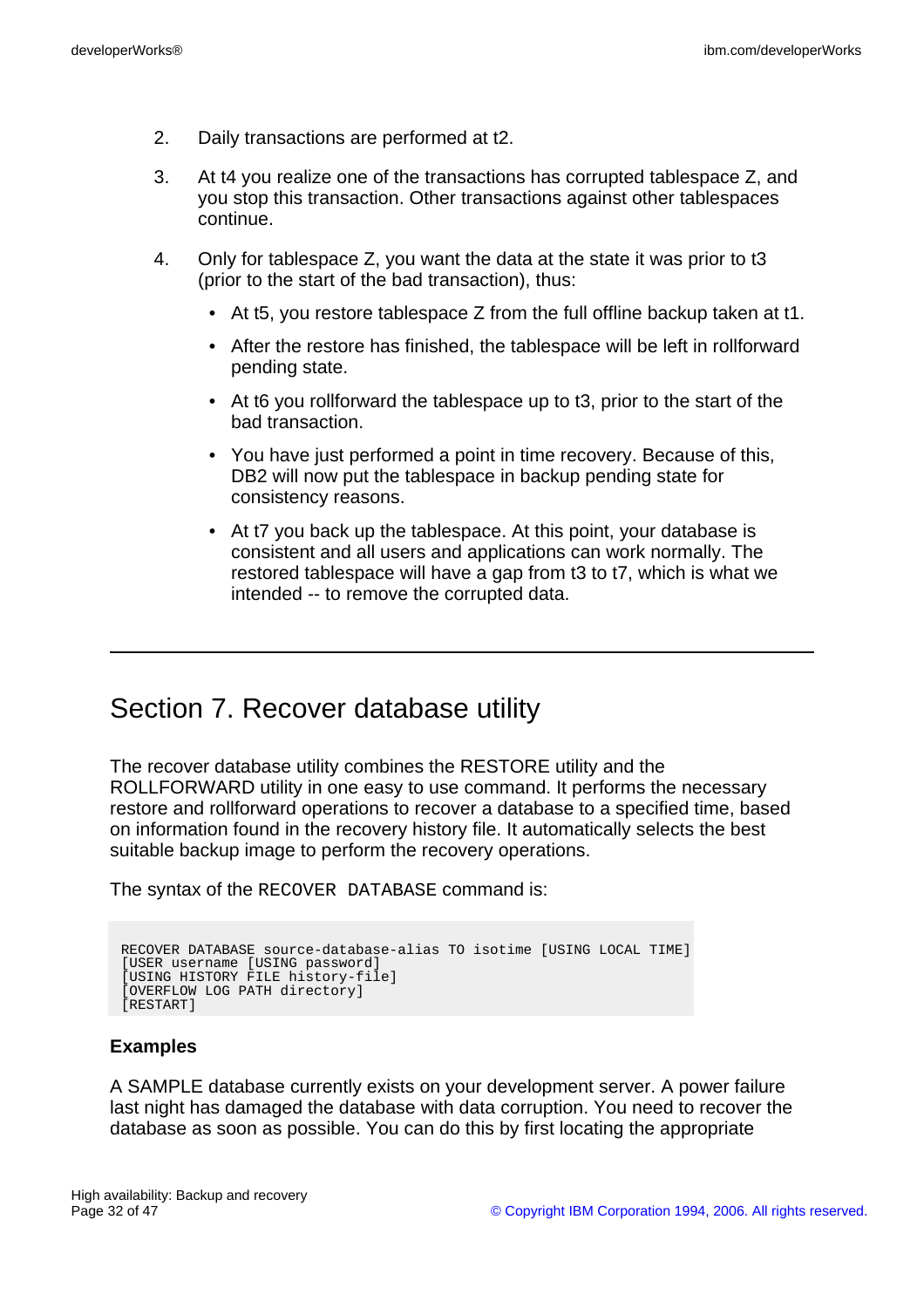backup, then locating the required DB2 logs to roll forward to a point in time just before the power failure. An easier way to recover the SAMPLE database is to issue the RECOVER DB command, as follows:

(1) RECOVER DB sample (2) RECOVER DB sample TO 2006-05-21-13.50.00 USING LOCAL TIME

In line 1 above, DB2 recovers the SAMPLE database from the best available backup image, and will rollforward to end of logs.

In line 2, DB2 recovers the SAMPLE database to a point in time, 2006-05-21-13.50.00, specified in local time.

Recall that the RECOVER DATABASE utility relies on the database recovery history file to find the best suitable backup image to restore. We did not specify the location of the history file in our recover commands above. Because the SAMPLE database already exists on the server, DB2 is able to locate the history file under the database directory path.

If the database to be recovered does not already exist, then the location of the history file must be specified.

```
RECOVER DB sample TO END OF LOGS USING HISTORY FILE
 (/home/user/oldfiles/db2rhist.asc)
```
A valid history file, containing the backup image and logs required, must exist on the server you want to recover to. In our command above, if we did not have a copy of the history file (from file transfer or history file backup) readily available, then we must somehow extract the history from the backup image itself before we can run the RECOVER DATABASE command. In this case, it might be easier to recover the database by running the standard RESTORE and ROLL FORWARD commands sequentially.

If, for whatever reason, a recover operation is interrupted before it successfully completes, you can restart it by rerunning the same command. If it was interrupted during the rollforward phase, then recover utility will attempt to continue the previous recover operation without redoing the restore phase. If you want to force the recover utility to redo the restore phase, issue the RECOVER DATABASE command with the RESTART option to force the recover utility to ignore any prior recover operation that failed to complete. If the recover utility was interrupted during the restore phase, then it will start from the beginning.

The recover utility does not support the following RESTORE DATABASE command options:

| TABLESPACE tablespace-name | Table space restore operations are not<br>supported. |
|----------------------------|------------------------------------------------------|
| <b>INCREMENTAL</b>         | Incremental restore operations are not<br>supported. |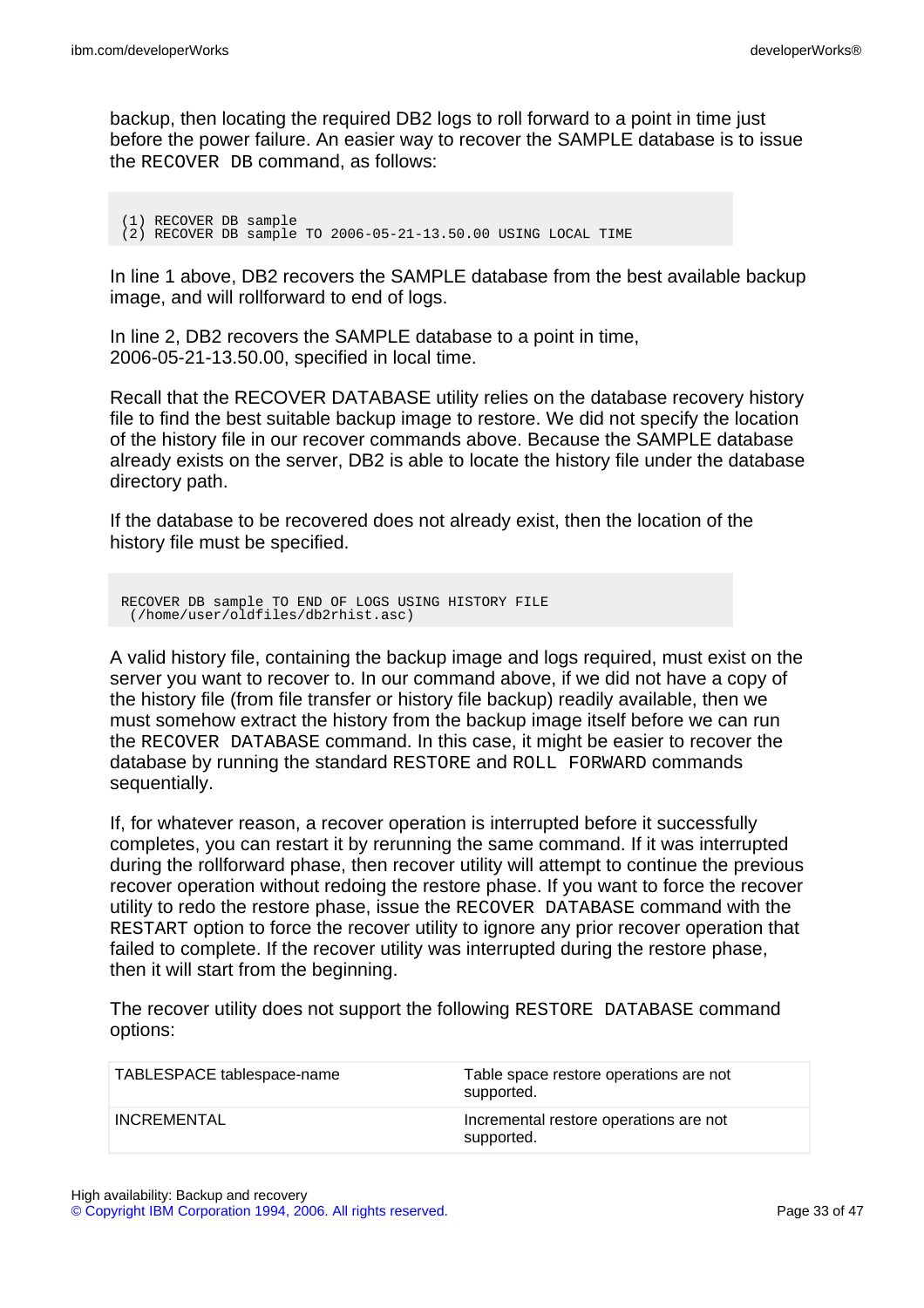| <b>OPEN num-sessions SESSIONS</b> | You cannot indicate the number of I/O sessions<br>that are to be used with TSM or another vendor<br>product. |
|-----------------------------------|--------------------------------------------------------------------------------------------------------------|
| <b>BUFFER buffer-size</b>         | You cannot set the size of the buffer used for the<br>restore operation.                                     |
| <b>DLREPORT</b> filename          | You cannot specify a file name for reporting files<br>that become unlinked.                                  |
| PARALLELISM n                     | You cannot indicate the degree of parallelism for<br>the restore operation.                                  |
| <b>WITHOUT PROMPTING</b>          | You cannot specify that a restore operation is to<br>run unattended.                                         |

# Section 8. Database rebuild

### What is a database rebuild?

The database rebuild function is provided by the restore utility. It lets you rebuild a brand new database using a set of backup images. You can choose to rebuild the entire database, or a database with only a subset of tablespaces in the original database. The database rebuild procedure depends on whether the database is recoverable or non-recoverable. We'll discuss both scenarios in the following sections.

### Rebuilding a recoverable database using tablespace backups

In the case of recoverable databases, the rebuild utility allows you to rebuild an entire database using only tablespace backups. Full database backups are no longer required. Full database backups may require larger maintenance windows, which are increasingly harder to schedule for high availability shops. The ability to rebuild a database from table space backups is a great enhancement for availability and recoverability.

Let's say you have a recoverable database called TEST. One night, there was a power failure. The disk where the database was stored was damaged. The database is not accessible anymore, and you want to recover the database. The database has the following tablespaces:

- SYSCATSPACE (system catalogs)
- USERSPACE1 (user data table space)
- USERSPACE2 (user data table space)
- USERSPACE3 (user data table space)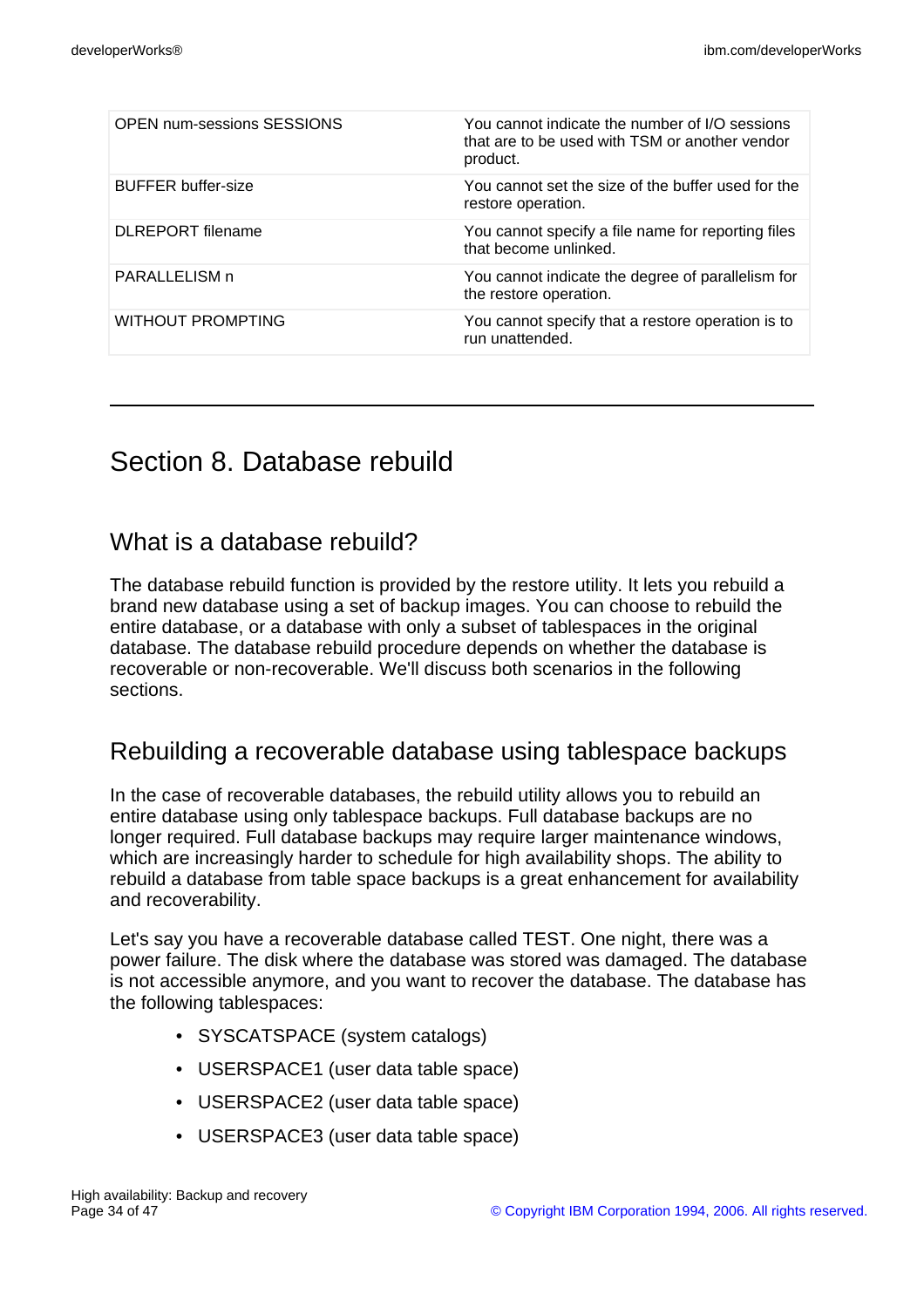The following are available to you:

- All the log files. Because the logs are stored on a separate disk from the database, they were unharmed.
- You do *not* have any database level backups, but you have the following tablespace backups:
	- TEST.3.DB2.NODE0000.CATN0000.20060515135047.001 Backup of SYSCATSPACE and USERSPACE1
	- TEST.3.DB2.NODE0000.CATN0000.20060516135136.001 Backup of USERSPACE2 and USERSPACE3
	- TEST.3.DB2.NODE0000.CATN0000.20060517135208.001 Backup of USERSPACE3

If we were to use the restore and rollforward methods (discussed in the previous sections) to recover the database to the most recent point in time, we would need to restore a database backup and then rollforward the database to end of logs. Unfortunately, in this case, this is not possible because we do not have a database backup. We only have tablespace backups. If we run a typical RESTORE command on any of the tablespace backups, we would get the following error:

db2 restore db test taken at 20060517135208 SQL2560N The target database is not identical to the source database for a restore from a table space level backup.

With the database rebuild function, we now can rebuild the TEST database with only tablespace backups and logs. To rebuild a database, specify the REBUILD option in the RESTORE DATABASE command.

The following steps rebuild the TEST database to the most recent point in time.

1. Issue a RESTORE DATABASE command with the REBUILD option:

db2 restore db test rebuild with all tablespaces in database taken at 20060517135208

The first step in a rebuild process is to identify the rebuild target image. The rebuild target image should be the most recent backup image that you want to use in your rebuild operation. It is known as the target image because it defines the structure of the database to be rebuilt, including the table spaces that can be restored, the database configuration, and the log sequence. It can be any type of backup (full, table space, incremental, online or offline). In this example, the most recent backup image is TEST.3.DB2.NODE0000.CATN0000.20060517135208.001; therefore we use it as the target image of our rebuild operation.

After this command is executed successfully, the structure of the TEST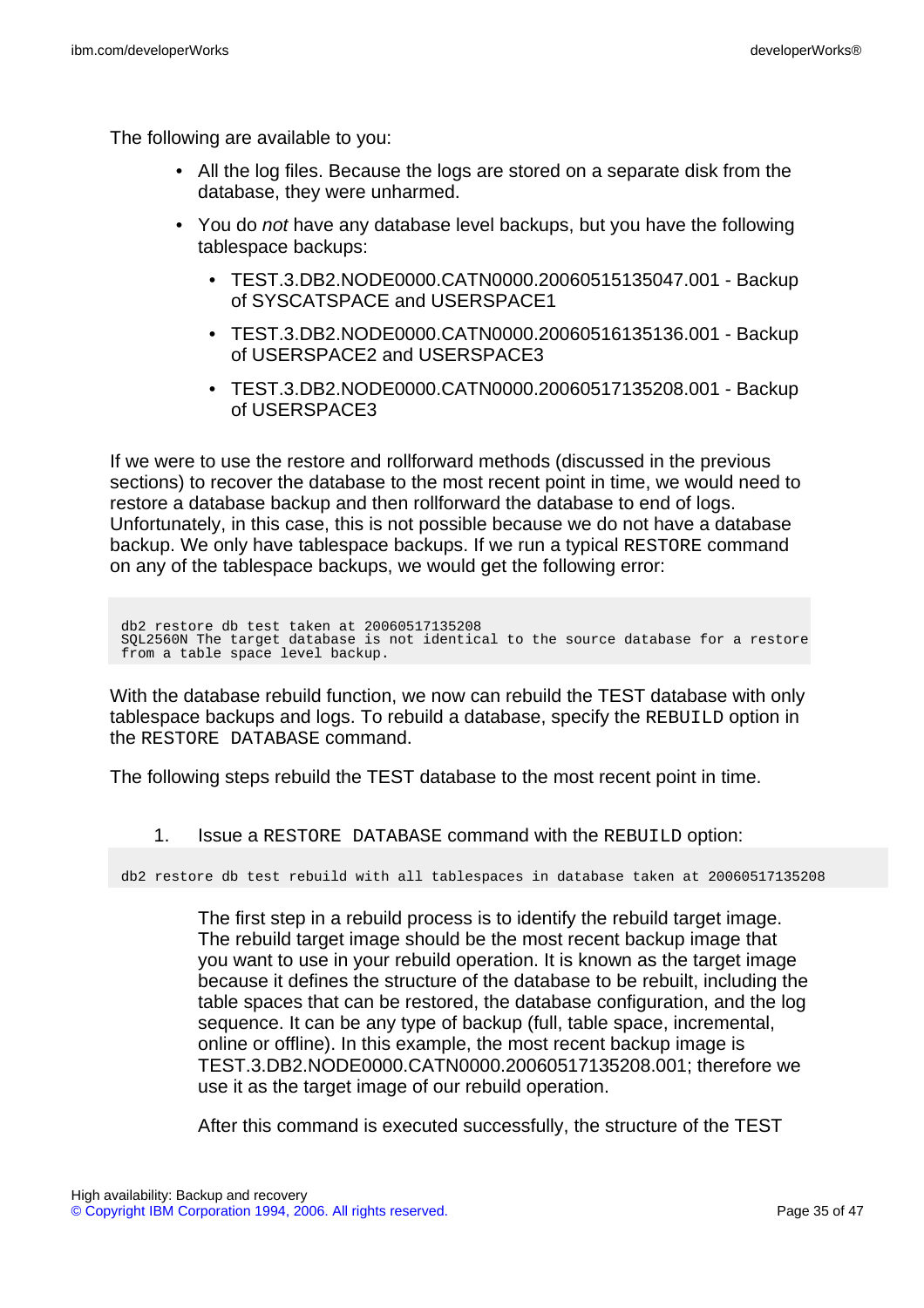database is restored. We can get information such as the database configuration, and its history. If we issue a LIST HISTORY command (for example, db2 list history all for test), we will get the following output:

```
Op Obj Timestamp+Sequence Type Dev Earliest Log Current Log Backup ID
-- --- ------------------ ---- --- ------------ ------------ --------------
R D 20060519121107001 F 20060517135208
                              ---------------------------------------------------------------------------
 Contains 1 tablespace(s):
00001 USERSPACE3
                                                                 ---------------------------------------------------------------------------
  Comment: RESTORE TEST WITH RF
Start Time: 20060519121107
 End Time: 20060519121108
   Status: A
                        ---------------------------------------------------------------------------
EID: 7 Location:
Op Obj Timestamp+Sequence Type Dev Earliest Log Current Log Backup ID
-- --- ------------------ ---- --- ------------ ------------ --------------
R P 20060519121108001 F 20060515135047
                  ---------------------------------------------------------------------------
Contains 2 tablespace(s):
 00001 USERSPACE1
00002 SYSCATSPACE
                                      ---------------------------------------------------------------------------
  Comment: RESTORE TEST WITH RF
Start Time: 20060519121108
  End Time: 20060519121113
   Status: A
---------------------------------------------------------------------------
EID: 8 Location:
Op Obj Timestamp+Sequence Type Dev Earliest Log Current Log Backup ID
                                 -- --- ------------------ ---- --- ------------ ------------ --------------
R P 20060519121113001 F
                               ---------------------------------------------------------------------------
Contains 1 tablespace(s):
 00001 USERSPACE2
                                      ---------------------------------------------------------------------------
   Comment: RESTORE TEST WITH RF
Start Time: 20060519121113
 End Time: 20060519121114
   Status: A
                  ---------------------------------------------------------------------------
EID: 9 Location:
Op Obj Timestamp+Sequence Type Dev Earliest Log Current Log Backup ID
-- --- ------------------ ---- --- ------------ ------------ --------------
 R D 20060519121107 R S0000001.LOG S0000003.LOG 20060518135208
---------------------------------------------------------------------------
Contains 4 tablespace(s):
 00001 USERSPACE3
00002 USERSPACE2
 00003 USERSPACE1
 00004 SYSCATSPACE
                                      ---------------------------------------------------------------------------
  Comment: REBUILD TEST WITH RF
Start Time: 20060519121107
 End Time: 20060519121115
   Status: A
                                                     ---------------------------------------------------------------------------
EID: 10 Location:
```
There are four entries in the LIST HISTORY command output shown above. They are all related to the rebuild operation.

High availability: Backup and recovery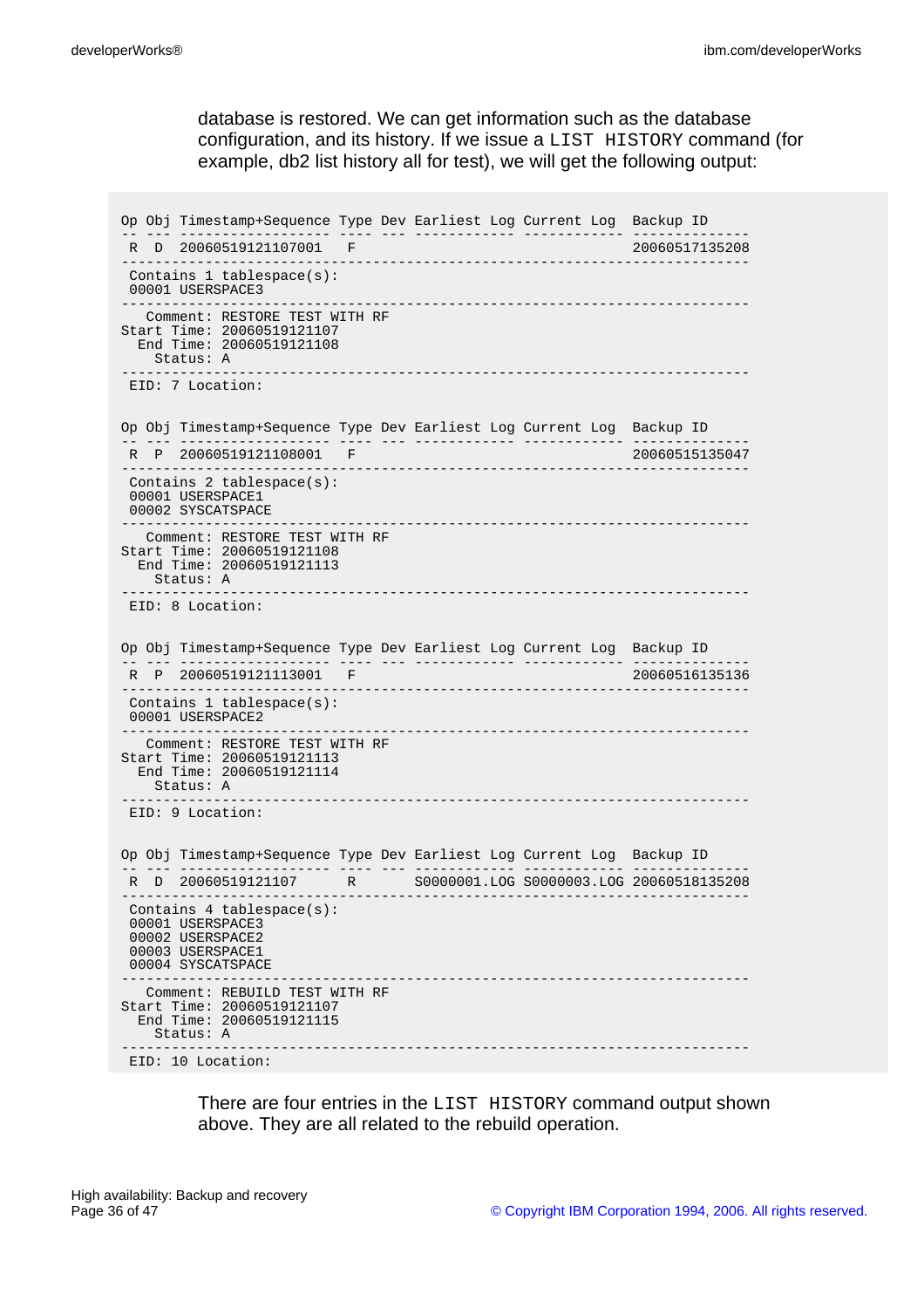The first entry, EID: 7, indicates a restore operation on the backup image 20060517135208, and the tablespace to be restored is USERSPACE3. (Recall that this backup image only contains USERSPACE3.) However, we have asked to restore all tablespaces using the ALL TABLESPACES option, so the rest of the tablespace in the database will also be restored. This is reflected in the rest of the LIST HISTORY output.

Using the information in the backup history file, the restore utility finds the backup images of all the tablespaces to be restored and restores them. After the restore, the tablespaces are placed in roll-forward pending state. You can see the comment line in the LIST HISTORY output that each tablespace is flagged with 'WITH RF', which indicates a rollforward is required following the restore.

For the restore to work, all backup images must exist in the locations as stored in the history file. Otherwise, an error is returned stating the restore utility cannot find a required image.

2. Issue a ROLLFORWARD DATABASE command with the TO END OF LOGS option:

db2 rollforward db test to end of logs

After all tablespaces have been restored, they are put in rollforward pending state. We need to rollforward the database to bring the database back to a normal state.

To rollforward a database during a rebuild operation, all log files for the time frame between the earliest and most recent backup images must be available for the rollforward utility to use. If you want to rollforward to a point in time more recent than the last backup, all the log files created after the backup must also be available.

In our example, all logs are still in good shape and they are still in the log path specified by the LOGPATH database configuration parameter. The rollforward utility will find them there. This is why we did not need to specify the location of the logs files in the ROLLFORWARD command. If the logs files had been stored somewhere else, then we must specify the location of the logs files using the OVERFLOW LOG PATH option in the ROLLFORWARD command.

3. Issue a ROLLFORWARD DATABASE command with the STOP option:

db2 rollforward db test stop

At this point the TEST database is connectable and all table spaces are in NORMAL state.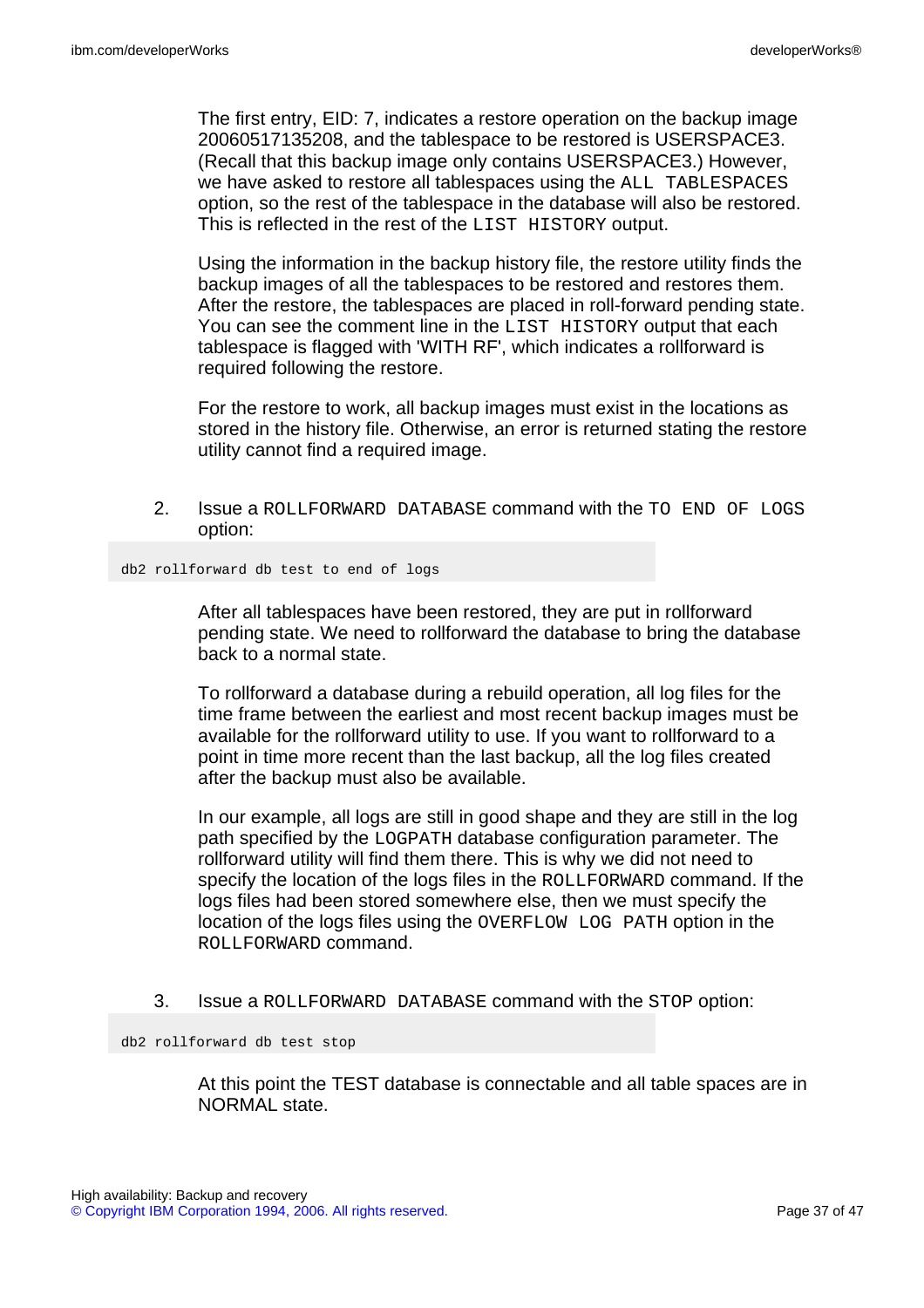## Rebuilding a recoverable database using only a subset of tablespace backups

As demonstrated by the previous example, the database rebuild functions let us rebuild an entire database using only tablespace backups and logs. What makes this utility so robust is that we do not need to have all tablespace backups to rebuild a database. We can rebuild a database with only a subset of tablespace backups.

Let's reuse our last example, and say that the data in USERSPACE1 and USERSPACE2 are really important to our users. We must restore these two tablespaces as soon as possible following the power failure. Userspace3 is not as important and it is huge. If we restore all the tablespaces, it's going to take a long time. It would be nice if we can rebuild a connectable database with only USERSPACE1 and USERSPACE2 in it, so users can use the database right away. When time permits, we can then restore USERSPACE3. The following steps show how this can be done using the database rebuild utility.

1. Issue a RESTORE DATABASE command with the REBUILD option, specifying only a subset of the tablespaces that you want restored:

db2 restore db test rebuild with tablespace (SYSCATSPACE, USERSPACE1, USERSPACE2) taken at 20060516135136

> Although we only wanted to restore USERSPACE1 and USERSPACE2, we must restore SYSCATSPACE as well, because this tablespace holds all the system information. Without it, DB2 would not know anything about the structure of this database.

> The target image we specified in the above command is the image that contains USERSPACE2 and USERSPACE3. This is the most recent backup that contains the tablespaces we want to restore. Although, image 20060517135208 is the latest backup of the three, we cannot use it because it does not contain USERSPACE1, USERSPACE2, or SYSCATSPACE.

The following command has the same effect:

db2 restore db test rebuild with all tablespaces in database except tablespace (USERSPACE3) taken at 20060516135136

2. Issue a ROLLFORWARD DATABASE command with the TO END OF LOGS option:

db2 rollforward db test to end of logs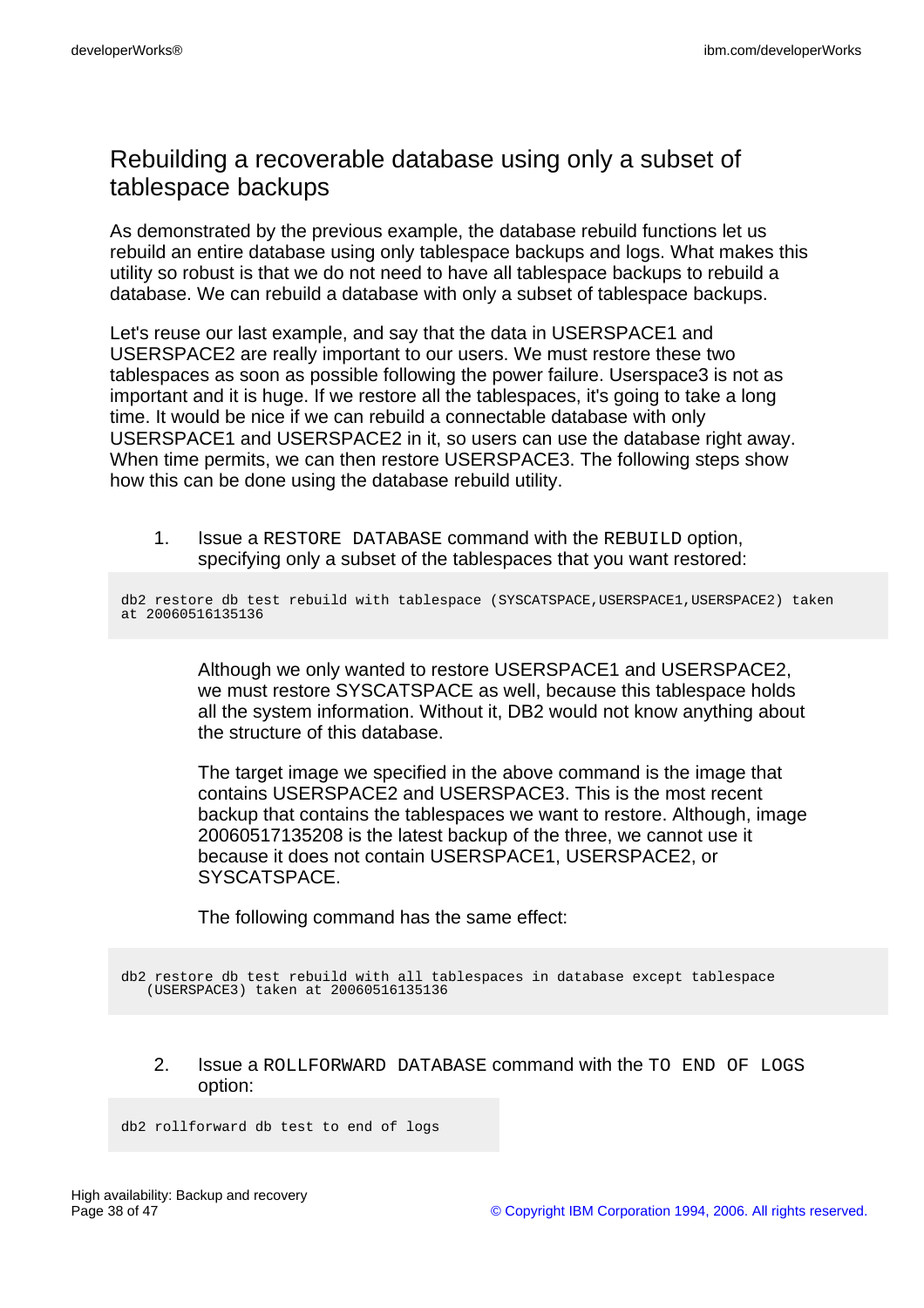3. Issue a ROLLFORWARD DATABASE command with the STOP option:

db2 rollforward db test stop

You may choose to rollforward to a point in time instead of end of logs. The point in time you choose must be greater than the timestamp of the backup image you used in the restore.

At this point, the TEST database is connectable and all tablespace are in NORMAL state except USERSPACE3. USERSPACE3 is in RESTORE PENDING state.

You can restore USERSPACE3 at a later time, using a normal tablespace restore (without the REBUILD option):

1. Issue a RESTORE DATABASE command and specify the tablespace to be restored:

db2 restore db test tablespace (USERSPACE3) taken at 20060517135208

2. Issue a ROLLFORWARD DATABASE command with the TO END OF LOGS option and specify the tablespace to be rolled forward:

db2 rollforward db test to end of logs tablespace (USERSPACE3)

#### 3. Issue a ROLLFORWARD DATABASE command with the STOP option:

db2 rollforward db test stop

Now all four tablespaces of the TEST database are in NORMAL state.

Bringing only a subset of table spaces online is useful in a production environment, or in a recovery situation like the above. It is also useful in a test environment, where you only need to restore a subset of tablespaces for interested parties.

### Rebuilding a recoverable database using online backup images that contain log files

When rebuilding a recoverable database, you can use either database backups or tablespace backups. The backups can also be either online or offline.

If you have an online backup image that contains log files, and you wish to use these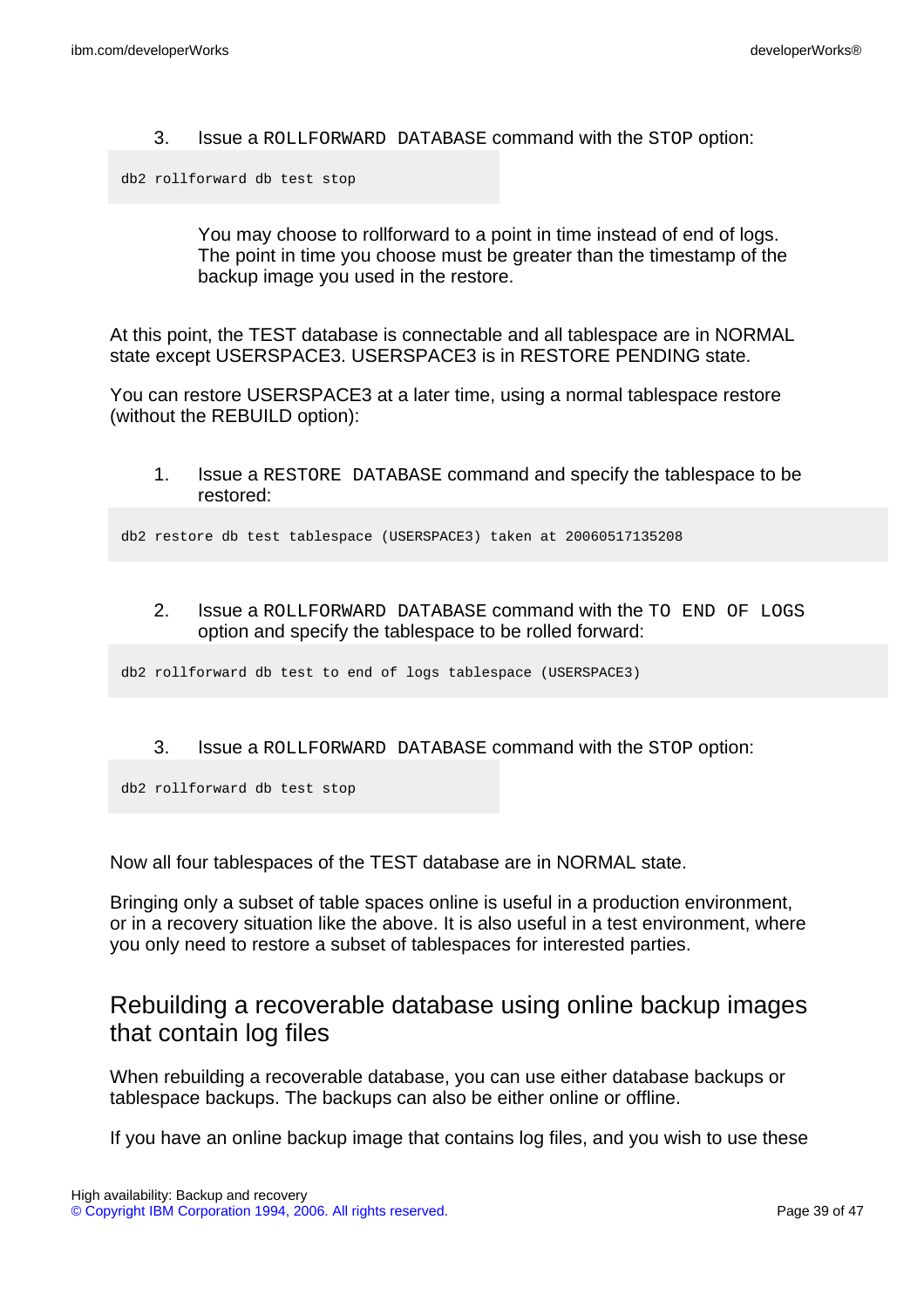logs to rollforward the database, you can retrieve the logs from the image using the LOGTARGET option of the RESTORE DATABASE command.

Let's reuse our TEST database as an example, and assume that the backup image TEST.3.DB2.NODE0000.CATN0000.20060517135208.001 was an online backup image that included logs. To recover the entire database using the tablespace backups and the logs that are stored in the backup image:

1. Issue a RESTORE DATABASE command with the LOGTARGET option. During the restore, the logs are extracted to the location specified by LOGTARGET.

db2 restore db test rebuild with all tablespaces in database taken at 20060517135208 logtarget /logs

2. Issue a ROLLFORWARD DATABASE command with the TO END OF LOGS option and specify the location of the logs:

db2 rollforward db test to end of logs overflow log path (/logs)

Note the OVERFLOW LOG PATH option is used to specify the log location.

3. Issue a ROLLFORWARD DATABASE command with the STOP option:

db2 rollforward db test stop

## Rebuilding a recoverable database using incremental backup images

Incremental backup images can also be used to rebuild a database. When an incremental image is involved in a rebuild process, by default the restore utility tries to use automatic incremental restore for all incremental images. If you do not use the INCREMENTAL AUTOMATIC option of the RESTORE DATABASE command, but the target image is an incremental backup image, the restore utility will issue the rebuild operation using automatic incremental restore.

If the target image is not an incremental image, but another required image is an incremental image, then the restore utility will also make sure those incremental images are restored using automatic incremental restore. The restore utility will behave in the same way whether you specify the INCREMENTAL AUTOMATIC options or not.

If you specify the INCREMENTAL option without the AUTOMATIC option, you will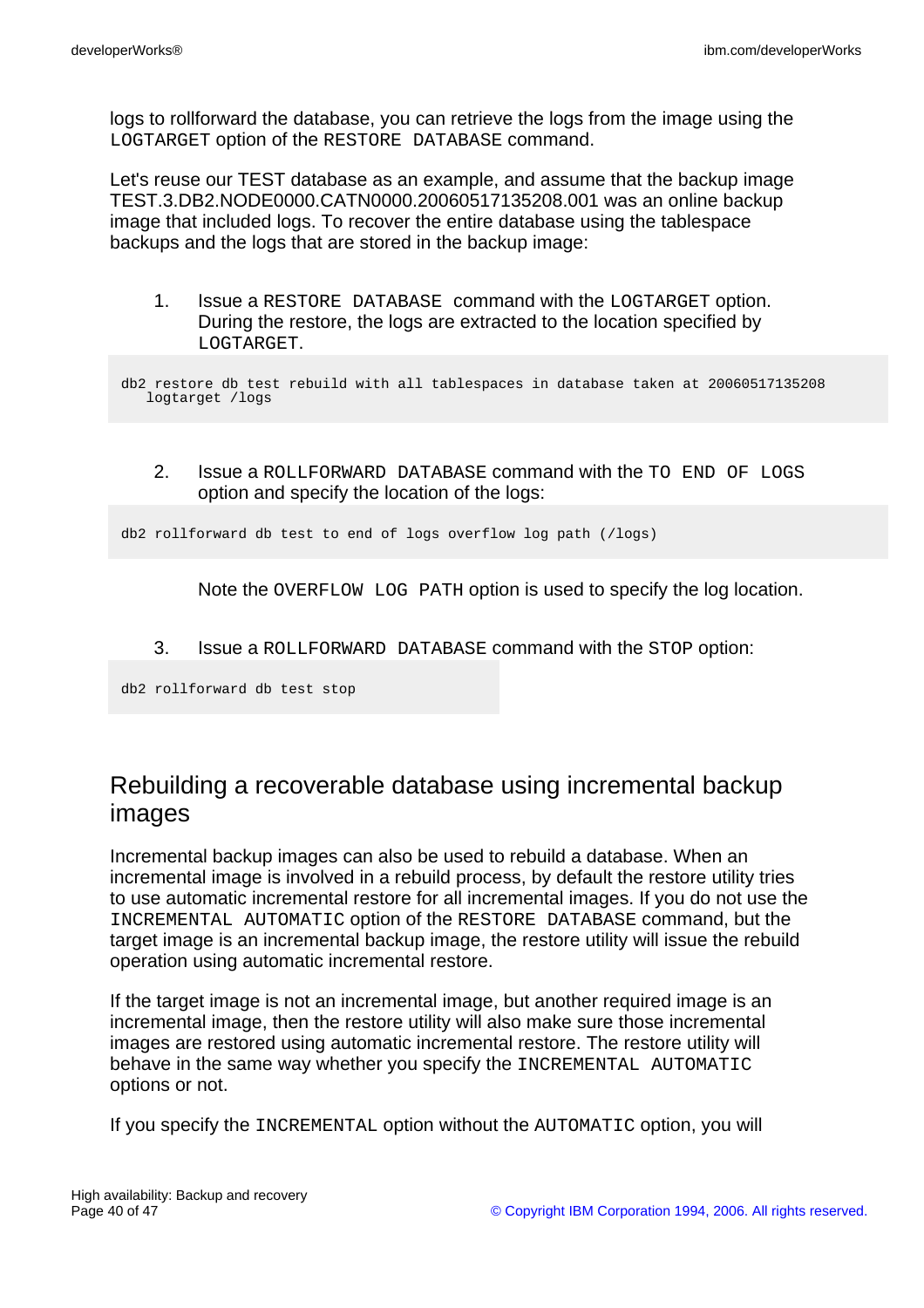need to perform the entire rebuild process manually. The restore utility will just restore the initial metadata from the target image, as it would in a regular manual incremental restore. You will then need to complete the restore of the target image using the required incremental restore chain (see [Incremental restore](#page-21-0)). Then you will need to restore the remaining images to rebuild the database. This process can be cumbersome.

It is recommended that you use automatic incremental restore to rebuild your database. Only in the event of a restore failure should you try to rebuild a database using manual methods.

## Rebuilding a recoverable database using the redirect option

Since the rebuild functions are part of the restore utility, you can rebuild a database using the redirect method, as in redirected restore. The following rebuilds the entire TEST database to the most recent point in time using the REDIRECT option:

1. Issue a RESTORE DATABASE command with the REBUILD and REDIRECT option:

db2 restore db test rebuild with all tablespaces in database taken at 20060517135208 redirect

2. Issue a SET TABLESPACE CONTAINERS command for each table space whose containers you want to redefine. For example:

db2 set tablespace containers for 3 using (file '/newuserspace2' 10000) db2 set tablespace containers for 4 using (file '/newuserspace3' 15000)

3. Issue a RESTORE DATABASE command with the CONTINUE option:

db2 restore db test continue

4. Issue a ROLLFORWARD DATABASE command with the TO END OF LOGS option. (This assumes all logs are accessible in the logpath directory; otherwise, use the OVERFLOW LOG PATH option to specify the alternate log path.)

db2 rollforward db test to end of logs

5. Issue a ROLLFORWARD DATABASE command with the STOP option: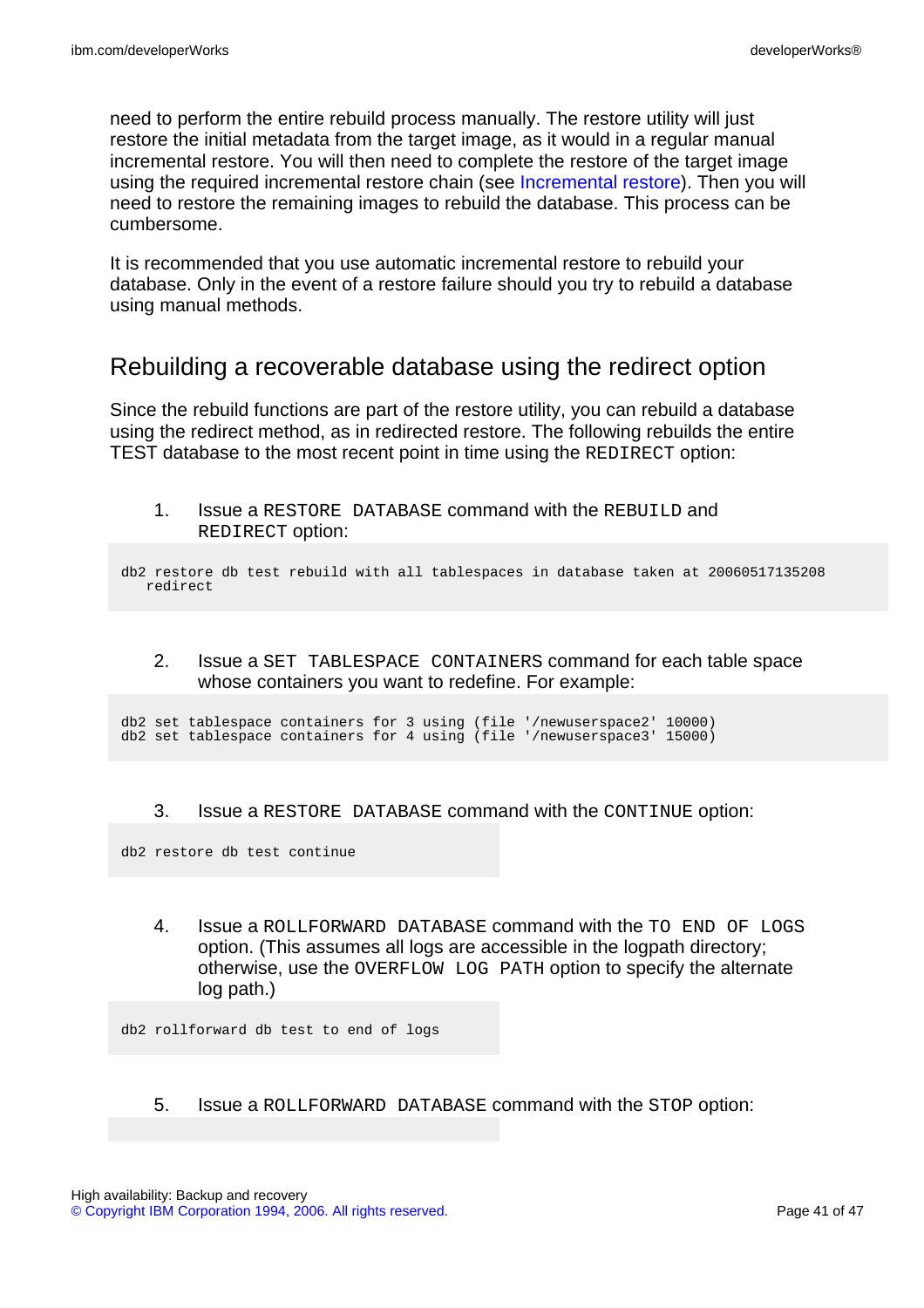```
db2 rollforward db test stop
```
At this point, the database is connectable and all table spaces are in NORMAL state.

### Rebuilding a non-recoverable database

All rebuild methods we've discussed so far work for non-recoverable databases as well. The only differences are:

- If a database is non-recoverable, you can only use a database backup as the target image in the rebuild operation, since tablespace backups are not available to non-recoverable databases.
- When the restore completes you can connect to the database right away -- no rollforward operation is required. However, any table spaces not restored are put in drop pending state, and they can no longer be recovered.

Let's look at an example. Suppose we have a non-recoverable database MYDB. MYDB has three tablespaces: SYSCATSPACE, USERSP1 and USERSP2. A full database backup was taken at 20060521130000.

To rebuild the database using only SYSCATSPACE and USERSP1:

```
db2 restore db mydb rebuild with tablespace (SYSCATSPACE, USERSP1) taken at
   20060521130000
```
Following the restore, the database is connectable. If you issue the LIST TABLESPACES command you will see that the SYSCATSPACE and USERSP1 are in NORMAL state, while USERSP2 is in DROP PENDING state. You can now work with the two table spaces that are in NORMAL state.

If you want to take a database backup, you must first drop USERSP2 using the DROP TABLESPACE command or the backup will fail.

### Database rebuild restrictions

The ability to rebuild a database makes the restore utility more robust. However, there are a few restrictions:

- One of the table spaces you rebuild must be SYSCATSPACE.
- You cannot perform a rebuild operation using the Control Center GUI tools. You must either issue commands using the command line processor (CLP), or use the corresponding application programming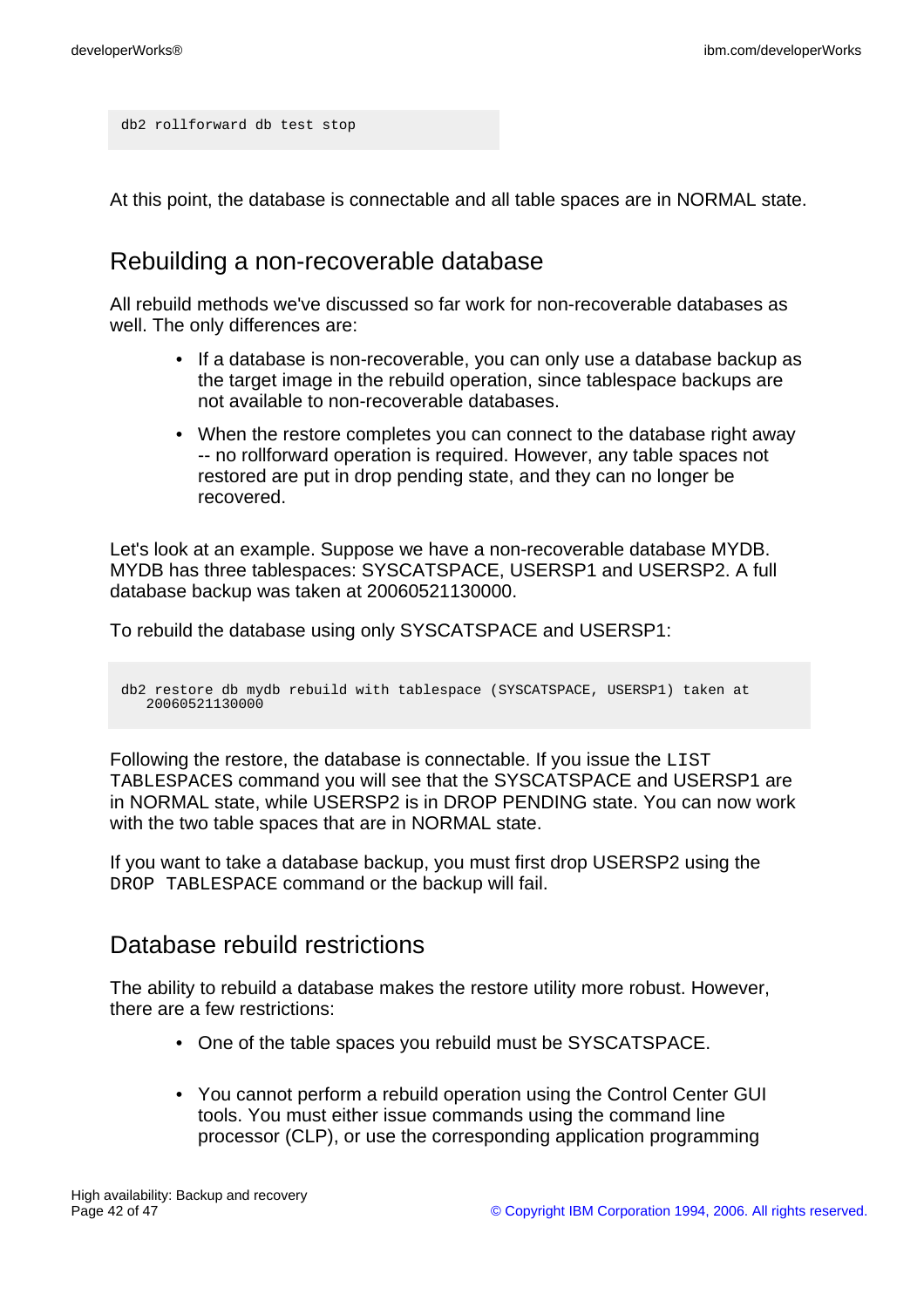interfaces (APIs).

- The REBUILD option cannot be used against a pre-Version 9.1 target image unless the image is that of an offline database backup. If the target image is an offline database backup, then only the table spaces in this image can be used for the rebuild. The database will need to be migrated after the rebuild operation successfully completes. Attempts to rebuild using any other type of pre-Version 9.1 target image will result in an error.
- The REBUILD option cannot be issued against a target image from a different operating system than the one being restored on unless the target image is a full database backup. If the target image is a full database backup, then only the table spaces in this image can be used for the rebuild.

# Section 9. Index re-creation

### Rebuilding indexes

If a database crashes for some hardware or operating system reason, it is possible that some indexes may be marked as invalid during the database restart phase. The configuration parameter INDEXREC indicates when DB2 will attempt to rebuild invalid indexes.

INDEXREC is defined in both the database manager and database configuration files. There are three possible settings for this parameter:

- **SYSTEM**: This value can only be specified in the database configuration file. When INDEXREC is set to this value, DB2 will look for the INDEXREC setting specified in the database manager configuration file and use this value.
- **ACCESS**: Invalid indexes are rebuilt when the index is first accessed.
- **RESTART**: Invalid indexes are rebuilt during a database restart.

# Section 10. Summary

So that's the story on high availability backup and recovery. In this tutorial you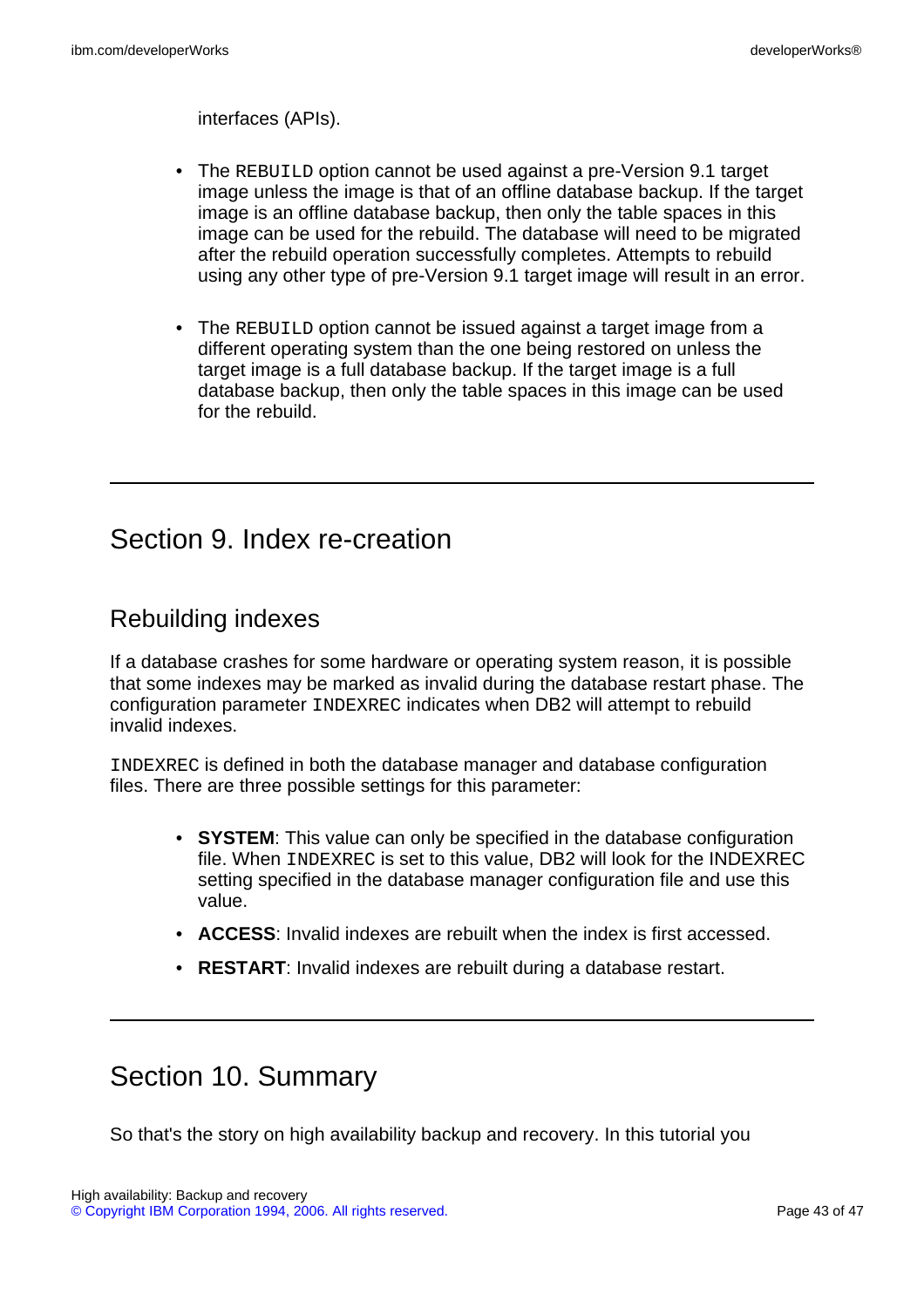learned:

- Recovery concepts and the importance of having a recovery plan.
- What a transaction (unit of work) is and how working with transactions ensures data integrity.
- The three types of recovery: crash, version, and rollforward.

You are now familiar with DB2 transaction logs concepts:

- The log buffer
- Primary and secondary logs
- Active, online archive, and offline archive logs
- Database configuration parameters: LOGPRIMARY, LOGSECOND, and LOGFILSIZ, among others
- The two types of logging: circular logging and archival logging (for which LOGARCHMETH1 database configuration parameters must be enabled)
- Infinite logging
- Recoverable and. non-recoverable databases

You learned about database and tablespace backup concepts:

- How to use the backup utility
- Incremental and delta backups
- How to invoke the BACKUP utility from the Control Center
- The naming convention used for backup files

You learned about database and tablespace recovery concepts:

- How to use the RESTORE utility
- Minimum point in time
- How to invoke the RESTORE utility from the Control Center
- What the QUIESCE utility can do for you
- What the history file contains
- How to perform a redirected restore

You learned about database and tablespace rollforward concepts:

• How to use the ROLLFORWARD utility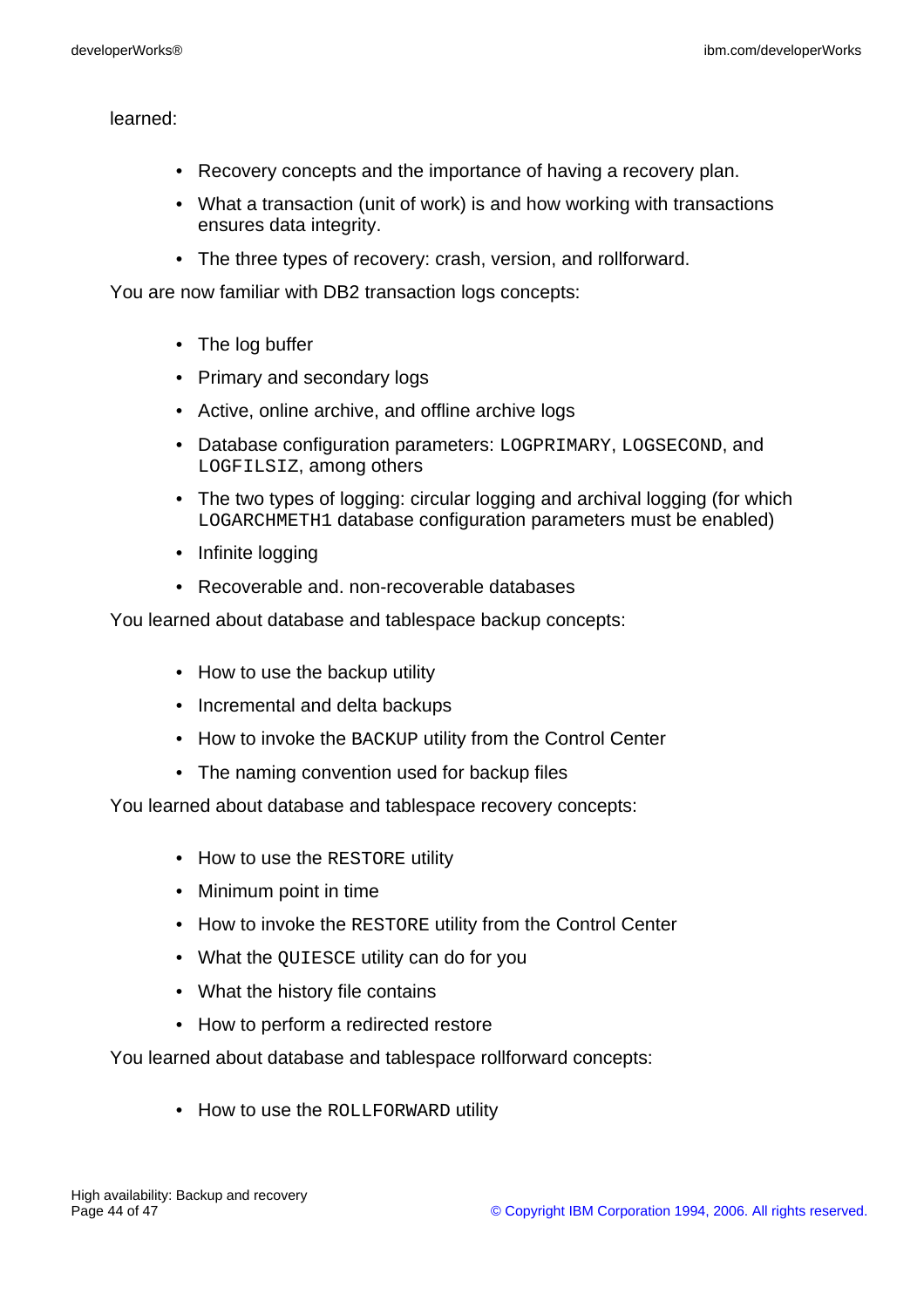- How to restore to a point in time using the ROLLFORWARD utility
- How to invoke the ROLLFORWARD utility from the Control Center
- How to use the RECOVER utility
- How to rebuild a database using the RESTORE utility
- Index re-creation and the INDEXREC configuration parameter

[Part 7](http://www.ibm.com/developerworks/edu/dm-dw-db2-db2cert7317.html?S_TACT=105AGX19&S_CMP=db2cert) continues with high availability, and discusses split mirroring and high-availability disaster recovery.

To keep an eye on this series, bookmark the page, [DB2 9 DBA exam 731 prep](http://www.ibm.com/developerworks/offers/lp/db2cert/db2-cert731.html?S_TACT=105AGX19&S_CMP=db2cert) [tutorials.](http://www.ibm.com/developerworks/offers/lp/db2cert/db2-cert731.html?S_TACT=105AGX19&S_CMP=db2cert)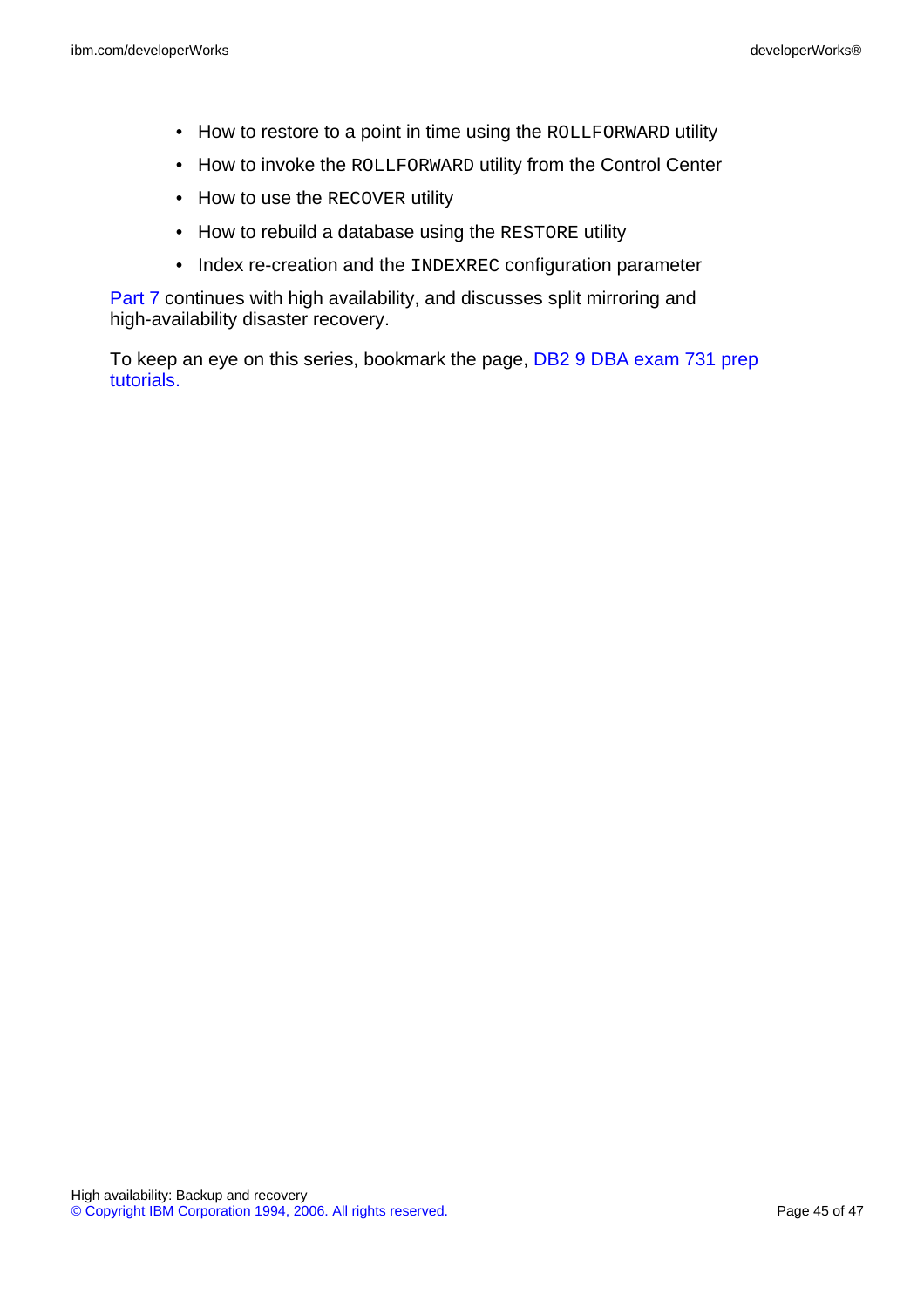# <span id="page-45-1"></span>Resources

#### **Learn**

- Check out the other parts of the [DB2 9 DBA exam 731 prep tutorial series.](http://www.ibm.com/developerworks/offers/lp/db2cert/db2-cert731.html?S_TACT=105AGX19&S_CMP=db2cert)
- You can learn more about managing DB2 from the [DB2 9 Information Center.](http://publib.boulder.ibm.com/infocenter/db2luw/v9/) Look for the following topics:
	- Setting up the DB2 server after manual installation
	- Configuring client to server communications
	- Configuring DB2 server communications
	- High Availability and Data Recovery
- For more information on the DB2 9 for Linux, UNIX, and Windows Database Administration Certification (Exam 731), check out these links:
	- [Information Management Training information](http://www-306.ibm.com/software/data/education/)
	- [General Certification information](http://www-306.ibm.com/software/data/education/cert.html) -- including some book suggestions, exam objectives, and courses.
- [DB2 9 overview](http://www-306.ibm.com/software/data/db2/v9/pr.html). Find information about the new data server that includes patented pureXML technology.
- [Certification exam](http://www-03.ibm.com/certify/tests/test_index.shtml) site. Click the exam number to see more information about Exams 730 and 731.

#### **Get products and technologies**

- A [trial version of DB2 9](http://www.ibm.com/developerworks/downloads/im/udb/?S_TACT=105AGX19&S_CMP=db2cert) is available for free download.
- Download [DB2 Express-C,](http://www.ibm.com/developerworks/downloads/im/udbexp/index.html?S_TACT=105AGX19&S_CMP=db2cert) a no-charge version of DB2 Express Edition for the community that offers the same core data features as DB2 Express Edition and provides a solid base to build and deploy applications.

#### **Discuss**

• [Participate in the discussion forum for this content.](http://www.ibm.com/developerworks/forums/#IM)

# <span id="page-45-0"></span>About the authors

Sylvia Qi

Sylvia F. Qi works at the IBM Toronto Lab as a WebSphere Application Server function verification tester. Previously, Sylvia worked as a DB2 UDB Level 2 support engineer for six years. She has in-depth knowledge in all areas of DB2 UDB, and is an IBM certified DB2 UDB Administrator and Application Developer. Sylvia holds a bachelor of Computer Science degree from McGill University. She is an active contributing author of IBM developerWorks. Sylvia has recently co-authored the book